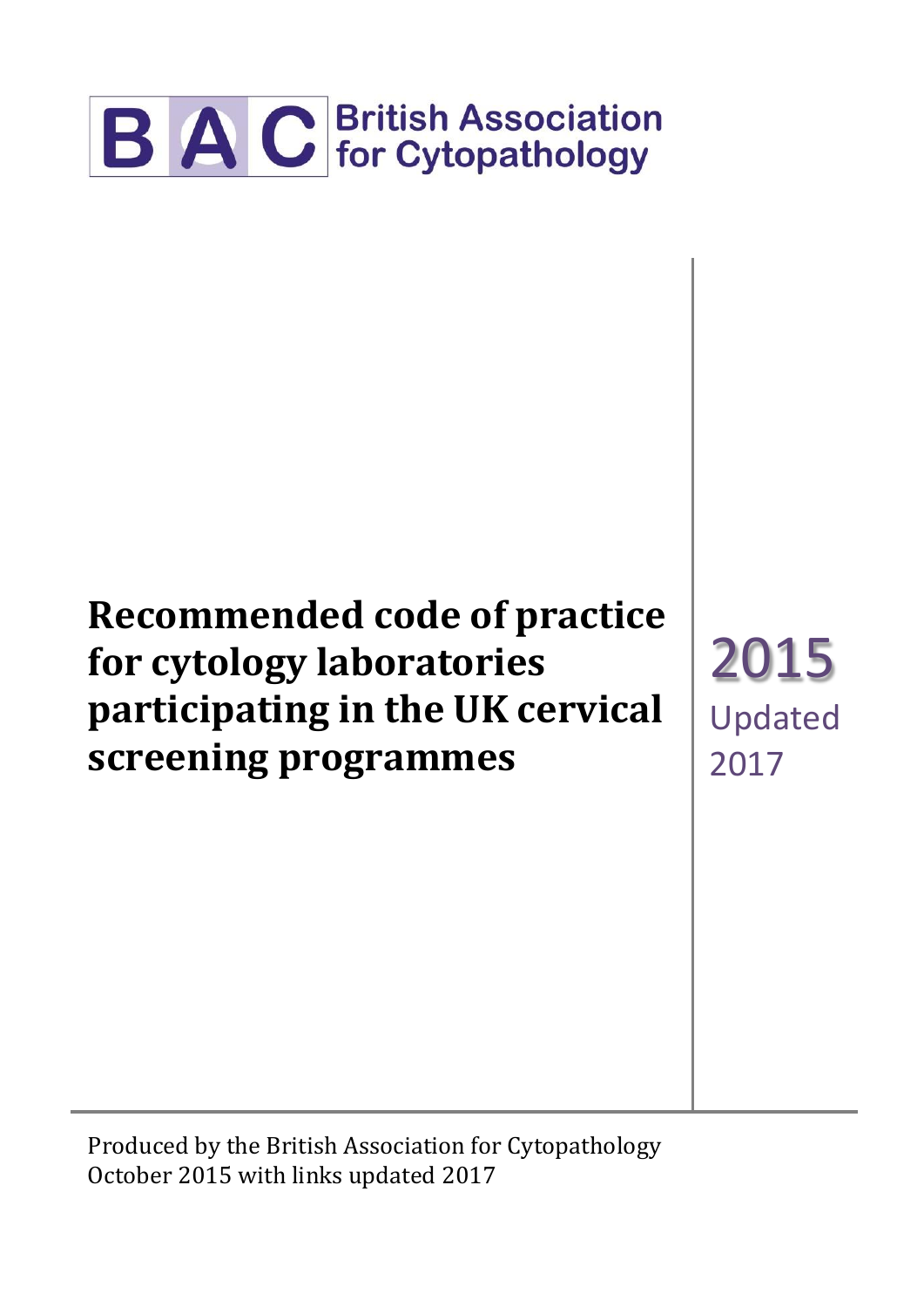#### **FOREWORD**

The NHS cervical screening programmes (CSPs) (appendix 1A) have been successful in reducing both the incidence of and mortality from cervical cancer in women in the UK. While the laboratory is only one element of the screening programme, it has a pivotal role, and the previous BSCC code of practice for cytology laboratories  $(CoP)^1$  has been instrumental in providing certain common principles and standards for laboratories to work within, irrespective of their geographical location. Over time, the screening programmes in the constituent parts of the UK have developed different approaches to screening women and these differences are illustrated elsewhere in this document.

The previous BSCC CoP was last updated five years ago and, while much of the guidance remains relevant, there have been such significant changes both to the technology and the terminology used within the UK that the British Association for Cytopathology (BAC) felt that a further update was required if the code was to remain relevant. It is intended that the code will be more concise and easier to update in the light of expected changes to the various NHS cervical screening programmes (NHS CSPs) in the future. It is anticipated that an annual review, with appropriate revisions, will take place rather than completely rewriting the document on a periodic basis.

As before, the recommendations in the guidance will be evidence-based if possible. Where current hard scientific evidence is lacking, the recommendations remain based on professional consensus. Relevant publications from UK institutions such as the NHS Cervical Screening Programme in England (henceforth referred to as the NHSCSP), Cervical Screening Wales (CSW), Scottish Cervical Screening Programme (SCSP), The Royal College of Pathologists (RCPath), Institute of Biomedical Science (IBMS) and, of course, the BAC itself are referenced. Links to relevant documentation have been embedded within the code and differences between the four UK nations are acknowledged and highlighted. Whilst this guidance is aimed specifically at laboratories providing cervical screening services for the NHS CSPs, it may prove valuable to other cytology laboratories, particularly those in the UK.

The members of the current working party would like to acknowledge the debt they owe to colleagues for their hard work in preparing previous editions of the code of practice and to thank members of the BAC executive and representatives of the NHS screening programmes for their comments and contribution to this latest edition.

BAC | Recommended Code of Practice for Cytology Laboratories Participating in the UK Cervical Screening Programmes (October 2015 v2 -2017)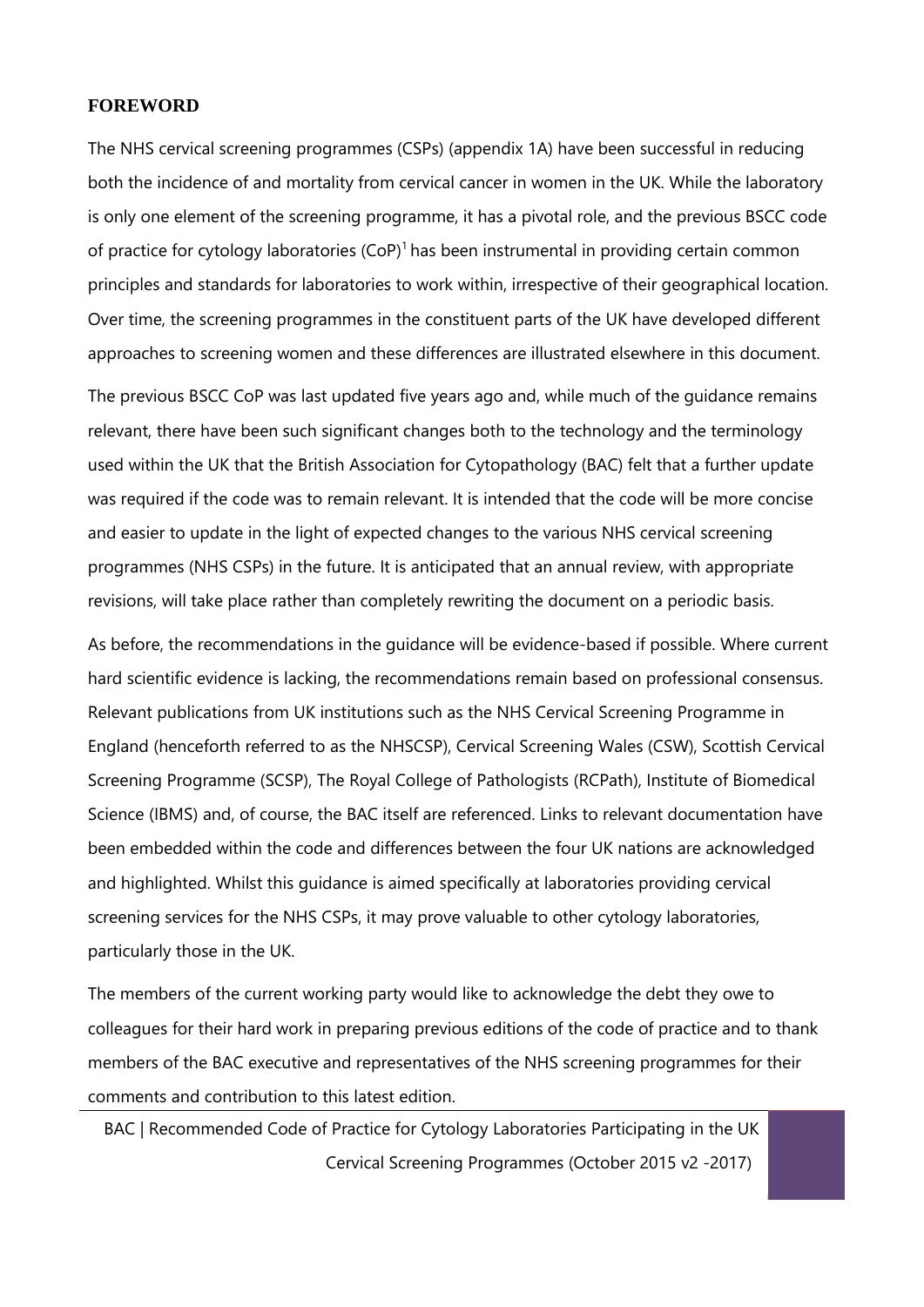# <span id="page-2-0"></span>**MEMBERS OF THE WORKING PARTY**

Mrs Melanie Buchan

Dr Paul Cross

Mrs Alison Cropper

Dr Karin Denton

Dr Fraser Mutch

Dr Louise Smart (Chair)

Mr Allan Wilson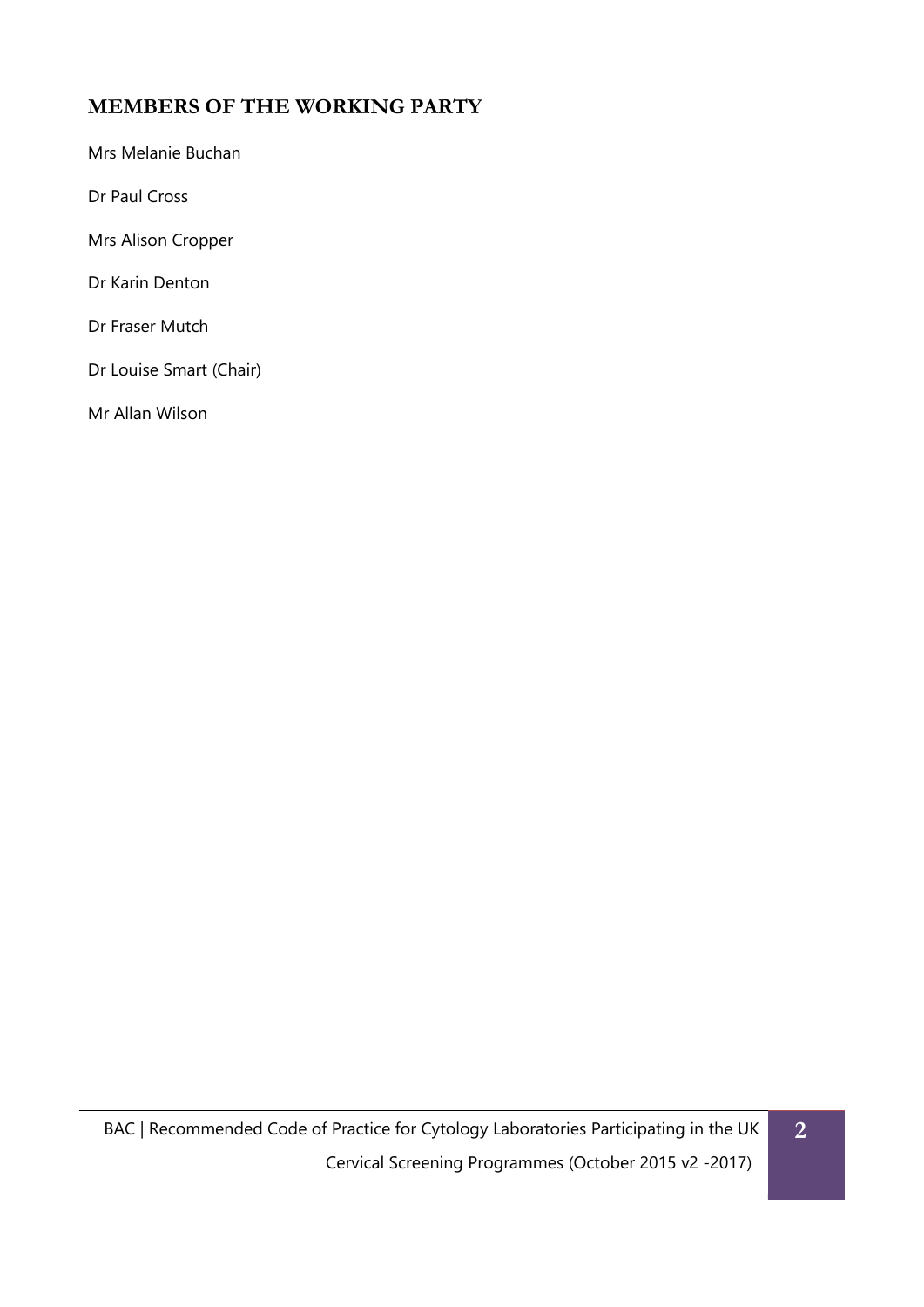| <b>CONTENTS</b>              |                                                          | Page           |
|------------------------------|----------------------------------------------------------|----------------|
|                              | <b>FOREWORD</b><br>1                                     |                |
| MEMBERS OF THE WORKING PARTY |                                                          | $\overline{2}$ |
|                              | 1. KEY PRINCIPLES                                        | 5              |
| 2.                           | ORGANISATION AND STAFFING                                | 7              |
|                              | 2.1. Networks                                            | 7              |
|                              | 2.2. Staffing roles and responsibilities                 | 8              |
|                              | 2.3. Limits of practice                                  | 15             |
|                              | 2.4. Staffing levels and workloads                       | 15             |
|                              | 2.5. Backlog management                                  | 18             |
|                              | 3. SAMPLE TRANSPORT AND PROCESSING                       | 19             |
|                              | 3.1. Transport                                           | 20             |
|                              | 3.2. Sample receipt and booking in                       | 21             |
|                              | 3.3. Sample preparation and staining                     | 22             |
|                              | 4. SCREENING AND REPORTING OF CERVICAL CYTOLOGY          | 22             |
|                              | 4.1. Manual primary screening                            | 23             |
|                              | 4.2. Criteria for adequacy                               | 23             |
|                              | 4.3. Computer assisted primary screening                 | 25             |
|                              | 4.4. Checking                                            | 25             |
|                              | 4.5. Reporting abnormal cytology                         | 26             |
|                              | 4.6. Rapid rescreening/prescreening                      | 27             |
|                              | 4.7. Reporting categories and management recommendations | 28             |
|                              | 4.8. HPV testing                                         | 29             |

**3**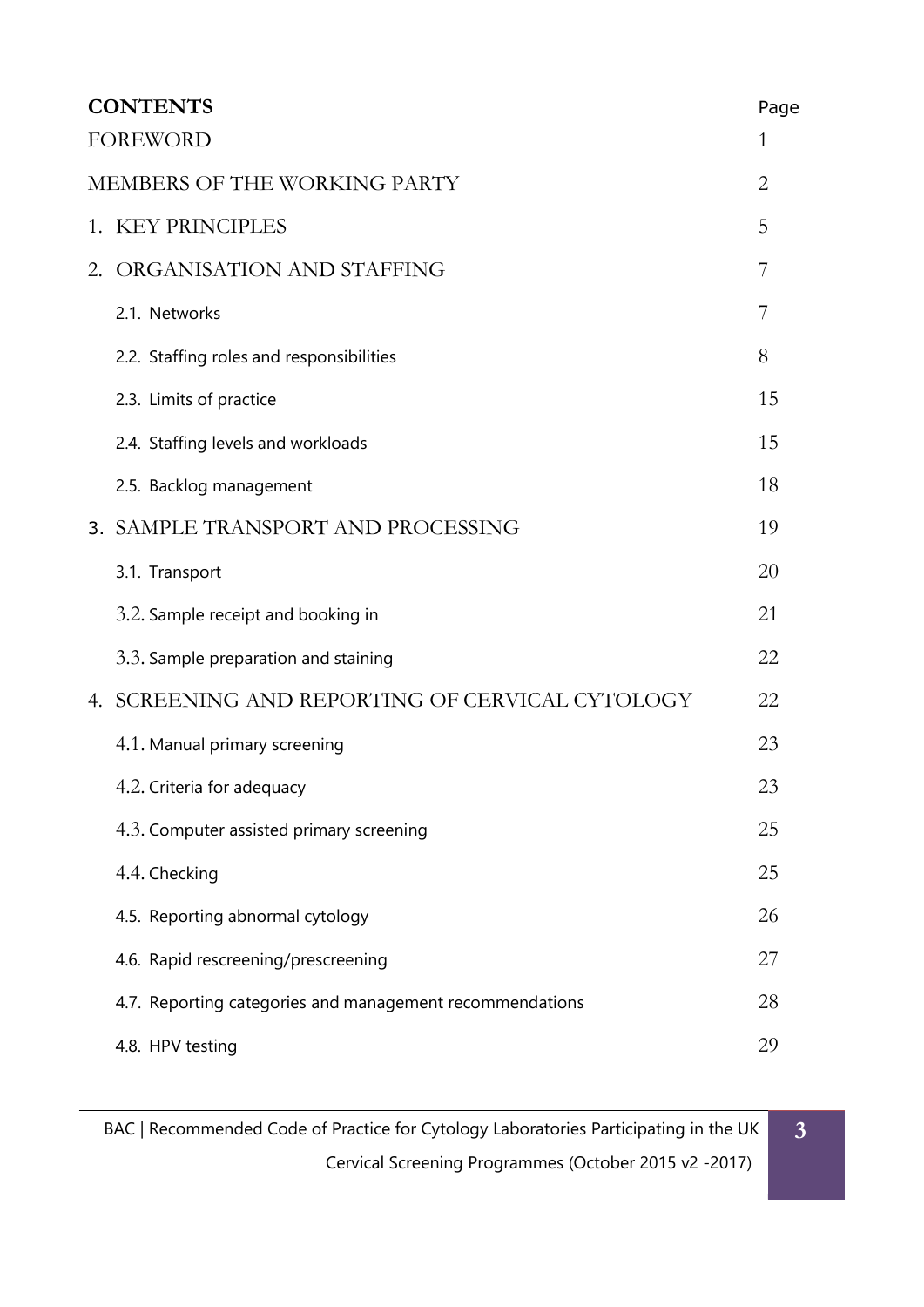|                                                                               | 4.9. Referral for colposcopy                                         | 30 |
|-------------------------------------------------------------------------------|----------------------------------------------------------------------|----|
|                                                                               | 4.10. Histopathology reporting                                       | 30 |
|                                                                               | 4.11. Multidisciplinary team meetings (MDTMs) within the CSPs        | 31 |
|                                                                               | 5. CYTOLOGY LABORATORY INFORMATION TECHNOLOGY                        | 33 |
|                                                                               | 5.1. Principles of IT systems used in cervical cytology laboratories | 33 |
|                                                                               | 5.2. Specific requirements of a cervical cytology IT system          | 35 |
|                                                                               | <b>6. STORAGE AND RETENTION OF DATA AND SAMPLES</b>                  | 38 |
|                                                                               | 6.1. Legacy data and materials                                       | 39 |
|                                                                               | 7. FAILSAFE                                                          | 40 |
|                                                                               | 8. QUALITY ASSURANCE                                                 | 40 |
|                                                                               | 8.1. Performance monitoring                                          | 41 |
|                                                                               | 8.2. Audit                                                           | 42 |
|                                                                               | 8.3. External quality assessment schemes                             | 43 |
|                                                                               | 8.4. Quality assurance of cervical screening programmes              | 44 |
|                                                                               | 9. TRAINING AND EDUCATION                                            | 45 |
|                                                                               | 9.1. Provision and supervision of training                           | 45 |
|                                                                               | 9.2. Continuing education/professional development                   | 48 |
|                                                                               | 9.3. Training needs assessment                                       | 49 |
|                                                                               | 9.4. Returning to work                                               | 49 |
|                                                                               | 9.5. Changing cytology preparation systems                           | 49 |
|                                                                               | APPENDIX 1: Four nation and UK professional body links               | 51 |
| APPENDIX 2: Hospital Based Programme Coordinator                              |                                                                      | 57 |
| 59<br>APPENDIX 3: Storage and retention of cervical cytology data and samples |                                                                      |    |
|                                                                               | <b>REFERENCES</b>                                                    | 61 |

BAC | Recommended Code of Practice for Cytology Laboratories Participating in the UK Cervical Screening Programmes (October 2015 v2 -2017)

**4**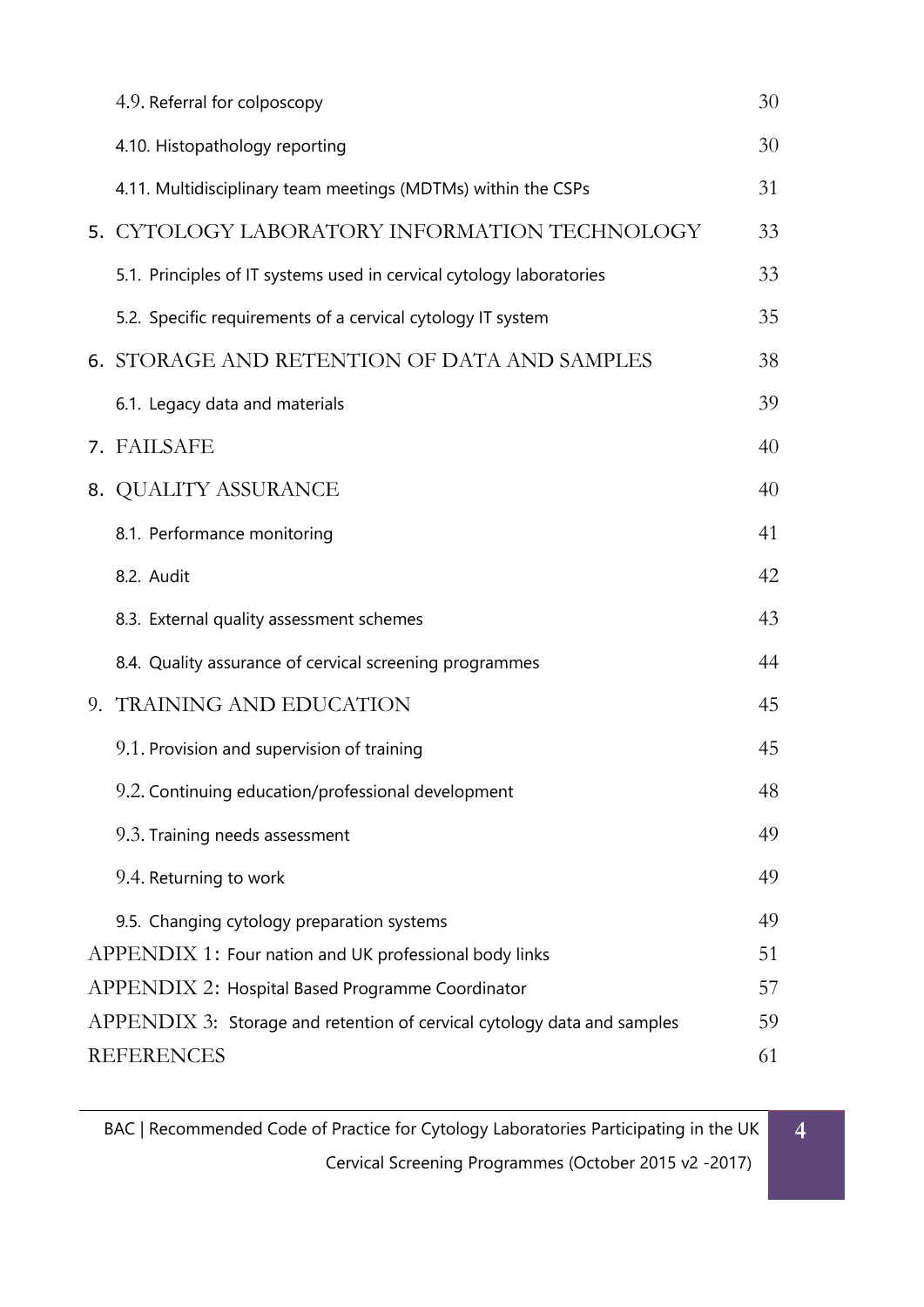# <span id="page-5-0"></span>**1. KEY PRINCIPLES**

Whatever the model of service delivery, size and workload repertoire of the laboratory, these elements of organisation and staffing should apply:

- Cytology laboratories must have a sufficient throughput of work to maintain expertise and quality assurance and to deliver the service to the specification required by the relevant CSP (appendix 1B)
- There is a medical consultant in charge of cervical cytology and a named deputy for the consultant in charge. The latter may be a medically qualified pathologist or a consultant biomedical scientist; in practical terms, this may be more than one individual to allow for cross cover. Medical leads and deputies must be actively involved in the reporting of abnormal cervical cytology. In Wales, there are alternative, specified governance arrangements, appropriate to the service delivery structure for CSW (appendix 1B)
- Local services must ensure that there is adequate and appropriate consultant cover. This may be from another site or through a network arrangement, outlined in Royal College of Pathologists, Clinical responsibility for cytology services, 2012 [https://www.rcpath.org/asset/81DCAA1F-23DB-48AF-AE6F1F00B4727ADF/.](https://www.rcpath.org/asset/81DCAA1F-23DB-48AF-AE6F1F00B4727ADF/) There is a lead biomedical scientist, with designated one or more deputies, responsible for the day to day management of the cervical cytology laboratory
- Laboratories should comply with quality standards and accreditation requirements of their respective national screening programmes
- All screening and reporting for the NHS CSPs must take place in a laboratory where the cervical cytology repertoire is accredited to ISO standard 15189 by the United Kingdom Accreditation Service (UKAS). Laboratories may be Clinical Pathology Accreditation (CPA) accredited until the transition to UKAS is complete. (appendix 1C)
- It is not appropriate for slides to be screened in a non-laboratory setting and screening and reporting from home must not be carried out. The RCPath has some general guidance in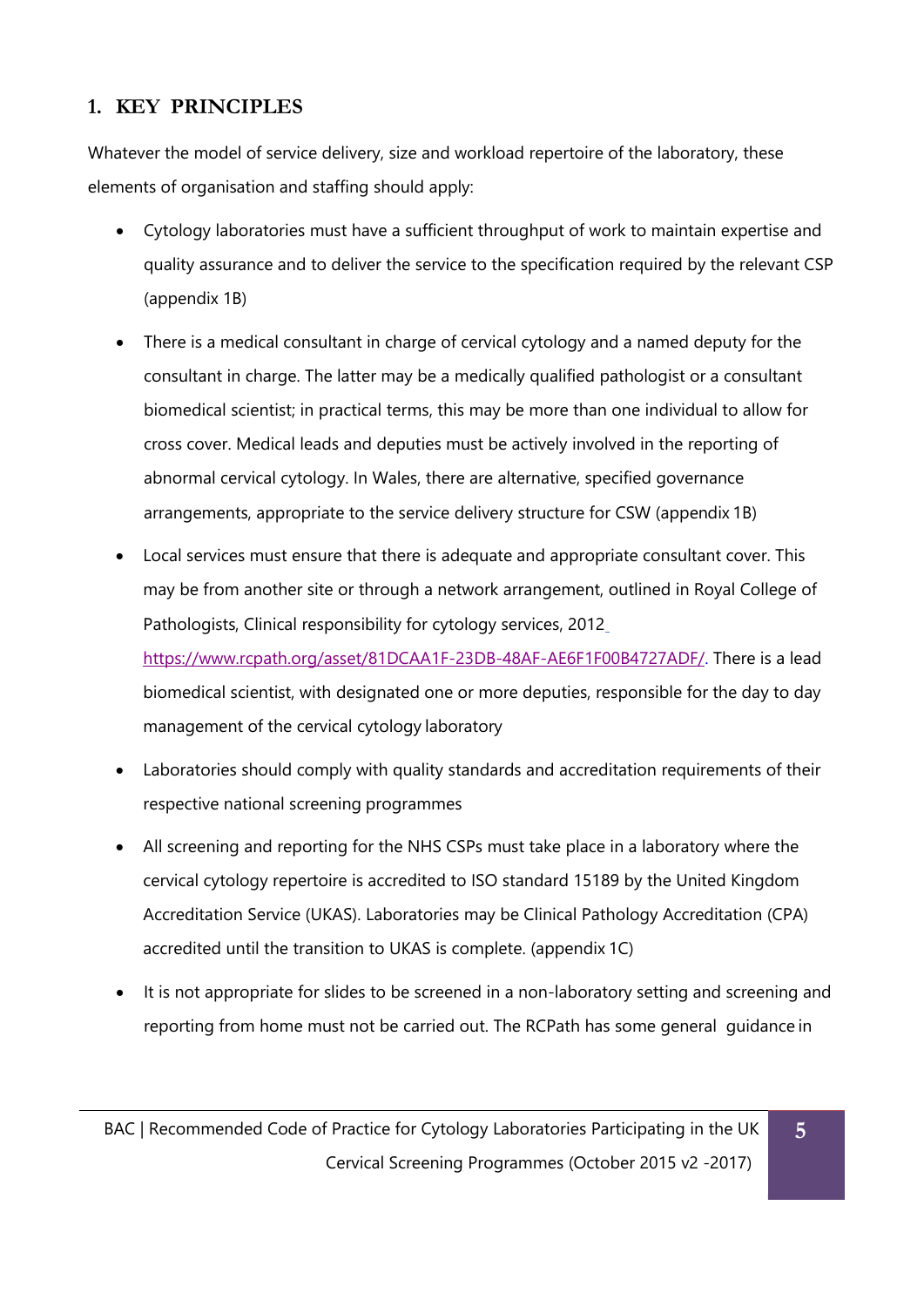this area: Guidance for cellular pathologists on reporting at home (3rd edition) April 2014 [http://www.rcpath.org/resourceLibrary/cellular-pathologists-reporting-at-](http://www.rcpath.org/resourceLibrary/cellular-pathologists-reporting-at-home_apr_14.html)

[home\\_apr\\_14.html](http://www.rcpath.org/resourceLibrary/cellular-pathologists-reporting-at-home_apr_14.html) . The laboratory should ensure appropriate ergonomic conditions for microscopy as outlined in NHSCSP**\*** publication 17 (2003) - Ergonomic working standards for personnel engaged in the preparation, scanning and reporting of cervical screening slides [https://www.gov.uk/government/publications/cervical-screening](https://www.gov.uk/government/publications/cervical-screening-ergonomic-working-standards)[ergonomic-working-standards](https://www.gov.uk/government/publications/cervical-screening-ergonomic-working-standards)

• Cervical cytology is reported using current terminology as detailed in NHSCSP professional guidance - Achievable standards, benchmarks for reporting, and criteria for evaluating cervical cytopathology (3rd Edition) (2013)

[https://www.gov.uk/government/publications/cervical-screening-cytopathology-standards](https://www.gov.uk/government/publications/cervical-screening-cytopathology-standards-and-evaluation-criteria)[and-evaluation-criteria. I](https://www.gov.uk/government/publications/cervical-screening-cytopathology-standards-and-evaluation-criteria)n Scotland, there are modifications to terminology and reporting guidance and, in Wales, additional terminology and associated codes are in use. (appendix 1H)

- High risk human papillomavirus (HPV) test reporting must follow national protocols and laboratories undertaking HPV testing must have appropriate protocols, training and governance systems in place (appendix 1I)
- Laboratories should have links and processes in place with histopathology, colposcopy, gynaecology and other clinical departments to allow for participation in invasive cancer audits, multidisciplinary team meetings (MDTMs), and other relevant forums such as local working groups
- All staff must have an annual appraisal appropriate to their role
- Laboratories must have a suitable information technology (IT) system to process, log and report cytology and export it to other relevant systems (e.g. call/recall office, primary care,) as required by their national CSPs
- All staff must have access and be able to attend suitable and relevant training and educational needs as required by their national CSPs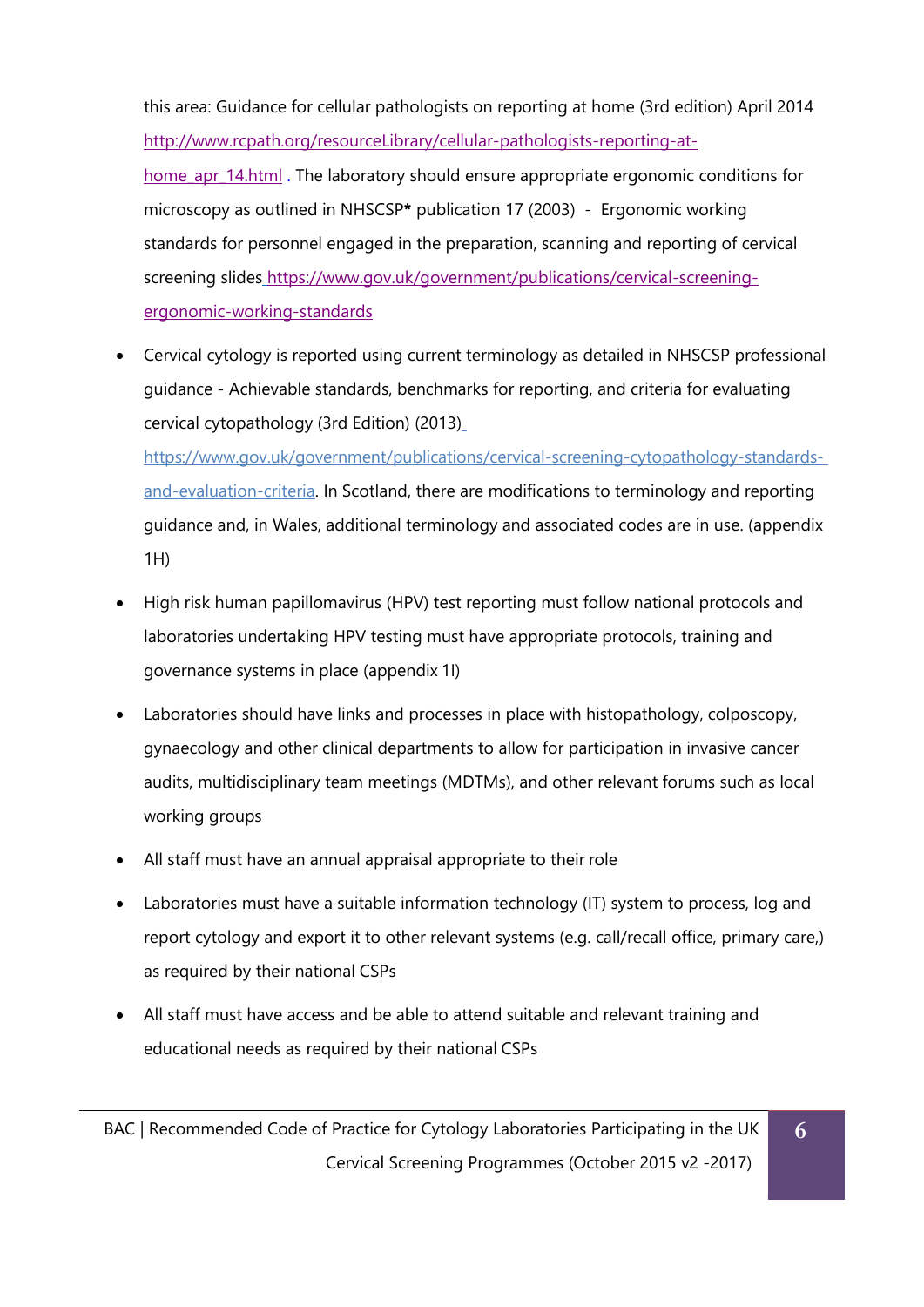**\***All NHSCSP guidance is applicable to laboratories in England and Northern Ireland. Cervical Screening Wales and the Scottish Cervical Screening programme may follow this guidance but with nation-specific modifications.

# <span id="page-7-0"></span>**2. ORGANISATION AND STAFFING**

#### <span id="page-7-1"></span>**2.1` Networks**

There are various models of networked pathology departments. For informal hub and spoke networks, laboratories will work independently and submit separate KC61 or equivalent data. For a network to be considered as one department, they must submit a single KC61 or equivalent and all sites within the network that perform cervical cytology screening must adhere to the same policies and protocols and have a single clinical lead; with this latter arrangement, a single management structure, one employing Trust and consultant lead are necessary to give strategic direction.

Networks must adhere to the following core principles:

- There must be clear written service level agreements (SLAs) in place detailing relevant responsibilities between all laboratories and their host organisations, the cover required and provided and the sessional medical consultant/ consultant biomedical scientist input to meet service needs. The SLA must make clear which Trust or organisation has medico-legal responsibility
- Excellent communication, including IT systems, across the network is essential to facilitate a unified service
- Where there is movement of personnel or workload around the network there must be an effective tracking system so that specimens and staff can be easily traced and responsibility for screening, checking and reporting identified
- Transportation of specimens between networked laboratories must comply with the guidance laid down in this document and must adhere to NHS Code of Practice for

BAC | Recommended Code of Practice for Cytology Laboratories Participating in the UK Cervical Screening Programmes (October 2015 v2 -2017)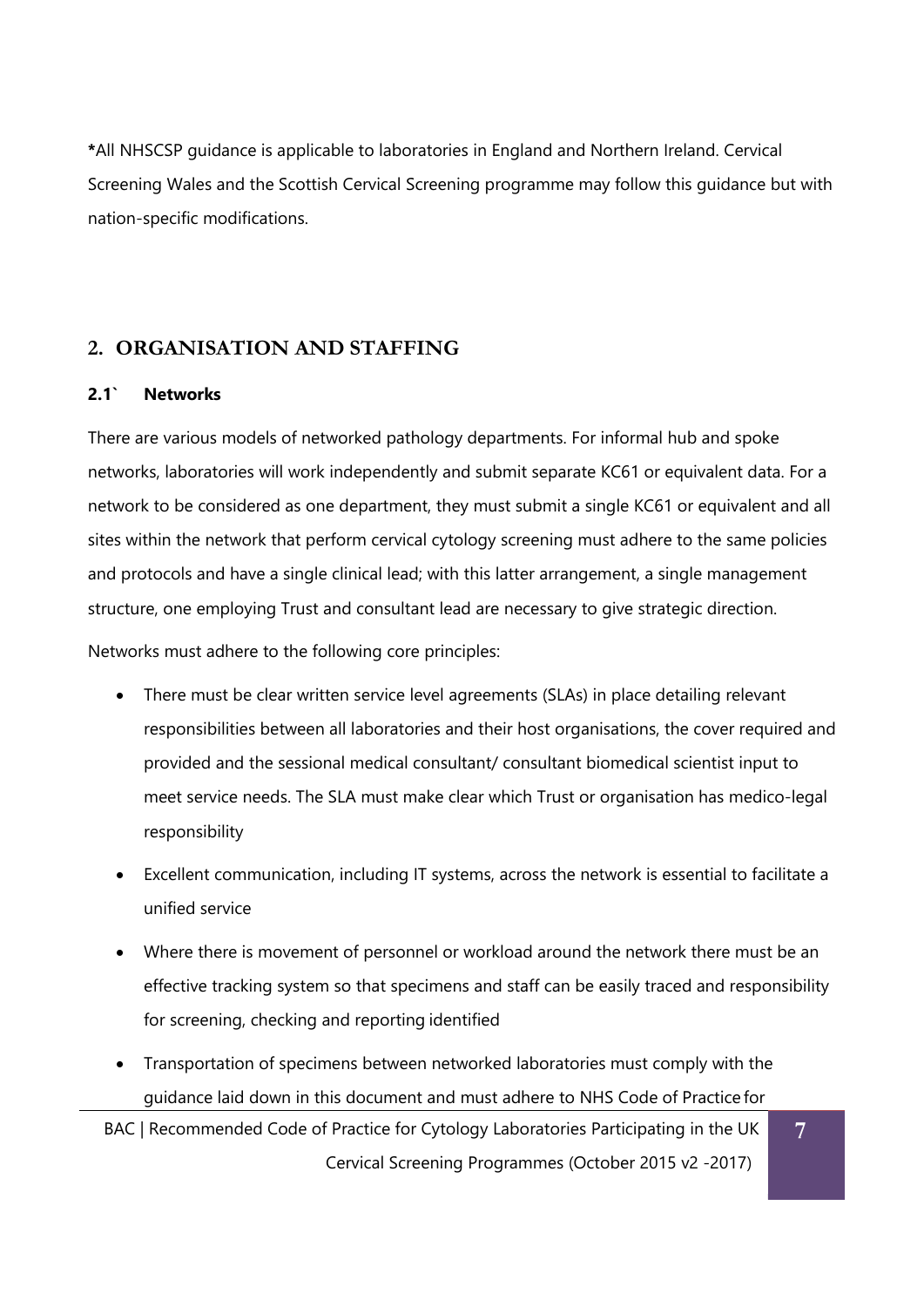Information security management

• The BAC recommends that staff between all sites who report abnormal cytology should meet at least quarterly to establish a common understanding of competency and working practices.

### <span id="page-8-0"></span>**2.2 Staffing roles and responsibilities**

Staff of differing grades will have different roles and responsibilities within the laboratory.

There should be an accountability structure in place and all staff must have roles and responsibilities clearly defined in their job description. Agenda for change (AFC) pay banding of a post will depend on the particular job profile and is for the employer to determine but, as guidance, AFC bandings generally considered appropriate to the skills, knowledge and responsibilities of the roles below are included. Appendix 1D gives links to information on national job profiles and career framework stages and for biomedical scientist and cytology screener staff.

Requirements include:

- Appropriate qualifications and training in accordance with national requirements and local guidance
- Health and Care Professions Council (HCPC) registration for all biomedical scientist staff <https://www.ibms.org/registration/hcpc-registration/>
- For all non-medical staff reporting cervical cytology in the NHSCSP: completion of the mandatory NHSCSP training in cervical cytology which includes a screening test and written question paper sat under examination conditions (or the City & Guilds Level 3 Diploma in Cervical Cytology [3166-01 & 3165-01], NHSCSP Certificate in Cervical Cytology or IBMS/BSCC Certificate of Competence)
- Knowledge of local standard operating procedures (sop), Health & Safety policies and procedures, COSHH, Information Governance, Data Protection and Caldicott Guardian principles. The use and security of personal information is subject to the provisions of the Data Protection Acts and unauthorised disclosure of personal information is a criminal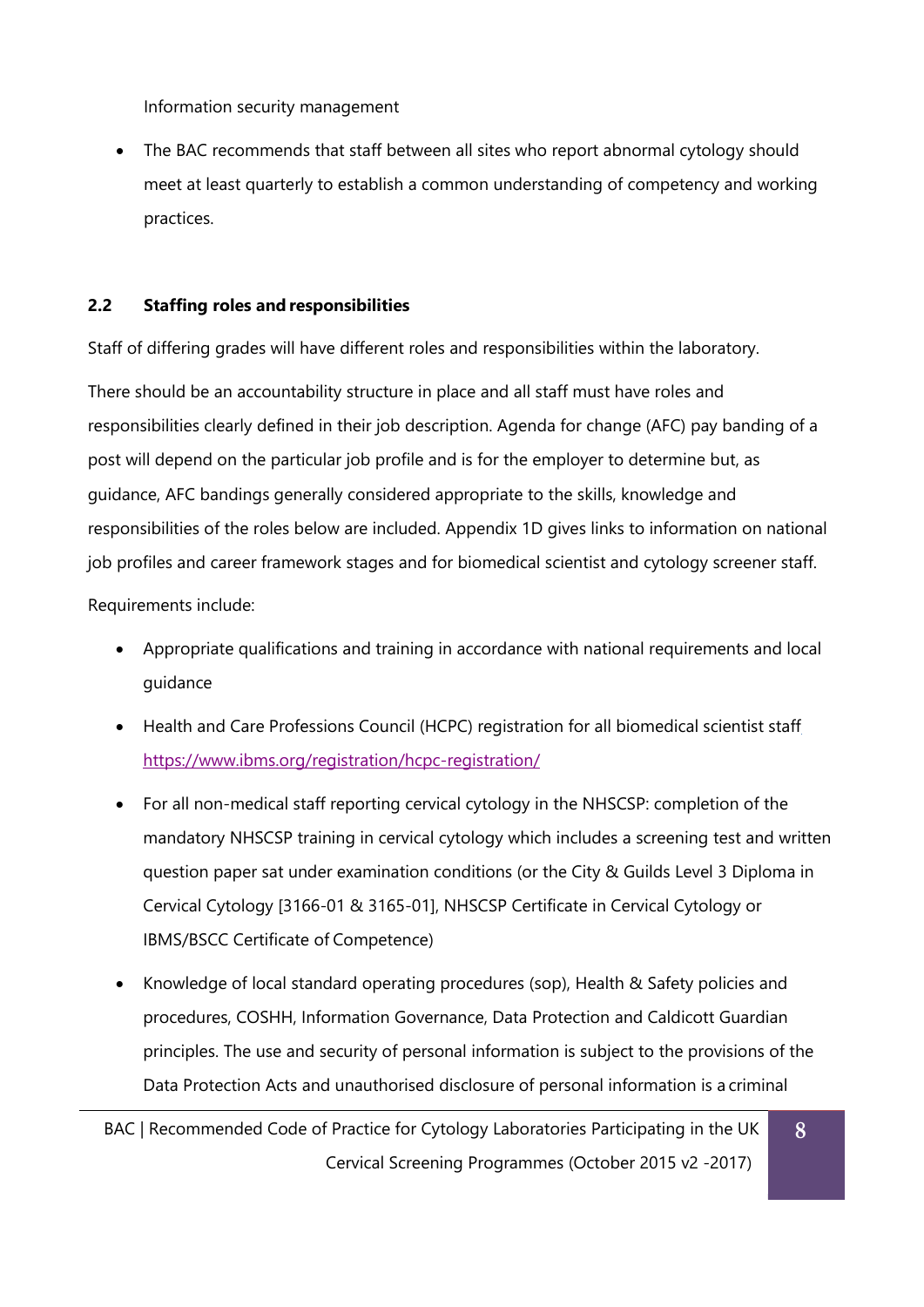offence. Further general information on NHS information governance can be found at <http://systems.hscic.gov.uk/infogov>

- Participation in the relevant national external quality assessment (EQA) scheme
- The undertaking of continuing professional development (CPD) and update activities as required
- Mandatory retraining after a prolonged period of absence
- The lead consultant for the department has the roles outlined as below, and acts as the point of main contact for NHS management needs.

# Lead Consultant

The lead consultant as clinical lead for the service has overall responsibility**\*** for laboratory aspects of cervical screening programme management including establishment of procedures, maintenance of safe and effective working practices, performance monitoring in cytology and also high risk human papillomavirus (HPV) testing if it is part of the laboratory repertoire. The role will be identified in the job plan and will be subject to annual appraisal.

Whilst responsibility for delivering specific aspects of the screening programme will be held by other members of the team, the lead consultant will be responsible for ensuring the programme is delivered and the standards achieved. This will include oversight of performance statistics, providing evidence for commissioners/quality assurance, implementing actions required to maintain the standards of the service and ensuring there are suitable opportunities for staff training. The lead consultant is also responsible for determining the strategic direction of the department.

The lead consultant will be responsible for handling complaints, claims and internal audit reviews.

**\***In Wales, some of these responsibilities lie with the Director of Screening Division.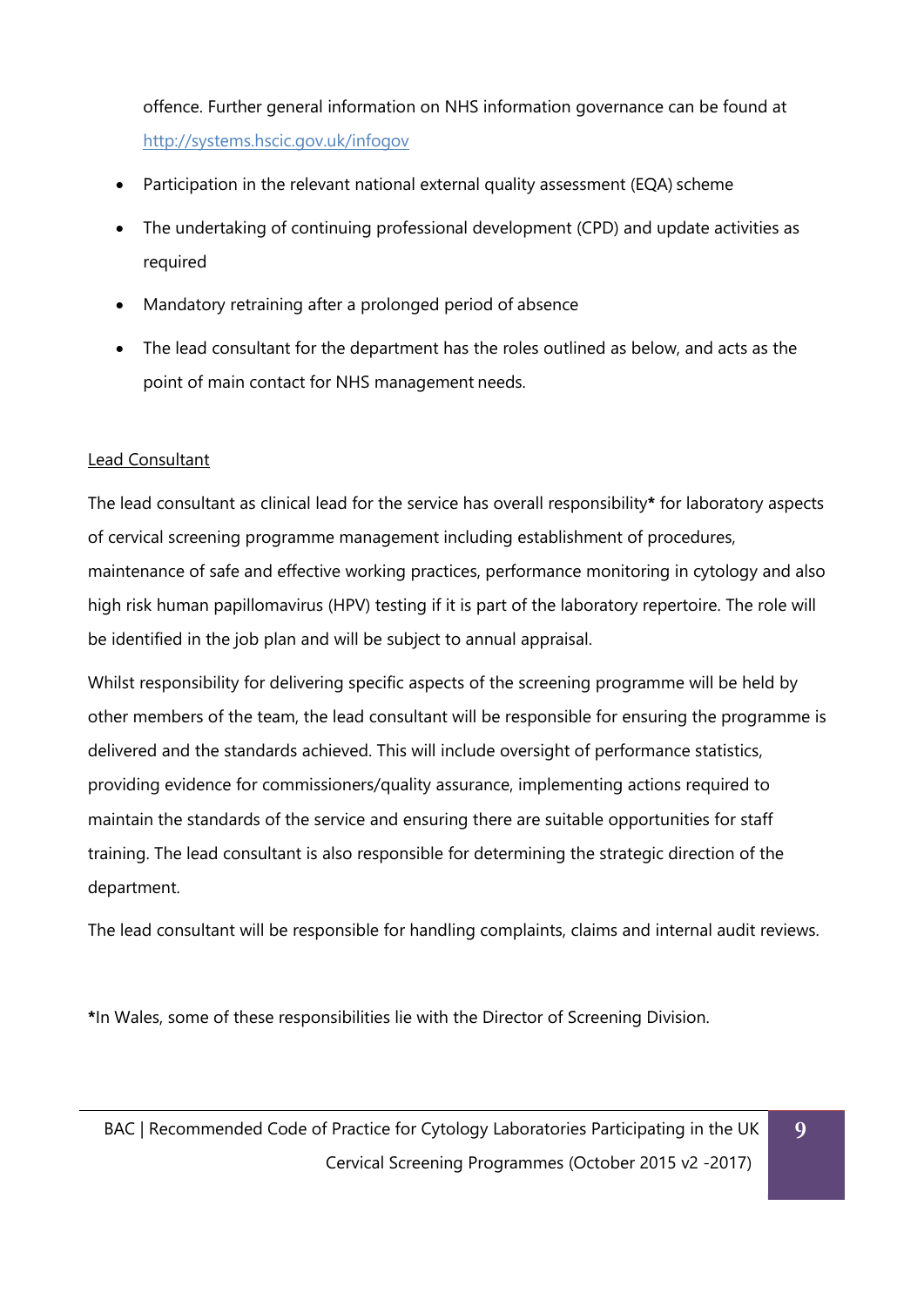# Consultant pathologist

Doctors appointed will be on the Specialist Register of the General Medical Council. Consultant pathologists trained in the UK will have completed approved specialist training, including attainment of either the Fellow of the Royal College of Pathologists (FRCPath) part 2 and the Certificate in Higher Cervical Cytopathology Training (CHCCT) or FRCPath part 2 including the cervical cytology option (curricula pre-2010), and gained a Certificate of Completion of Training (CCT). Doctors with postgraduate training outside the UK will have obtained specialist registration by demonstration of equivalent training, qualifications and experience through Article 14. Further information <https://www.rcpath.org/trainees/training/specialist-registration.html> . A consultant pathologist working in the cervical screening programmes must have experience and understanding of the multidisciplinary and multi-institutional nature of the programme, and have appropriate managerial skills. As such, training in management is desirable.

If a consultant pathologist without training specifically in an NHS CSP is appointed to a post involving practice in an NHS CSP, appropriate training in the organisation and operation of the cervical screening programme must be arranged by the employing body/Trust.

# Consultant biomedical scientist (AFC band 8a or above)

For the purpose of this document those who hold the Advanced Specialist Diploma in Cervical Cytopathology (ASD) are called consultant biomedical scientist although the BAC recognises that post holders may have a variety of different job titles. Consultant biomedical scientist staff must hold the Advanced Specialist Diploma in Cervical Cytology.

The following roles and responsibilities are common to both consultant pathologist and consultant biomedical scientist staff. They may: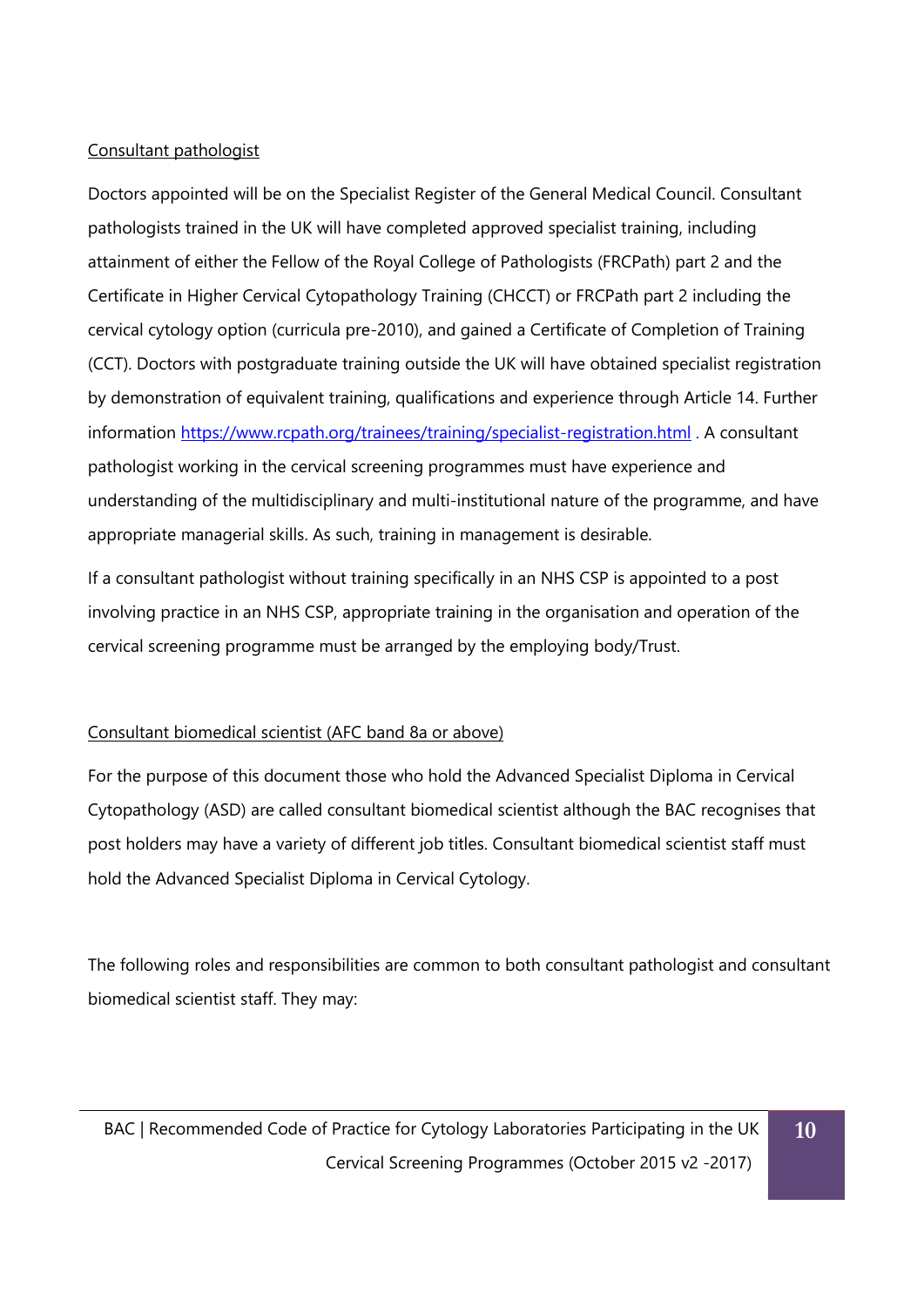- Screen cases referred as abnormal by primary screeners and checkers, report abnormal cervical cytology samples and recommend patient management
- Participate in regular MDTMs and clinical-pathological conferences (CPCs) as described by local policy
- Participate in clinical audit and research
- Act as an intermediary between the laboratory and other clinical staff including general practitioners providing diagnostic opinions and advice on appropriate cytological investigations, suggestions for further investigations and management of patients
- Educate trainee medical and non-medical staff spending time in cervical cytopathology as part of their training in cellular pathology
- Be the Hospital Based Programme Coordinator (HBPC), as described in detail in appendix 2, and may deputise for the clinical lead.

# Lead biomedical scientist in cytology

The lead biomedical scientist will work collaboratively with the medical consultants and consultant biomedical scientist, laboratory managers and HBPC to maintain and monitor a high quality service. The role of the lead biomedical scientist will vary depending on departmental complexity and management structure; however, the lead biomedical scientist in either an independent cytology department or a cytology section within a larger cellular pathology department must be active in cervical cytology and will usually perform a checker role or be a consultant biomedical scientist. This role is distinct from an overall laboratory manager who may not be active in cervical cytology.

The lead biomedical scientist is the principal link between the primary screeners and checkers and the consultant pathologists. They will manage the screening room and preparation laboratory and work closely with the training officer, quality manager and the senior biomedical scientists to ensure the service runs efficiently and effectively. Where the lead biomedical scientist is a consultant biomedical scientist, these operational management aspects of the role may be devolved to a named senior biomedical scientist or laboratory manager.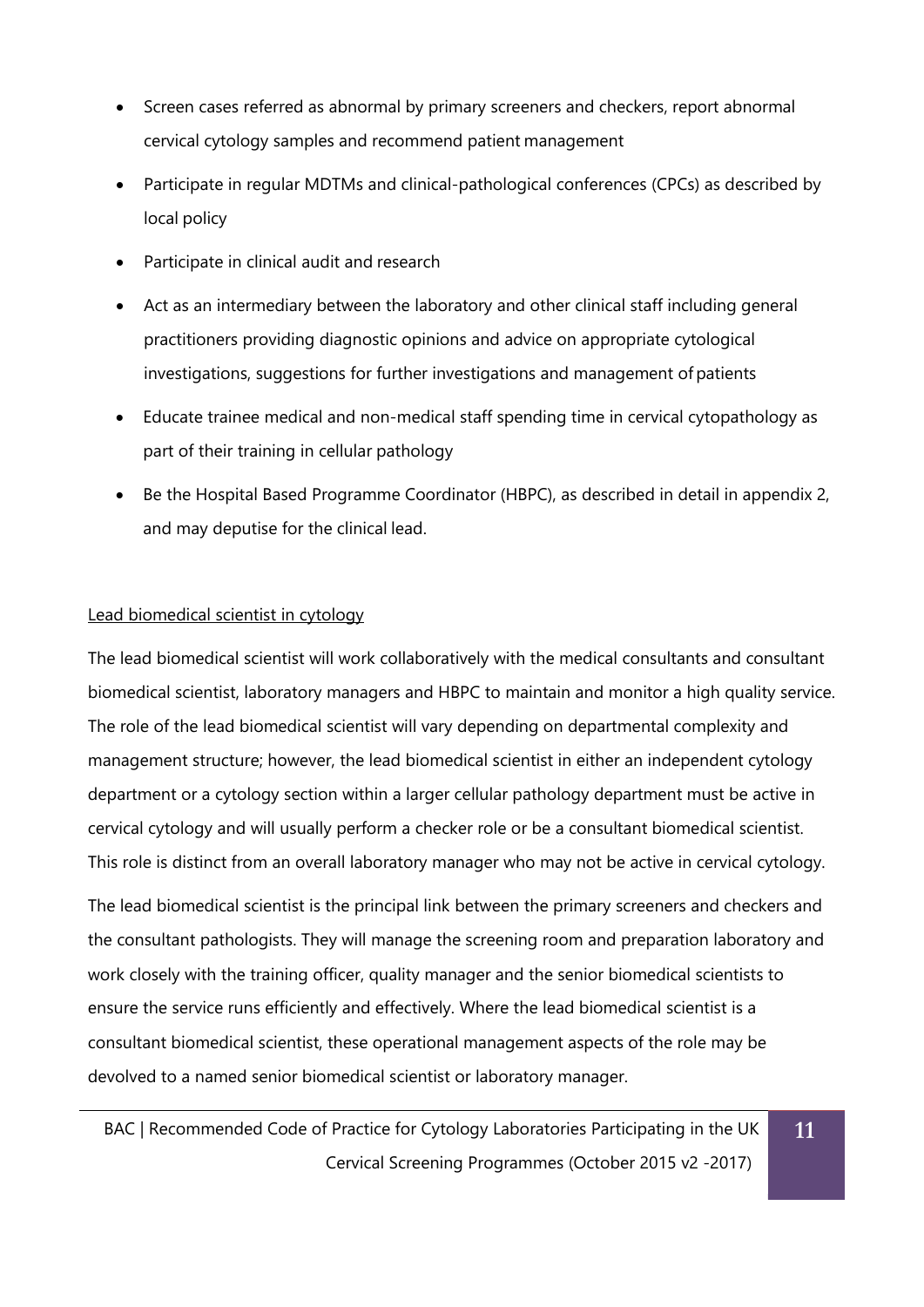The duties of the lead biomedical scientist should include:

- Development and review of laboratory policies and procedures
- Laboratory performance monitoring and performance monitoring of screening staff and checkers
- Implementation of failsafe policy
- Assisting training officers in establishing and maintaining of a training and continuing education programme for laboratory staff.

The lead biomedical scientist may also have a role in HPV testing where this is carried out on site.

# Supervisory biomedical scientist and checkers (AFC band 7 or above)

As well as primary screening of cervical samples and checking of referred cases from primary screeners, the supervisory biomedical scientist should participate in the discussion of abnormal and equivocal cases with staff, supervision and training of primary screeners and support staff, and other duties such as quality management and liaison with primary care and suppliers.

As recommended in the previous  $\text{CoP}^1$ , checkers should be AFC band 7 or above, and must have a minimum of five years' experience in cervical cytology post registration and certification.

There is no recognised qualification to enable checkers to demonstrate competence in this role. Before a biomedical scientist takes on the full reporting role of a checker there should be a period of documented in-house training or shadow reporting, audit and review to ensure their competency in this role.

# Biomedical scientist (AFC band 5 or 6)

Biomedical scientist staff can participate in the primary and rapid screening of cervical cytology slides, including double screening of samples examined by trainees. Duties may also include supervision of support staff, monitoring of quality of preparations, HPV testing where this is carried out on site and quality control.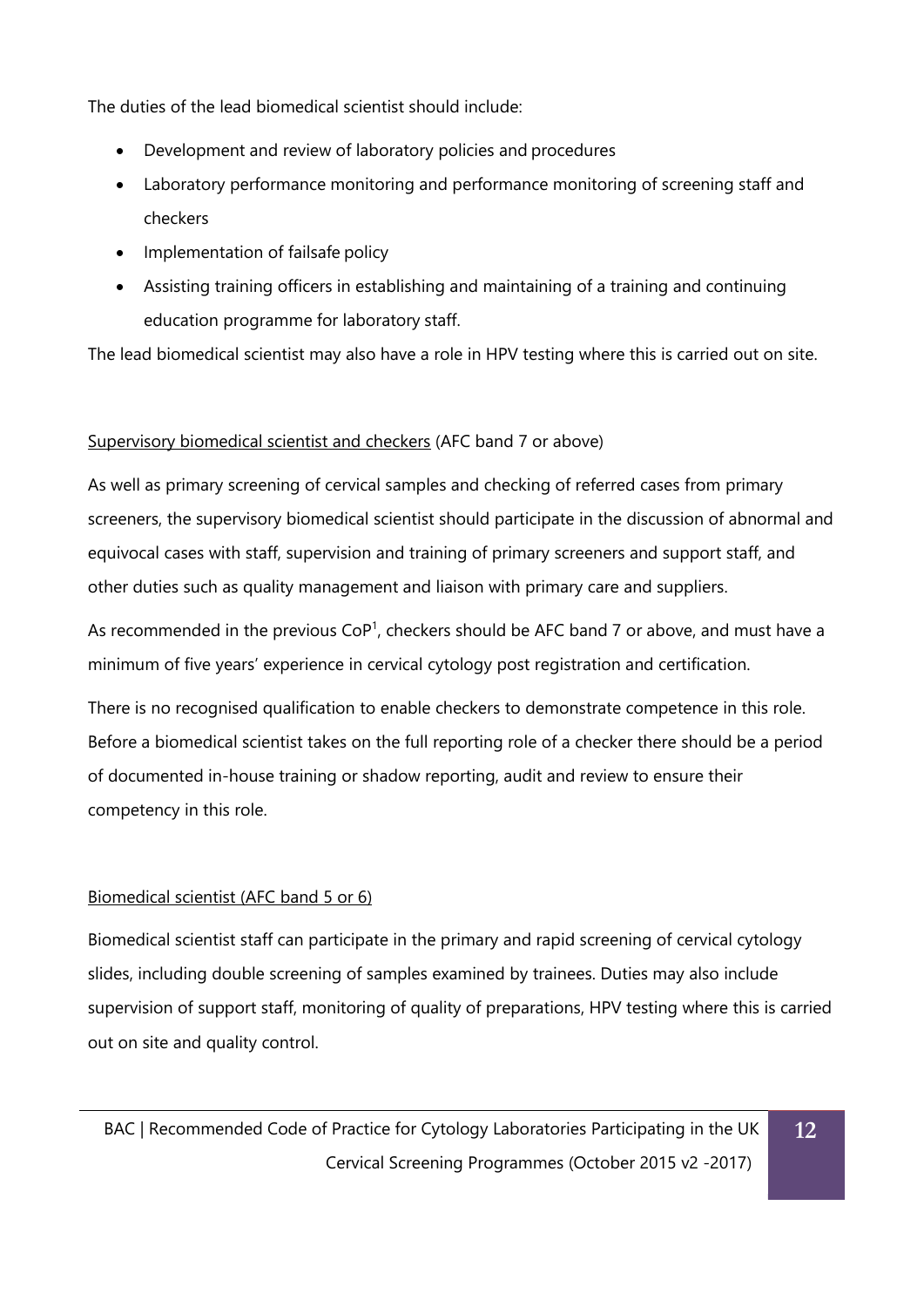### Cytology screeners**\*** (AFC band 4 or 5)

Cytology screeners can undertake primary screening and rapid screening of cervical cytology slides and report samples screened as negative or inadequate**\*\***, provided that they have successfully completed the NHSCSP training programme in cervical cytology or one of the preceding recognised UK screening qualifications. All potentially abnormal cases MUST be passed on to a checker, consultant biomedical scientist or consultant pathologist.

Cytology screeners may carry out general tasks suitable for healthcare support workers under supervision of a biomedical scientist but these tasks should not prevent the cytology screener from having sufficient time to carry out cervical screening.

There is no current route for professional regulation of cytology screeners post qualification, but they must participate in routine laboratory internal quality control and EQA schemes.

**\***Within this code "cytology screener" refers to non-biomedical scientist staff trained to undertake cytology screening, "primary screener" is the person (of any grade) undertaking the primary screen and "screener" describes a member of staff participating in cervical cytology screening (primary or rapid).

**\*\*** In Scotland, "unsatisfactory" is the terminology used on reports.

### Health Care Support Worker (HCSW)

HCSWs (often called medical laboratory assistants) perform a range of routine technical tasks in laboratories under the supervision of a biomedical scientist but do not participate in screening. There are no minimum entrance qualifications and training is entirely in-service (see section 9). The HCSW should be continually monitored.

# Clerical and secretarial staff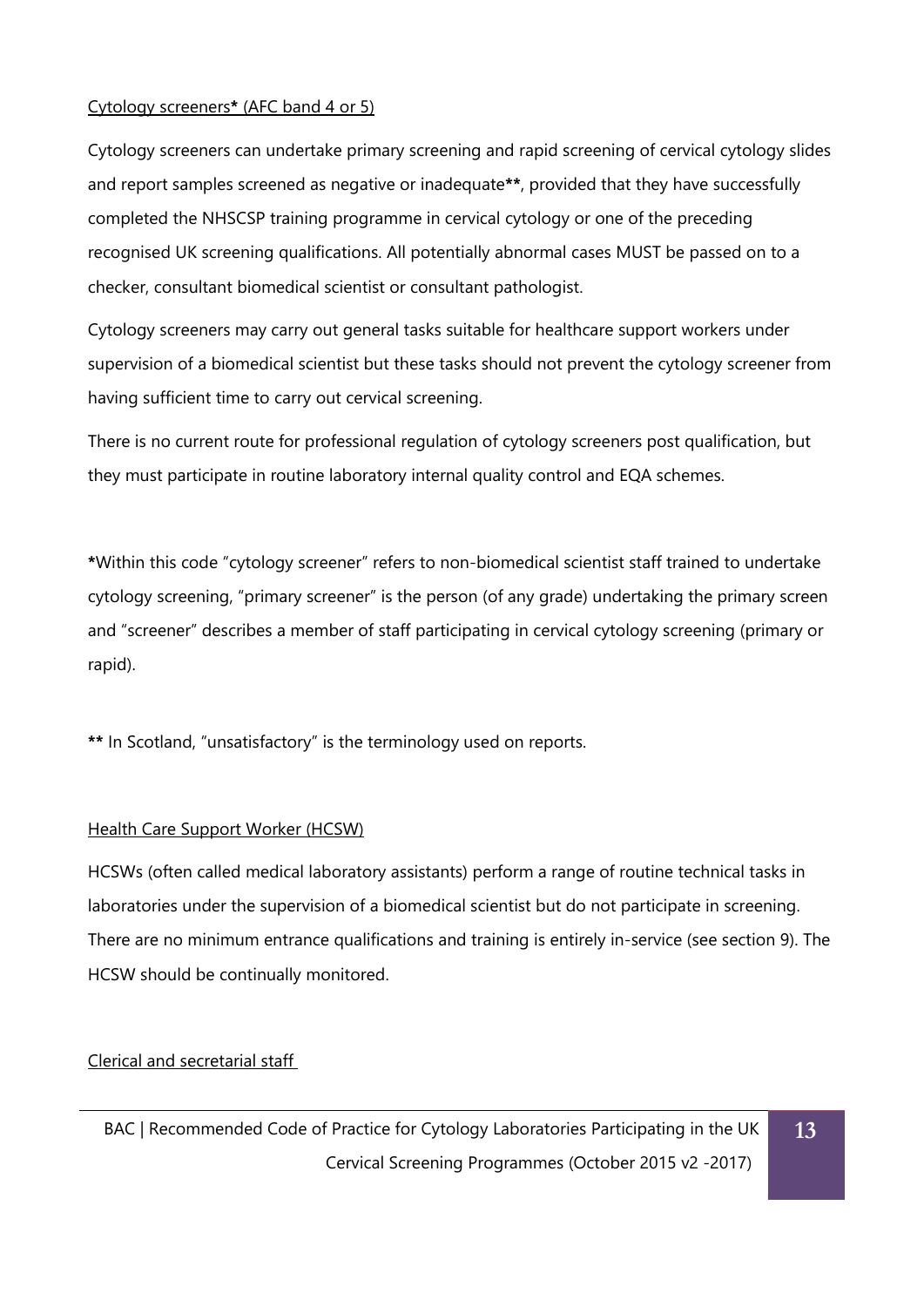The large numbers of specimens received by cytopathology laboratories require the support of efficient clerical and secretarial staff. Duties may include data entry such as entering results, label printing, printing, collating and dispatch of results and letters, archiving and telephone enquiries.

# Locum (agency) staff

When locum /agency staff are employed to screen/report CSP cytology the following must be provided:

- A full and current CV
- A minimum of two references which include information on previous workload and performance data that satisfies NHSCSP standards
- Evidence of appropriate mandatory training in cervical cytology
- Certificates of liquid based cytology (LBC) conversion training as appropriate
- Evidence of current EQA scheme participation.

On commencing screening, all primary screening should be double screened by checker staff for a minimum of one week. If no substandard performance<sup>2</sup> is identified then the locum's primary screening can be subjected to the usual quality control of the department. Locum screening staff must adhere to all NHSCSP guidelines, including the maximum number of hours permitted for microscopy in any one day (see section 2.4).

# Hospital based programme coordinator (HBPC) (see appendix 2)

In England, all Hospital Trusts providing any element of the NHSCSP must have a hospital based programme coordinator (HBPC) formally appointed to oversee the coordination, quality and effectiveness of the cervical screening programme linked to that Trust. They must have a thorough understanding of the NHSCSP and be sufficiently knowledgeable and experienced to be comfortable with discussions at Board level.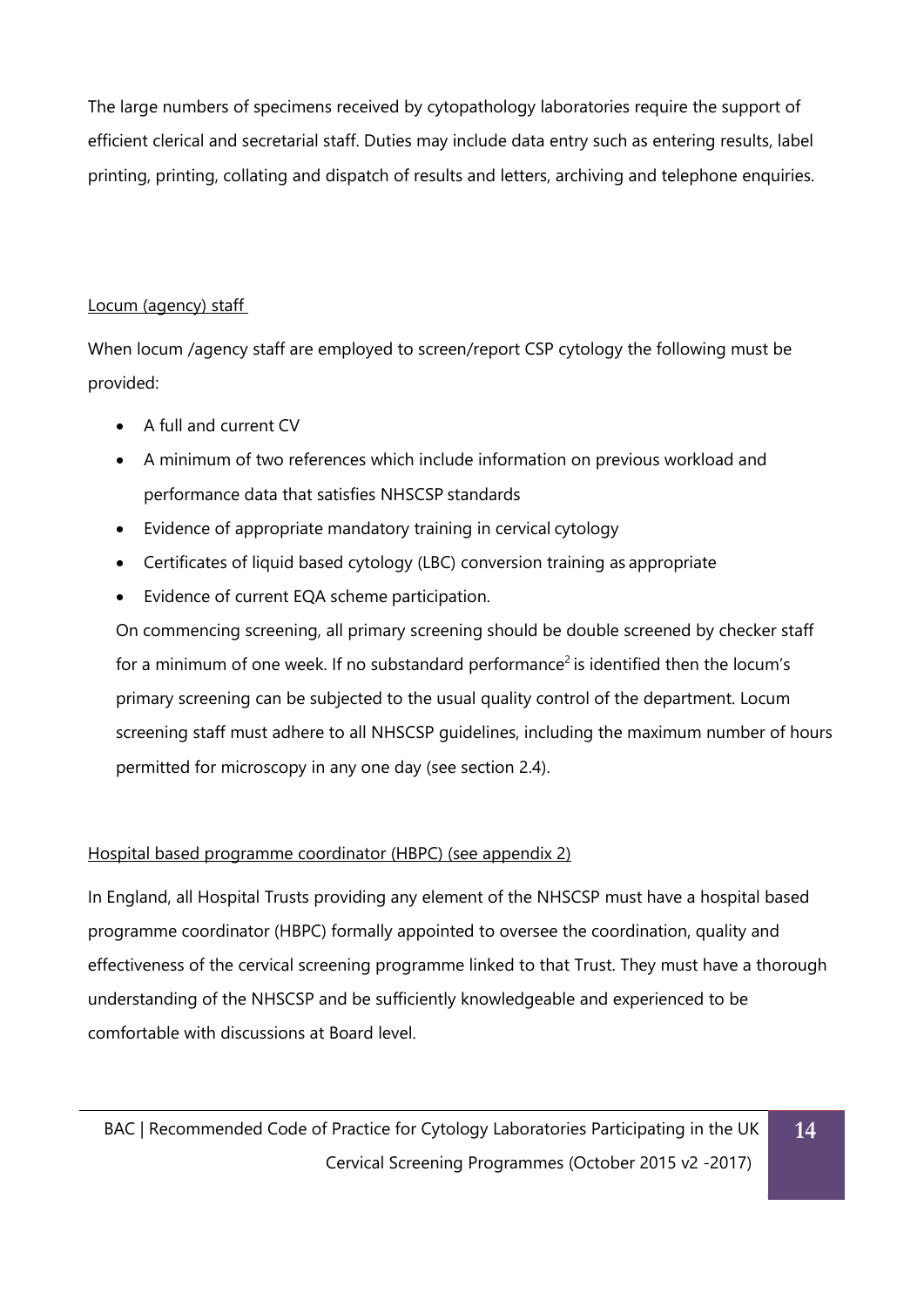The HBPC may be employed in any discipline within the programme (cytology, histology, colposcopy, gynaecology) but the responsibilities of the role are common and are outlined in appendix 2. Their role in cancer audit is outlined in NHSCSP professional guidance - Audit of Invasive Cervical Cancers (2006) [https://www.gov.uk/government/publications/cervical-screening](https://www.gov.uk/government/publications/cervical-screening-auditing-procedures)[auditing-procedures](https://www.gov.uk/government/publications/cervical-screening-auditing-procedures)

The HBPC role does not operate in Wales or Scotland. In Wales, HBPC functions are carried out by Regional Programme Coordinators who report to the Director of Screening Division, Public Health Wales. In Scotland, the functions are undertaken by lead pathologists and colposcopists with input from primary care and public health leads.

# <span id="page-15-0"></span>**2.3 Limits of practice**

- Biomedical scientists **not** holding the ASD and cytology screeners must **not** sign out abnormal cervical cytology reports
- Trainee screeners (biomedical scientist or cytology screener) must **not** report out any cervical screening reports or participate in routine rapid pre-screening or rescreening
- HCSWs must **not** screen cytology samples
- Senior biomedical scientists in a checker role may overrule the opinion of a primary screener
- Only consultant biomedical scientists and consultant pathologists can report abnormal samples
- Cases referred by the primary screener as high grade dyskaryosis and considered to be negative or inadequate by the checker must be passed to a second checker or more senior staff to review before the case can be reported as such
- The BAC recommends that cases referred by checkers as high grade dyskaryosis or above and considered negative by a consultant biomedical scientist or a consultant pathologist must be referred for an opinion to another consultant biomedical scientist or a consultant pathologist before being reported.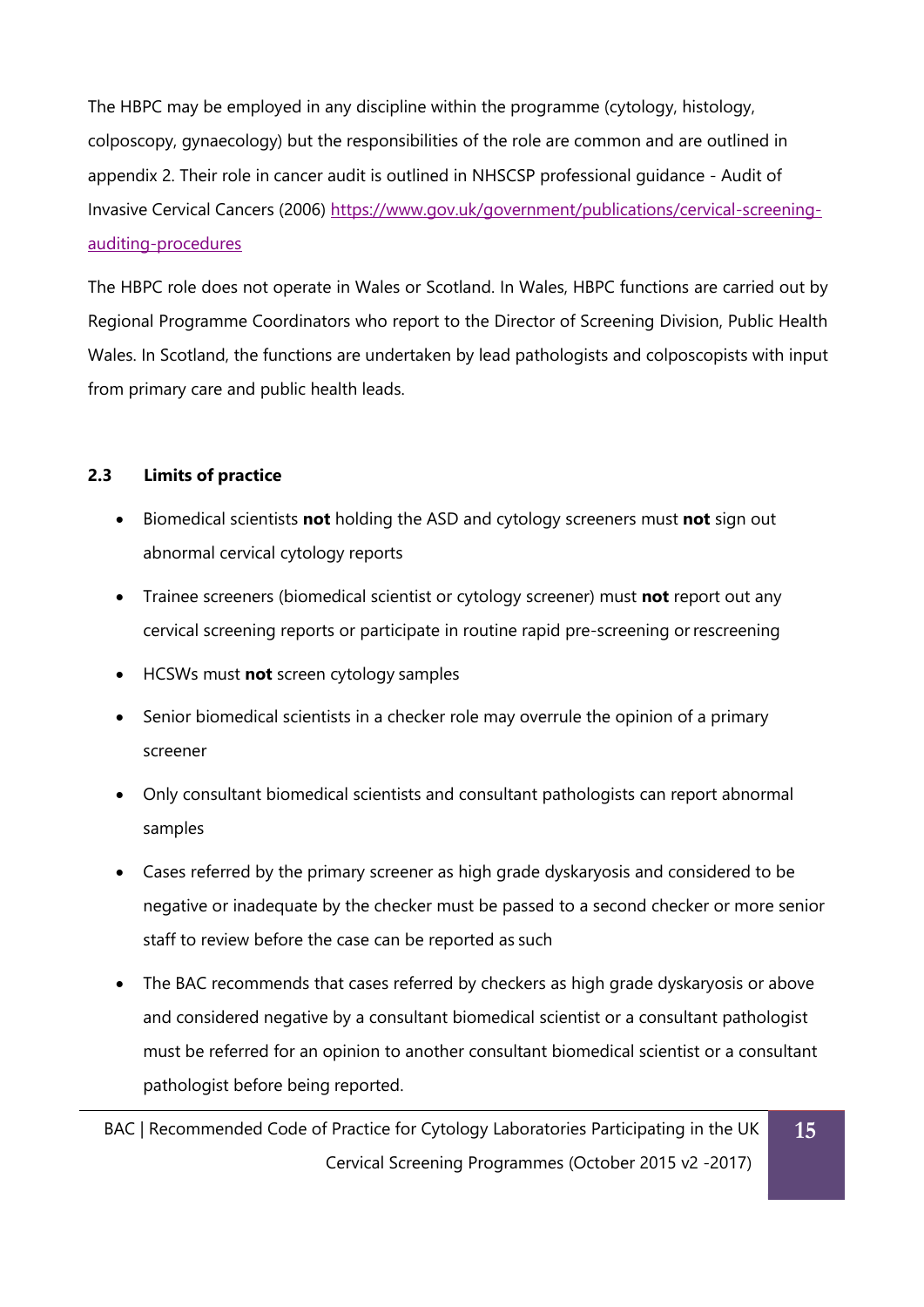### <span id="page-16-0"></span>**2.4 Staffing levels and workloads**

NHS England requires a cervical cytology laboratory to report a minimum of 35,000 samples per annum (Service specification 25, appendix 1B). No minimum is specified for Scotland or Wales. Productivity/screening rates are difficult to evidence as staff members perform many different duties and the amount of time available for primary screening varies between departments. However, it is desirable to have systems in place to monitor productivity and screening rates.

### Medical consultant and consultant biomedical scientist

Laboratories that provide a cervical screening service and employ consultant biomedical scientists require the following staffing arrangements:

*In a stand-alone laboratory*: A minimum of two medical consultants, who actively practise cervical cytology, in addition to the consultant biomedical scientists.

*In laboratories that form part of a network*: A minimum of one medical consultant who is actively practising cervical cytology reporting on site with consultant biomedical scientists. There must be a minimum of two consultants across the network. Under normal circumstances, consultants who work in more than one hospital must report cervical cytology at the cervical cytology screening laboratory where the slides are screened.

The BAC endorses the recommendation in the previous BSCC CoP<sup>1</sup> that to maintain a medical and biomedical scientist consultant's diagnostic skill in cervical cytopathology, their minimum yearly workload must be not less than one programmed activity in cervical cytology and a consultant should report or review a minimum of 750 cases/year. This can include slides reviewed for audit and correlation. The RCPath have published recommendations on consultant workload: Guidelines on staffing and workload for histopathology and cytopathology departments (4th edition) September 2015 [http://www.rcpath.org/resourceLibrary/g107\\_guidelinesstaffingworkload\\_sep15](http://www.rcpath.org/resourceLibrary/g107_guidelinesstaffingworkload_sep15-pdf.html) [pdf.html](http://www.rcpath.org/resourceLibrary/g107_guidelinesstaffingworkload_sep15-pdf.html)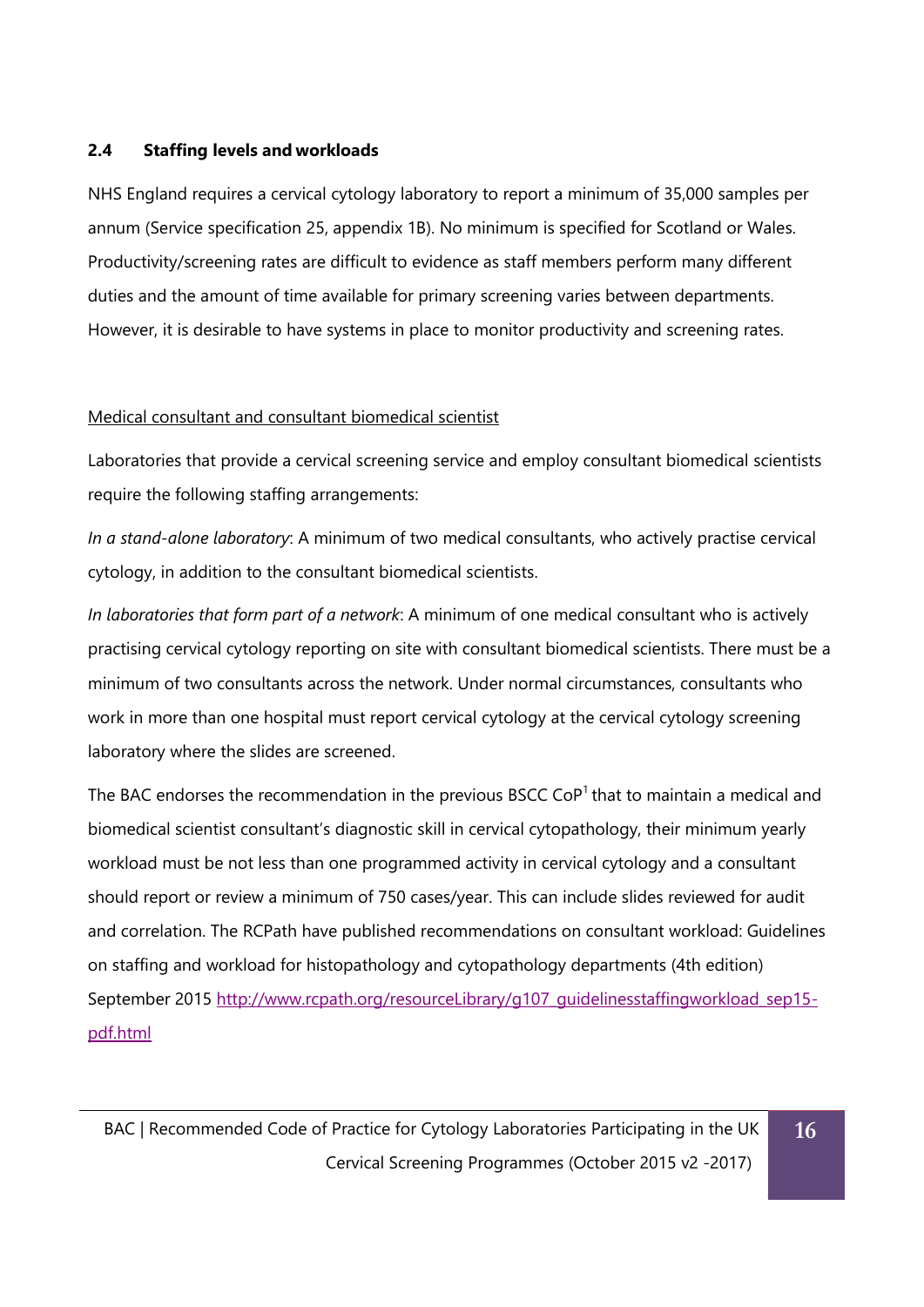Under normal circumstances medical consultants will be present in the laboratory every working day. When this is not possible, arrangements **must** be made to ensure that staff have access to medical support, particularly when these absences extend over several days. Consultant absence should not prevent consultant biomedical scientists from reporting abnormal cases in these limited circumstances.

Programmed activities or equivalent should be allocated for laboratory and screening programme management, audit, teaching, continuing medical education and research.

### Supervisory biomedical scientists/checkers

As recommended in previous BSCC CoP<sup>1</sup> a suitable ratio of supervisory biomedical scientists to biomedical scientist, cytology screeners, healthcare support workers and trainees is necessary to provide satisfactory supervision for the checking of cervical samples, training, service development and quality control. A supervisory biomedical scientist may supervise up to four other members of staff.

Checking requires additional interpretive skills to routine primary screening and the BAC recommends a checker should see at least 750 referred cases per annum. If participating in primary screening, a checker should also screen a minimum of 1000 slides per annum.

There is currently no guidance on the amount of time that checkers can safely undertake microscopy per working day. Because the nature of checking differs from primary screening, checkers may exceed five hours of microscopy (see below) and, provided that regular breaks are taken and appropriate IQC is undertaken, it is acceptable for checkers to undertake microscopy beyond this time. The BAC recommends that microscopy duties do not extend beyond a maximum of eight working hours (including breaks) in a working day.

### Biomedical scientist /cytology screeners

For performance monitoring purposes, the BAC continues to endorse the recommendation of previous codes of practice<sup>1</sup> that biomedical scientist primary screeners and cytology screeners must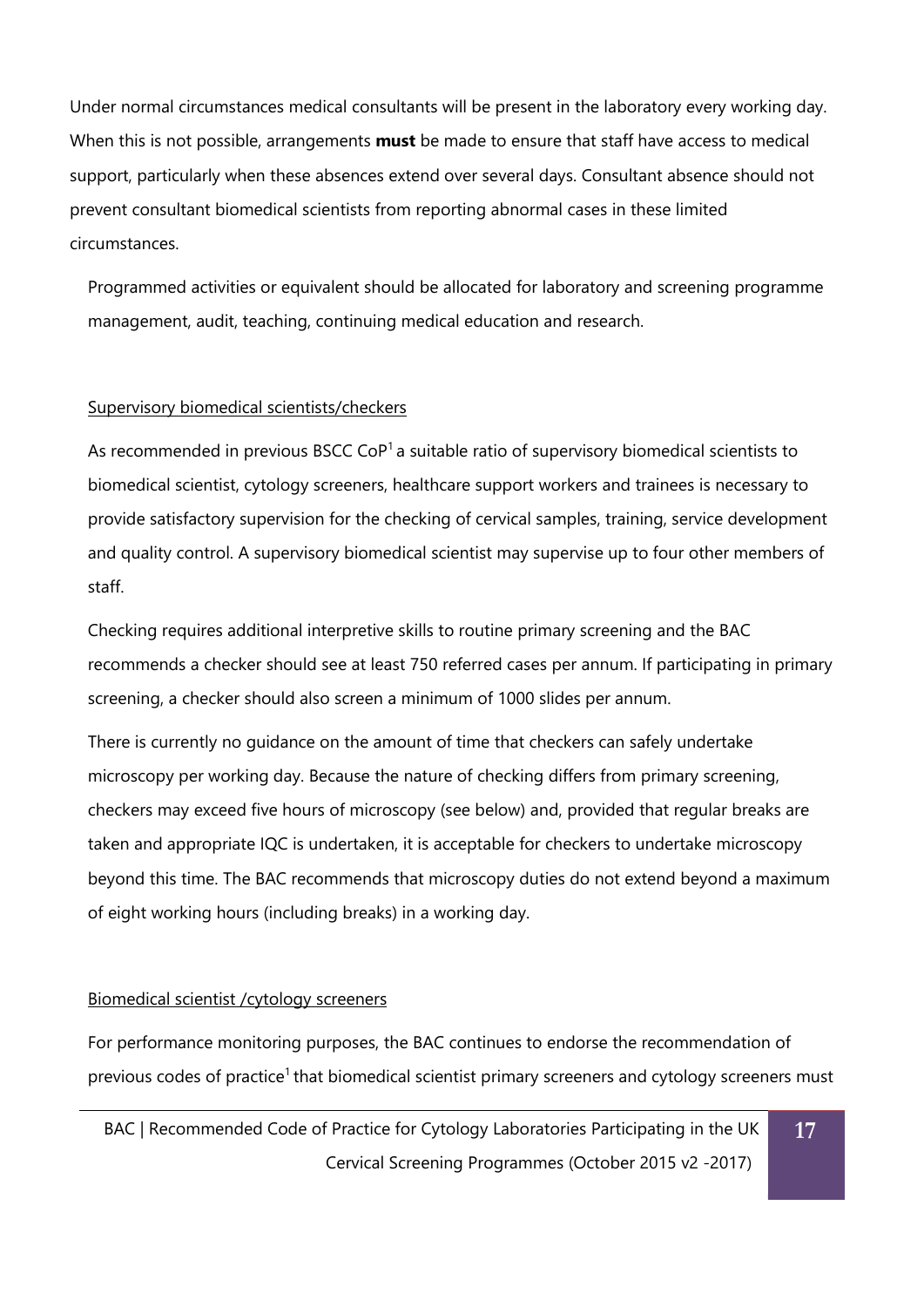screen a minimum of 3000 slides per annum. With respect to workload, the BAC endorses the rates of working recommended in NHSCSP publication 14<sup>3</sup>. Nevertheless, this is a minimum; with LBC and imager technology, greater numbers are achievable $4-7$ . Provided that staff satisfy NHSCSP quality standards and are not exceeding the hours of screening below, the BAC can make no evidence based recommendation regarding a maximum number of slides per annum.

The BAC recommends that screeners can safely undertake primary and rapid screening for up to five hours in any working day. No one should exceed this amount of time routinely on primary or rapid screening. Some screeners may work in more than one laboratory; however, the BAC recommends that no screener works more than six days in any single week in this role.

If biomedical scientist staff participate in other duties such as pre-screening of non-cervical cases, andrology and audit, these tasks should not prevent a screener from being allowed sufficient time to carry out the cervical screening for which they are primarily trained. Screening time must not be compromised by the inappropriate use of skilled screening staff to perform clerical or specimen reception duties on a regular basis.

With regard to screeners in training:

- A trainee screener should not be employed on a less than 0.5 WTE contract.
- For workload calculations trainees must be considered supernumerary.

# <span id="page-18-0"></span>**2.5 Backlog management**

For a variety of reasons, (e.g. sickness leave, maternity leave, increased workloads) cervical cytology backlogs can develop. This is usually in reporting rather than in processing. To achieve the required turnaround times (TATs) (appendix 1E) staff may be required to undertake extra reporting to reduce/eradicate any backlog. Any extra hours must be agreed in advance with the laboratory management and staff, and must comply with usual laboratory practice. If undertaken, the extra screening/reporting must not cause health or quality issues for the service or staff involved. Overtime should not be used on a regular or permanent basis.

**18**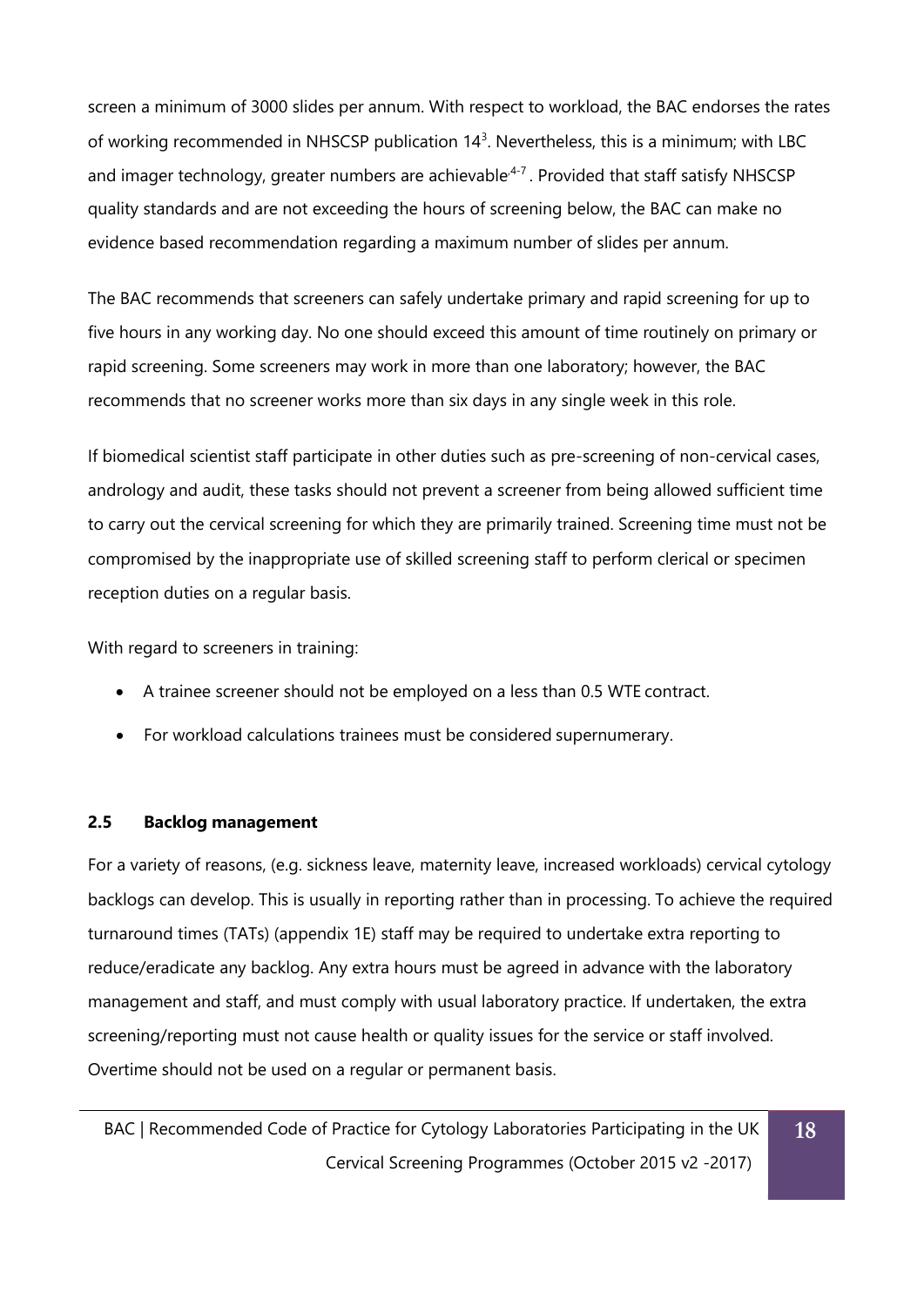It may be that work is sent to a partner laboratory in a network or outsourced to a laboratory with screening capacity. An appropriate service level agreement and protocols must be in place (in Scotland guidance is available from the Cervical Cytology Laboratory Steering Group), in addition to transport and tracking arrangements outlined in section 3.

For both the originating and outsource laboratory to produce accurate laboratory and screener performance data, accurate records of samples screened including screener and reporter opinions and screener identification must be kept by the outsource laboratory. The originating laboratory must provide details of outcomes to the outsource laboratory to ensure that screener performance on all workload is monitored. The outsource laboratory will need to highlight to the originating laboratory if substandard performance is identified.

# <span id="page-19-0"></span>**3. SAMPLE TRANSPORT AND PROCESSING**

The Trust and laboratory must have standard operating procedures and guidance to cover sample transport both to and between laboratories, reception and processing in accordance with UKAS accreditation standards ISO 15189, formally CPA accreditation,

<https://www.ukas.com/services/accreditation-services/clinical-pathology-accreditation/> to support contractual requirements for compliance with national turnaround targets (appendices 1B, 1D). The NHSCSP provides professional guidance for England on achieving a 14-day turnaround - Cytology improvement guide: achieving a 14 day turnaround time in cytology (2009)

https://www.gov.uk/government/publications/cervical-screening-cytology-improvement-quide.

All staff, including supervisory staff, involved with sample receipt, booking-in and processing must be appropriately trained, assessed as competent and be familiar with all relevant guidance and protocols including manufacturers' information for the handling of sample reagents.

NHS laboratories are currently using one of two NHS approved liquid based cytology (LBC) technologies, the Hologic<sup>™</sup> ThinPrep® system (ThinPrep)

<http://www.hologic.com/products/clinical-diagnostics/assays-and-tests/thinprep-pap-test> or the Source Bioscience BD SurePath® and BD PrepStain™ system (SurePath)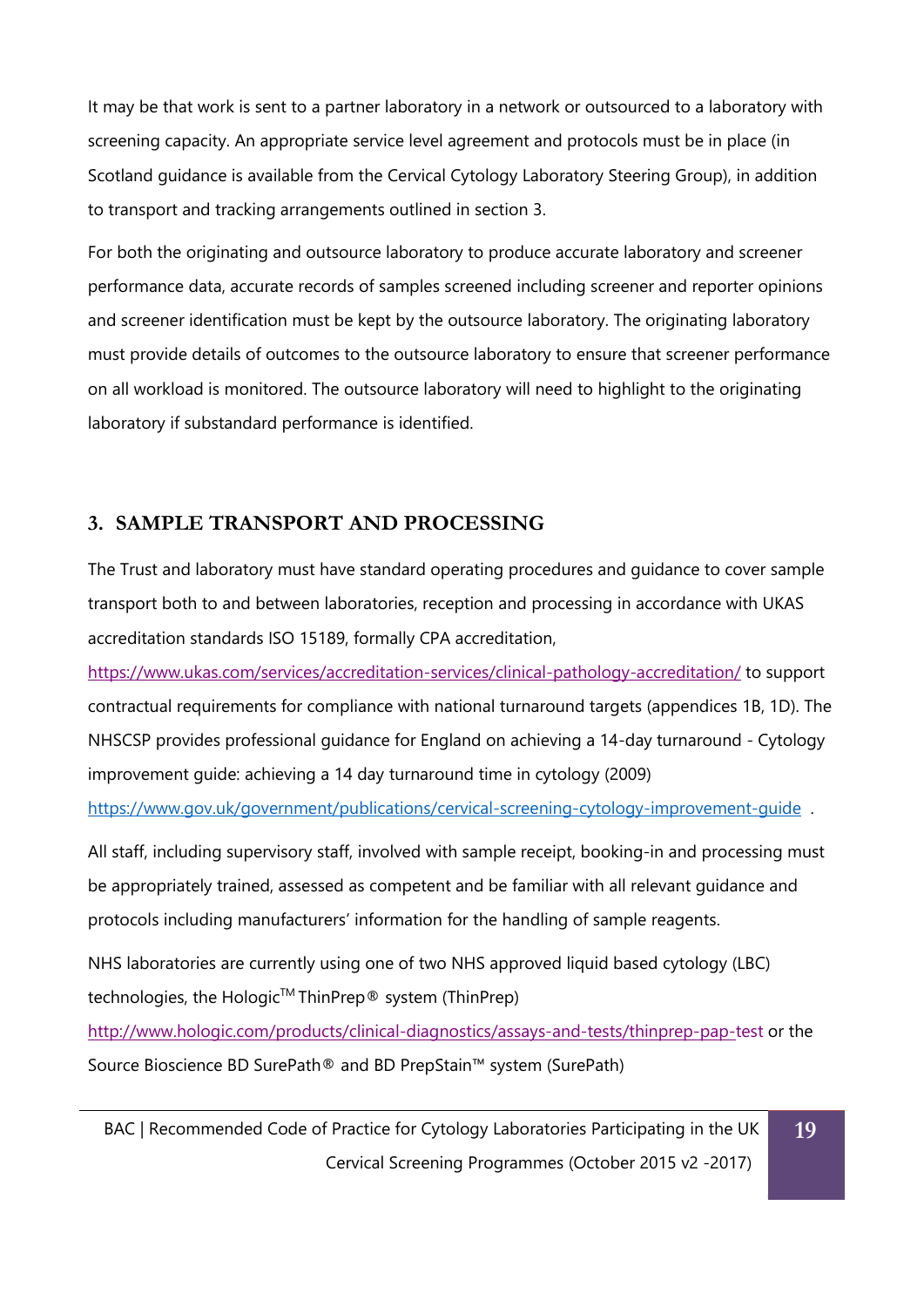<http://www.healthcare.sourcebioscience.com/cytology/> . Package inserts and datasheet information for ThinPrep are found at: [http://www.hologic.com/package-inserts/clinical-diagnostics/assays](http://www.hologic.com/package-inserts/clinical-diagnostics/assays-and-tests/thinprep-pap-test)[and-tests/thinprep-pap-test](http://www.hologic.com/package-inserts/clinical-diagnostics/assays-and-tests/thinprep-pap-test). For SurePath, these are available at [http://www.healthcare.sourcebioscience.com/cytology/documents-](http://www.healthcare.sourcebioscience.com/cytology/documents-data-sheets/?rd=1) [data-sheets/?rd=1](http://www.healthcare.sourcebioscience.com/cytology/documents-data-sheets/?rd=1) (see also appendix 1F).

### <span id="page-20-0"></span>**3.1 Transport**

Cervical sample vials, slides, and HPV samples may be transported to and between laboratories. The objective is speedy, safe and secure transit conforming to UKAS ISO 15189.

- Only LBC vials within the expiry date must be used for the collection of samples. Samples should be despatched from sample taker locations on the day of sample collection or, where this is not possible, the next working day
- Courier/NHS staff must be made aware of the importance of the confidential nature of the samples being transported
- Samples awaiting transport and in transit may be stored at ambient temperature; there is no need to refrigerate samples
- Appropriate packaging suitable for daily transportation of potentially hazardous material must be used. **These must be fit for purpose and sealable to avoid leakage, crosscontamination and breakage.** Samples should be transported in clearly addressed labelled containers
- LBC samples may be sent by post if packaged according to Royal Mail requirements [http://www.royalmail.com/sites/default/files/6966\\_Dangerous\\_Goods\\_A5\\_Business\\_custome](http://www.royalmail.com/sites/default/files/6966_Dangerous_Goods_A5_Business_customer_booklet_TAG.pdf) r booklet TAG.pdf). SurePath vials are 95kPa certified and may be sent through the post provided they are packaged according to UN3373 packaging requirements
- Procedures and equipment to deal with spillage and leakage must be available
- To comply with the Data Protection Act 1998, patient identifiable data must not be written on the outside of the transport packaging. There must, however, be appropriate labelling In Scotland, where there is online submission of request forms via the Scottish Cervical

BAC | Recommended Code of Practice for Cytology Laboratories Participating in the UK Cervical Screening Programmes (October 2015 v2 -2017)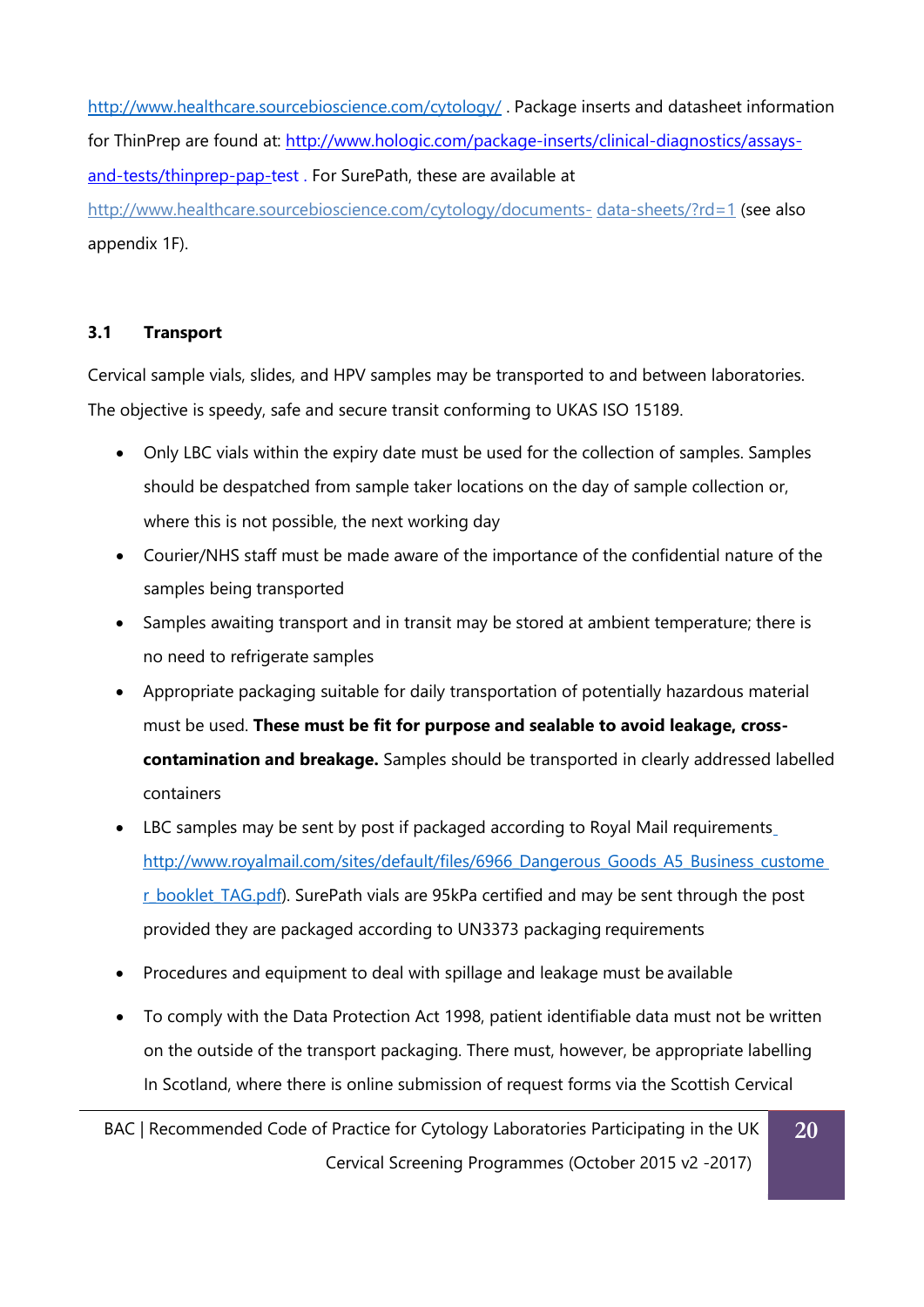Call and Recall System (SCCRS), the smear taker location details should be enclosed in the courier bag

• Slides being sent out from a laboratory should be logged out and receipt confirmed in compliance with NHS information and governance regulations and ISO 15189 standards.

# <span id="page-21-0"></span>**3.2 Sample receipt and booking in**

The objectives are to ensure prompt reception and booking in and to ensure accuracy of sample identity. Request forms received must be date-stamped promptly and an electronic record created within 24 hours or one working day of sample receipt. Sample vials and their corresponding forms must be checked for correlation and for acceptance into the laboratory. There should be a cervical screening programme specific or local sample acceptance policy conforming to UKAS ISO 15189 standards which outlines minimum patient identifiers; it should provide guidance on dealing with rejected samples. Error logging and audit trails should be in place. The BAC makes the following recommendations with regard to cervical cytology sample acceptance:

• There must be a minimum of three unique patient identifiers on both sample and form conforming to IBMS requirements

<https://www.ibms.org/go/media/publications/professional-guidance> including:

- o Full name surname, forename
- o Date of Birth
- o Unique patient number (e.g. NHS number, CHI number in Scotland)
- Where there is a major discrepancy/mismatch or multiple minor discrepancies, or the vial is out of date, the vial should be destroyed. It should NOT be returned. A record and audit trail of discarded vials must be kept. In some regions, there is variation to this but only by written agreement by the laboratory and the relevant QA structure
- Minor discrepancies may be dealt with by telephone or by referring to Open Exeter/SCCRS to obtain required clarification/confirmation – this should be clearly documented on the form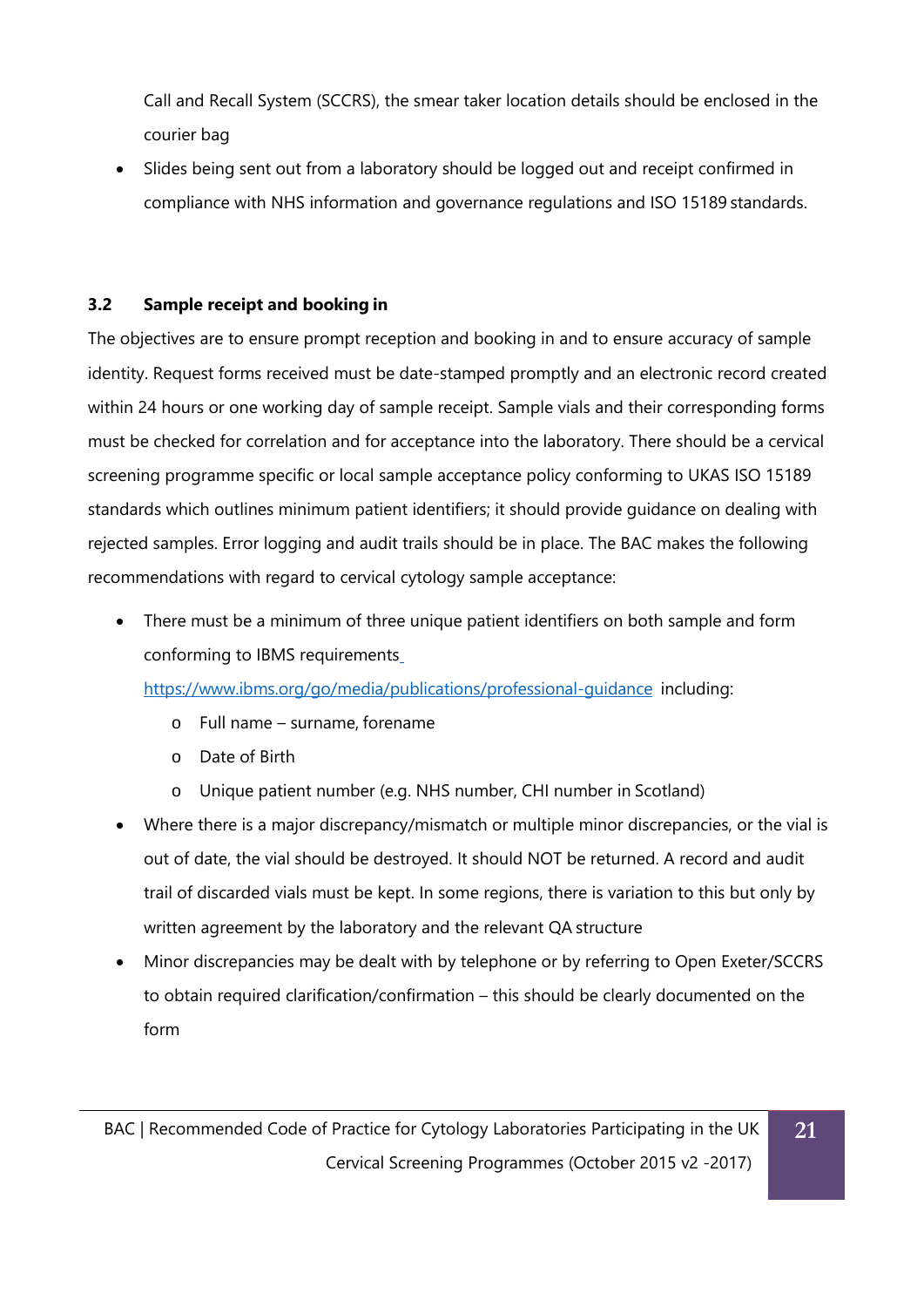- It is acceptable to reject and return samples received that do not satisfy NHSCSP screening intervals/age-related invitations in accordance with local commissioning agreements
- Rejected/destroyed samples or returned forms should be documented, providing a complete audit trail
- If there is any doubt as to whether a sample should be accepted, advice should be should be sought from supervisory staff
- In Scotland, where requesting is electronic via SCCRS, for a sample arriving without a legible barcoded label, effort should be made to contact the sender to inform them that there is one unlabelled sample which cannot be processed. The sample should then be destroyed
- Where possible, data entry staff should use the unique patient' NHS number or CHI number as the preferred method of searching/creating an electronic entry, thereby avoiding multiple patient entries on computer databases.

# <span id="page-22-0"></span>**3.3 Sample preparation and staining**

Whether it is the ThinPrep or SurePath system that is used:

- Preparation must conform to the manufacturers published protocols
- All equipment and machinery should be regularly cleaned and maintained by appropriately trained staff
- Prepared slides must be stained using a Papanicolaou based method and there must be regular quality control checks of staining quality
- Staining quality should be checked and recorded daily and with each new batch of stain by appropriately trained screening staff, to ensure consistency and reliability for either human or machine screening. Issues arising should be investigated promptly and once resolved, the staining quality should be rechecked
- Laboratories must participate in a cervical cytology technical EQA scheme (appendix 1L*)*

# <span id="page-22-1"></span>**4. SCREENING AND REPORTING OF CERVICALCYTOLOGY**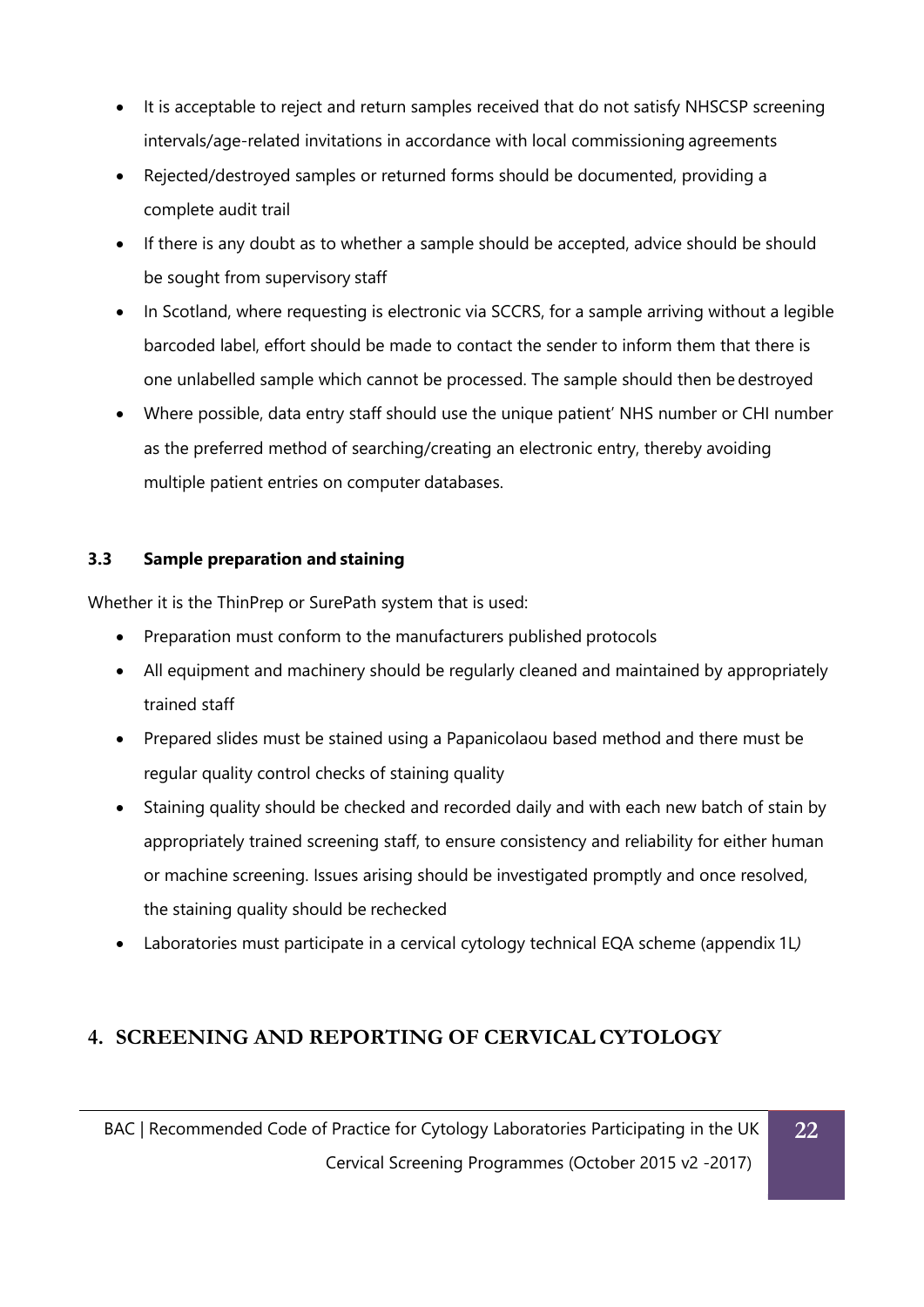Screening must be undertaken by suitably qualified staff and only within a laboratory environment. There should be at least one break after no more than two hours of continuous screening at the microscope. Other, non-microscopic duties, can act as breaks from microscopy as outlined in NHSCSP publication 14 - Laboratory organisation: a guide for laboratories participating in the NHS cervical screening programme (2003) [https://www.gov.uk/government/publications/cervical](https://www.gov.uk/government/publications/cervical-screening-laboratory-organisation)[screening-laboratory-organisation](https://www.gov.uk/government/publications/cervical-screening-laboratory-organisation)

#### <span id="page-23-0"></span>**4.1 Manual Primary screening**

All the material on the slide must be examined. Screening should be carried out using a 10x objective lens. Areas of interest must be examined at higher magnification. Whatever system or screening technique is used, individual screeners must overlap fields by at least 30% $^8$ . Potentially abnormal cells identified should be marked for checking according to agreed laboratory protocol.

#### <span id="page-23-1"></span>**4.2 Criteria for adequacy**

Since the introduction of LBC, there has been to date, no definitive guidance in England for assessing adequacy, both in terms of minimum cell number and the method of cell counting. Current NHSCSP guidance<sup>2</sup> recommends that an adequate LBC sample is defined as one containing the "minimum level of squamous epithelial cellularity necessary to ensure a squamous abnormality detection rate equivalent to that offered by conventional smears". A number of studies have addressed LBC adequacy<sup>9-11</sup> and a study commissioned by the National Institute for Health Research Health Technology Assessment (HTA) programme involving 56 NHS laboratories has recently been completed and published<sup>12</sup> [http://www.journalslibrary.nihr.ac.uk/hta/volume-](http://www.journalslibrary.nihr.ac.uk/hta/volume-19/issue-22)[19/issue-22. T](http://www.journalslibrary.nihr.ac.uk/hta/volume-19/issue-22)his study concludes that for SurePath slides a minimum average cell count (MACC) of 15,000 would achieve a sensible balance between sensitivity to detect cytological abnormalities and the maintenance of low rates for inadequate samples. A MACC of 5000 for ThinPrep slides would achieve a similar balance between sensitivity and inadequate rates.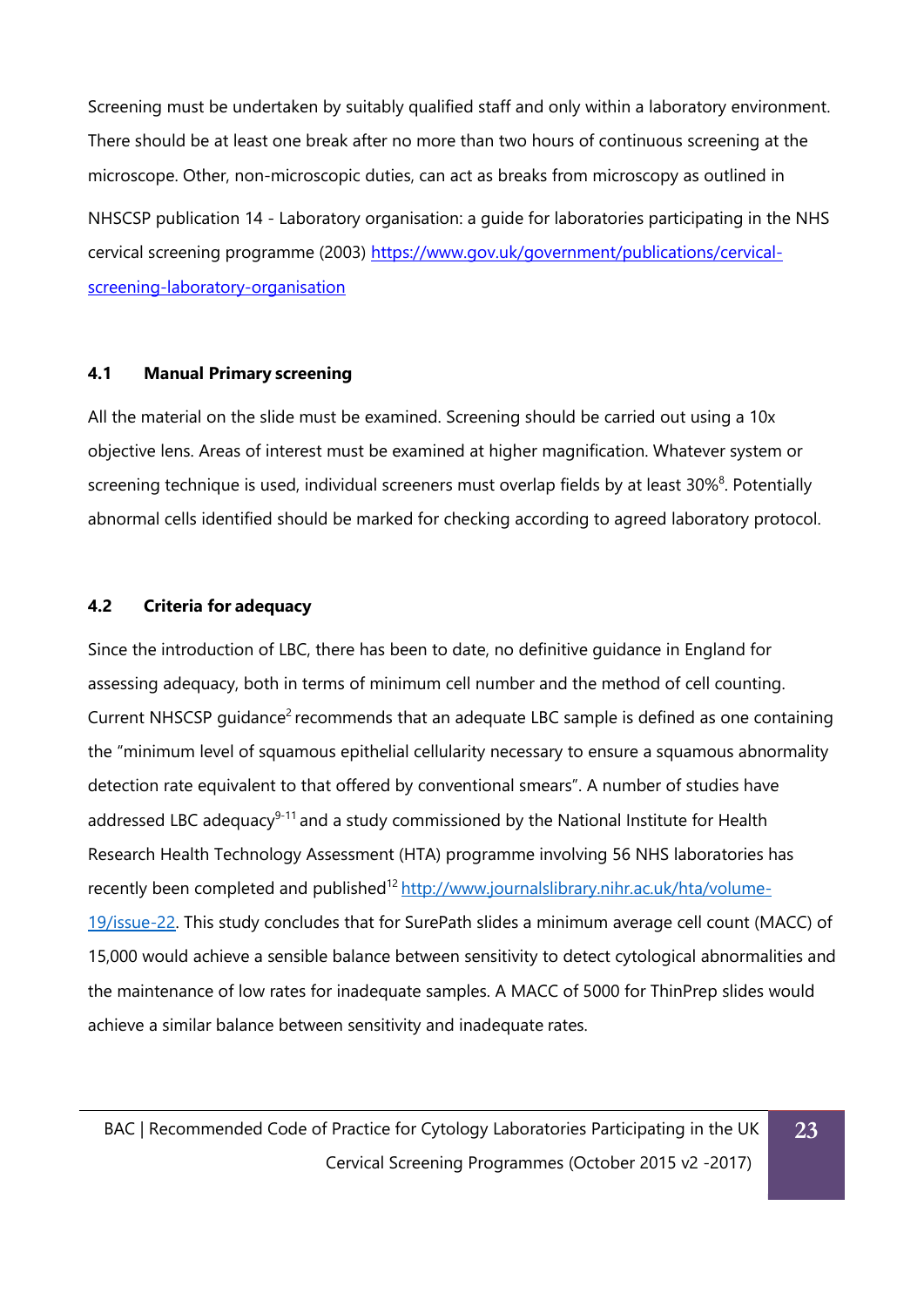Thus, with respect to LBC cell adequacy:

- The BAC recommends that CSP evidence based quidelines that define specimen adequacy for reporting of ThinPrep or SurePath slides, when available, should be incorporated into laboratory practice. In Scotland, where all labs use ThinPrep, the Scottish CSP recommendation for adequacy is 10,000 cells (Laboratory Quality Assurance group 2013, 2015) and there is a national agreed protocol for estimating cellularity [http://www.sccrs.scot.nhs.uk/Documents/2017-04-18%20nap%201-](http://www.sccrs.scot.nhs.uk/Documents/2017-04-18%20nap%201-14%20April%202017.pdf) [14%20April%202017.pdf](http://www.sccrs.scot.nhs.uk/Documents/2017-04-18%20nap%201-14%20April%202017.pdf) (nhs site)
- Laboratories should ensure that cytology reporting staff are able to assess cell numbers so that they do not report as negative, slides that do not meet their current adequacy criteria. The HTA study above found that all the SurePath laboratories participating used a MACC of 15,000 cells; ThinPrep laboratories used adequacy limits ranging from 5000 to 15,000 cells. In the absence of CSP guidance, the BAC would recommend that laboratories do not have limits lower than these, given the evidence<sup>12</sup> that sensitivity for detection of abnormal cells is reduced in low cellularity samples
- Most LBC samples contain sufficient cells for assessment and, therefore, a formal cell count is required only for slides where there is doubt as to adequacy
- Laboratories should monitor inadequate/unsatisfactory rates and ensure that these remain within expected upper and lower ranges, investigating reasons for unexpectedly high or low inadequate rates

Other points relating to adequacy are:

- A sample must be reported as inadequate if the sample taker has not completely visualised the cervix, or if the sample has been taken with a sampling device not approved by the NHSCSP<sup>2</sup>
- A sample may be deemed inadequate for morphological reasons such as epithelial cells obscured by mucus or blood, marked cytolysis or the absence of endocervical cells in follow-up of cervical glandular intraepithelial neoplasia<sup>2</sup>

BAC | Recommended Code of Practice for Cytology Laboratories Participating in the UK Cervical Screening Programmes (October 2015 v2 -2017) **24**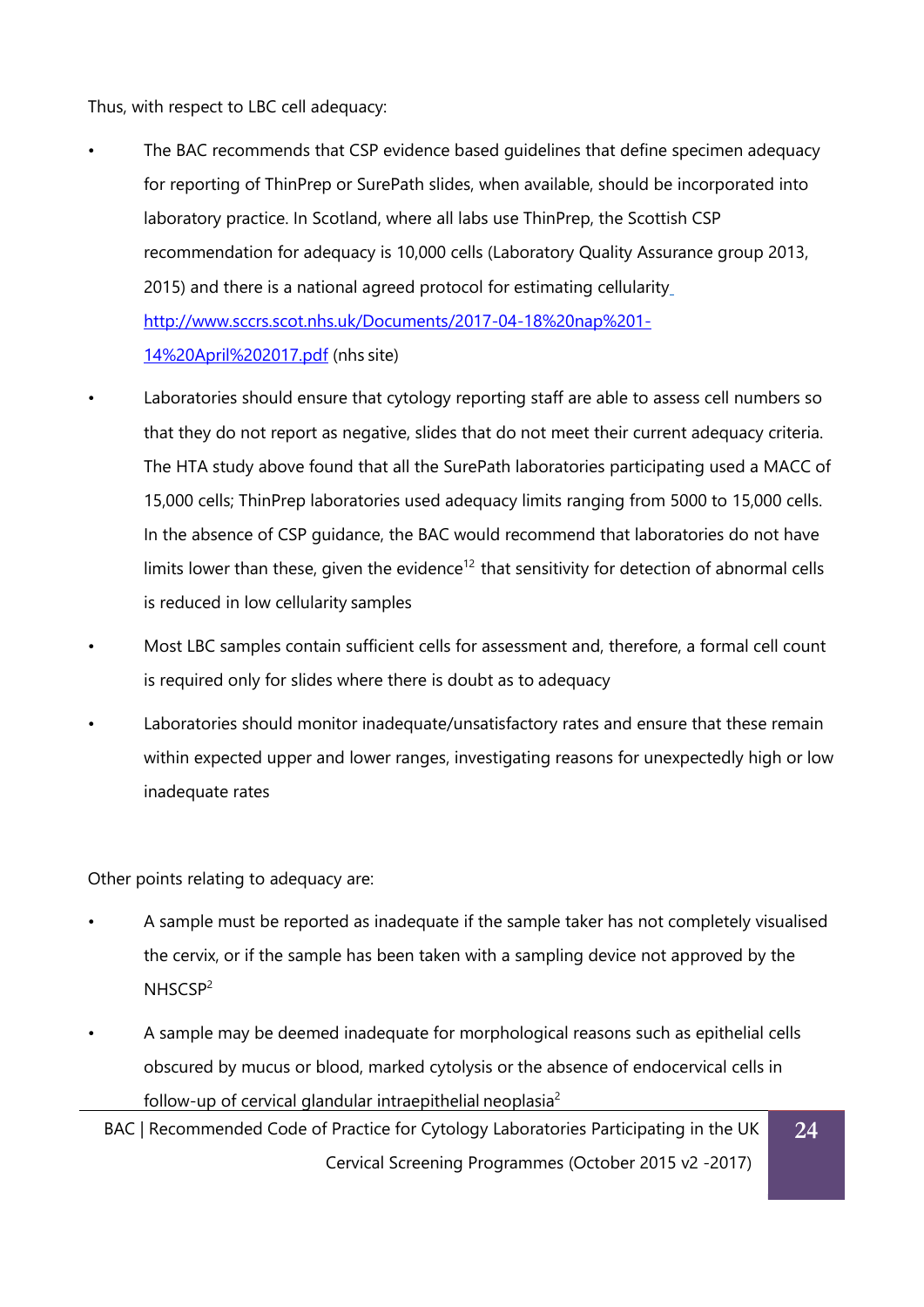- Samples must not be reported as inadequate if they contain any evidence of borderline change or dyskaryosis
- Protocols for HPV triage testing of scanty samples reported as borderline and low grade dyskaryosis are described in NHSCSP professional guidance - Achievable standards, benchmarks for reporting, and criteria for evaluating cervical cytopathology (3rd Edition) (2013) [https://www.gov.uk/government/publications/cervical-screening-cytopathology](https://www.gov.uk/government/publications/cervical-screening-cytopathology-standards-and-evaluation-criteria)[standards-and-evaluation-criteria a](https://www.gov.uk/government/publications/cervical-screening-cytopathology-standards-and-evaluation-criteria)nd illustrated in NHSCSP publication 20: guidelines for commissioners, providers and programme managers, for providing the NHS cervical screening service [https://www.gov.uk/government/publications/cervical-screening](https://www.gov.uk/government/publications/cervical-screening-programme-and-colposcopy-management)[programme-and-colposcopy-management](https://www.gov.uk/government/publications/cervical-screening-programme-and-colposcopy-management)

### <span id="page-25-0"></span>**4.3 Computer assisted primary screening**

Rules for implementation of computer assisted screening vary between the different countries of the UK (appendix 1G) and national policies must be followed. Where computer assisted screening technology is used, primary screeners must adhere to the screening protocol as described by the manufacturers.

Currently laboratories in Scotland are using the Hologic<sup>™</sup> ThinPrep<sup>®</sup> Imaging System. The primary screener examines 22 fields of view, assessing the whole of each field. Slides where a potential abnormality is identified on review of the image identified fields (approximately 20% of slides) must be subjected to a full manual screening as outlined above, as must slides that have proved unsuitable for the automated imager to scan. Further information about the ThinPrep Imaging System can be found at [http://www.hologic.com/products/clinical-diagnostics/instrument](http://www.hologic.com/products/clinical-diagnostics/instrument-systems/thinprep-imaging-system)[systems/thinprep-imaging-systemT](http://www.hologic.com/products/clinical-diagnostics/instrument-systems/thinprep-imaging-system)he BD FocalPoint™ Slide Profiler has been approved for use in England and Wales to identify slides that do not require full manual screening and can, after rapid review or preview, be reported as negative<sup>13</sup>. Guidance on the use of BD Focal Point is available in the NHSCSP Good Practice Guide No 4: Implementation of 'No Further Review' (NFR) using the BD FocalPoint<sup>™</sup> Slide Profiler (2013) [https://www.gov.uk/government/publications/cervical-screening](https://www.gov.uk/government/publications/cervical-screening-bd-focalpoint-slide-profiler)[bd-focalpoint-slide-profiler](https://www.gov.uk/government/publications/cervical-screening-bd-focalpoint-slide-profiler)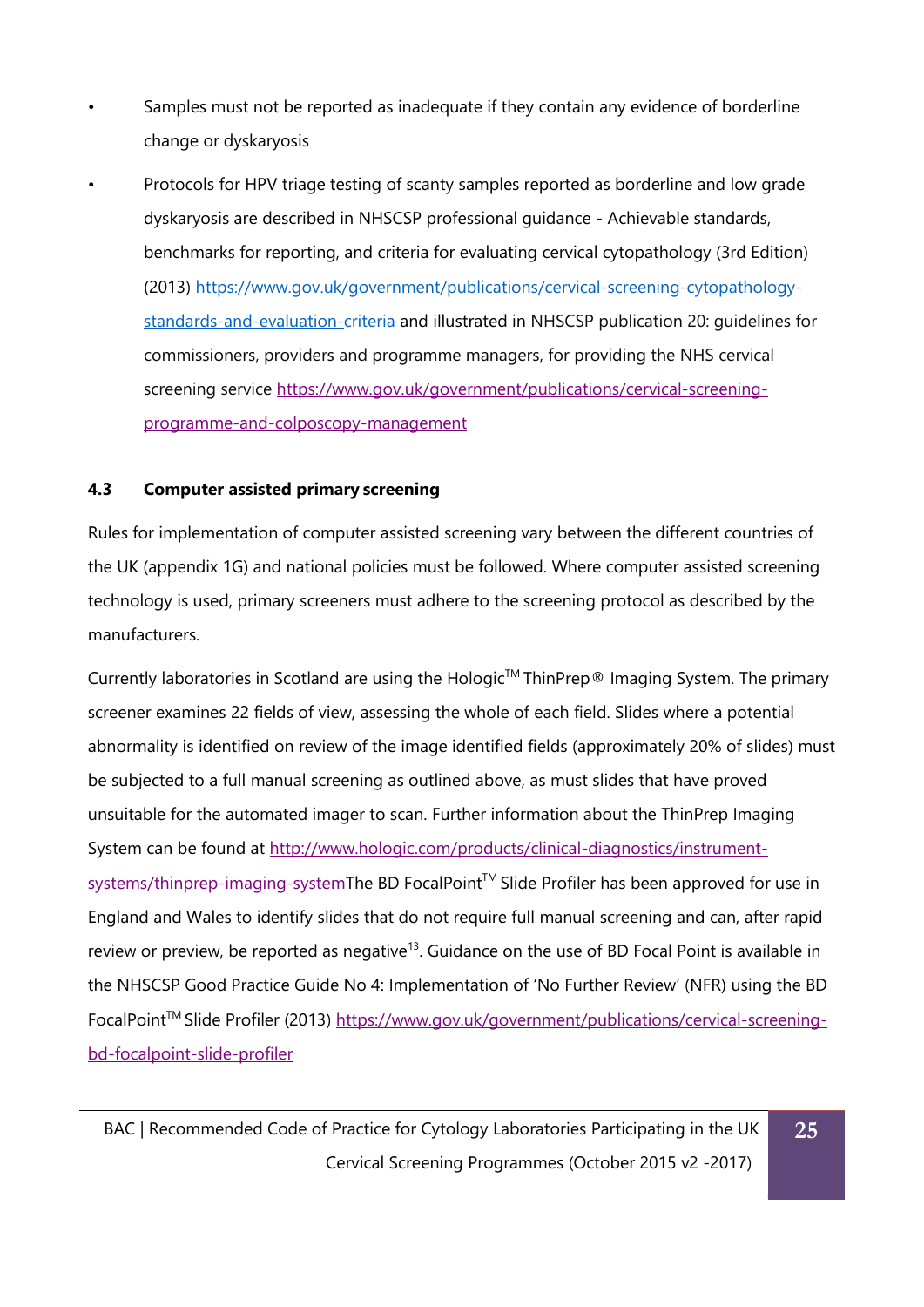#### <span id="page-26-0"></span>**4.4 Checking**

The checker should examine the whole slide, paying particular but not exclusive attention to any marked areas. Ideally, the checker should form an opinion before noting the primary screener opinion; this minimises interpretation bias. Where the primary screener has indicated that the sample shows high grade dyskaryosis and the checker considers the test to be negative or inadequate, the slide should be passed to a second checker (or consultant biomedical scientist or pathologist) to review the slide before allowing it to be reported as such. If both agree that the slide is negative or inadequate, then the first checker should authorise the case. The lead medical consultant takes responsibility for cases authorised by a checker as negative, and as such they should be satisfied that checkers have sufficient experience and training at this level.

The BAC acknowledges that consultant biomedical scientist staff may from time to time perform a "checker" role. Where this occurs, cases considered abnormal can be directly reported by the consultant biomedical scientist without a third opinion, although screening programme policy, as in Wales, may require this. However, the BAC recommends that where the consultant biomedical scientist (or consultant pathologist) wishes to report a case that has been referred as high grade dyskaryosis by a primary screener as negative or inadequate, it is shown to a second checker, consultant biomedical scientist or medical consultant.

The BAC does not support the use of medical or biomedical scientist consultant staff as checkers on a permanent basis as this is an inappropriate use of resources. It recommends that laboratories maintain the checker role which serves a valuable function in maintaining interpretive skills among more senior scientific staff and facilitates career development in relation to the Advanced Specialist Diploma in Cervical Cytology.

The nature of checking necessitates feedback to primary screeners on cases where there are differences of opinion. For this reason, the checker should have access to a teaching microscope, preferably away from the screening room, where review of slides and discussion can take place.

#### <span id="page-26-1"></span>**4.5 Reporting abnormal cytology**

All slides passed to a consultant biomedical scientist or a medical consultant must be carefully

BAC | Recommended Code of Practice for Cytology Laboratories Participating in the UK Cervical Screening Programmes (October 2015 v2 -2017) **26**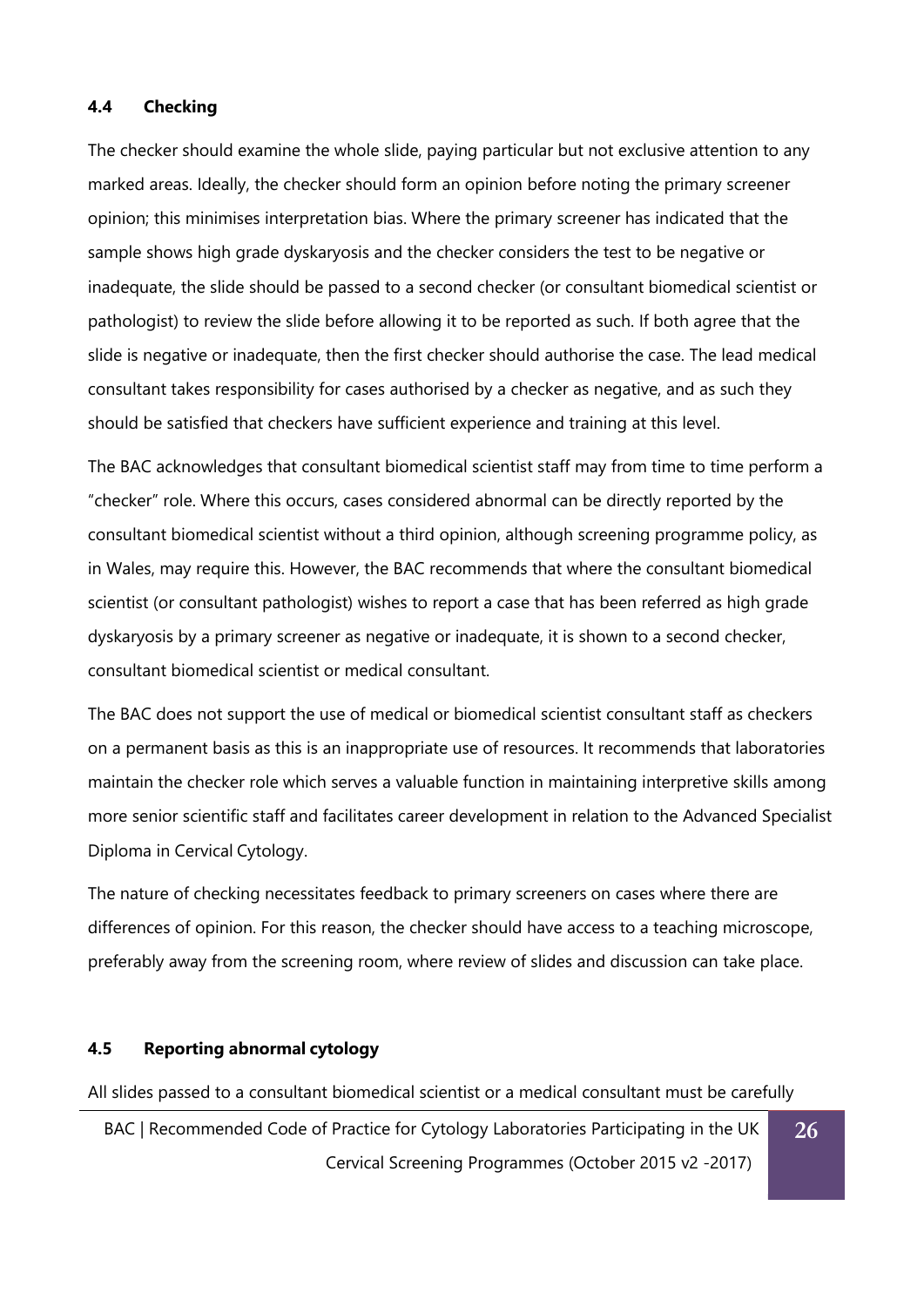examined, paying particular, but not exclusive, attention to any marked areas on a slide.

Where the consultant biomedical scientist or medical consultant wishes to report a sample considered to be high grade dyskaryosis or glandular neoplasia by a checker as negative or inadequate, the BAC recommends that it is best practice to show the slide to a second medical consultant or second consultant biomedical scientist before reporting. The medical consultant or consultant biomedical scientist should have experience in screening negative slides, especially for the rescreening of negative slides as part of clinical audit.

Feedback from the consultant pathologist or consultant biomedical scientist on discrepant slides should be given to screeners and checkers on a regular basis.

The BAC suggests that it is good practice that samples reported as ?glandular neoplasia or ?invasive are referred to another consultant before being reported. This has two benefits (i) it can help to improve specificity of the report given that this group of patients is more likely to have "see and treat" (ii) such a report is a rare occurrence and ensures that the consultants in the department will see these presentations more frequently.

Everyone who expresses an opinion on a slide must have their opinion recorded in an individually identifiable and retrievable manner for quality assurance/audit purposes.

### <span id="page-27-0"></span>**4.6 Rapid rescreening/prescreening**

Rapid screening<sup>14</sup> is the mandatory method for routine quality control of primary screening and all slides considered negative or inadequate must be subject to a rapid screen

Key points are:

- Both prescreen (preview) and rescreen (review) methods of rapid screening are acceptable
- Rapid screening must only be carried out by qualified members of staff
- The rapid screener must be a different individual from the primary screener
- Individuals should undergo training in rapid screening before they are permitted to carry it out and in-house evaluation should be undertaken
- A prescreen/rescreen should take approximately 60 to 90 seconds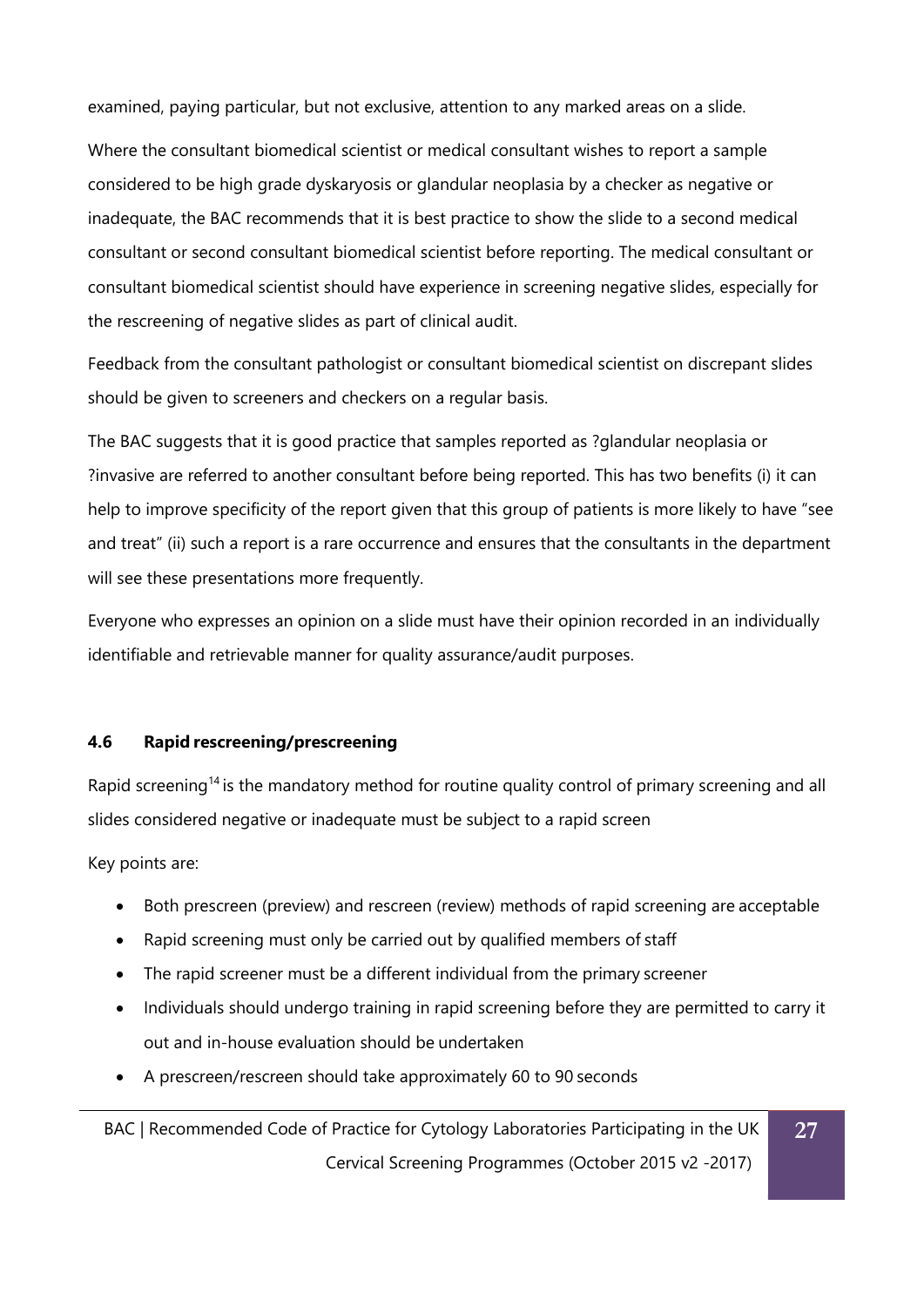- If rapid prescreening is used then the laboratory must ensure that any abnormal samples identified on rapid prescreening are not removed or marked in any way and that all the original slides (normal and abnormal) are included in the primary screening workload
- The prescreen opinion must be blinded to the primary screener
- If a discrepancy is identified during rapid screening then this must be recorded and passed to a more senior staff member to resolve
- Rapid screening data must be recorded to allow for individual screening numbers/sensitivities to be calculated
- The number of rapid screens that individuals undertake is expected, on average, to approximate to the number of primary screens, and no individual undertaking full slide LBC screening should rapid screen more than 50 slides in a working day, as outlined in NHSCSP publication 14 - Laboratory organisation: a guide for laboratories participating in the NHS Cervical Screening Programme (2003)

[https://www.gov.uk/government/publications/cervical-screening-laboratory-organisation.](https://www.gov.uk/government/publications/cervical-screening-laboratory-organisation) In laboratories using imager technology, however, with screeners reporting around 40-60 slides per day, similar numbers of rapid screens may be undertaken in the course of the working day, provided total hours at the microscope remain within accepted limits (section 2.4).

# <span id="page-28-0"></span>**4.7 Reporting categories and managementrecommendations**

With respect to the reporting of cytological samples, NHSCSP professional guidance - Achievable standards, benchmarks for reporting, and criteria for evaluating cervical cytopathology (3rd Edition) 2013 [https://www.gov.uk/government/publications/cervical-screening-cytopathology-standards](https://www.gov.uk/government/publications/cervical-screening-cytopathology-standards-and-evaluation-criteria)[and-evaluation-criteria](https://www.gov.uk/government/publications/cervical-screening-cytopathology-standards-and-evaluation-criteria) outlines current terminology to be used in the UK. Management recommendations for these reporting categories are also detailed in NHSCSP publication 1 and are applicable in England, Wales and Northern Ireland. In Scotland, an addendum to NHSCSP publication 1 highlights areas of difference:

[http://www.nsd.scot.nhs.uk/Documents/ABCCervicalPublication.pdf. D](http://www.nsd.scot.nhs.uk/Documents/ABCCervicalPublication.pdf)etailed nationally agreed protocols for the reporting of cervical cytology samples must be followed; these are available on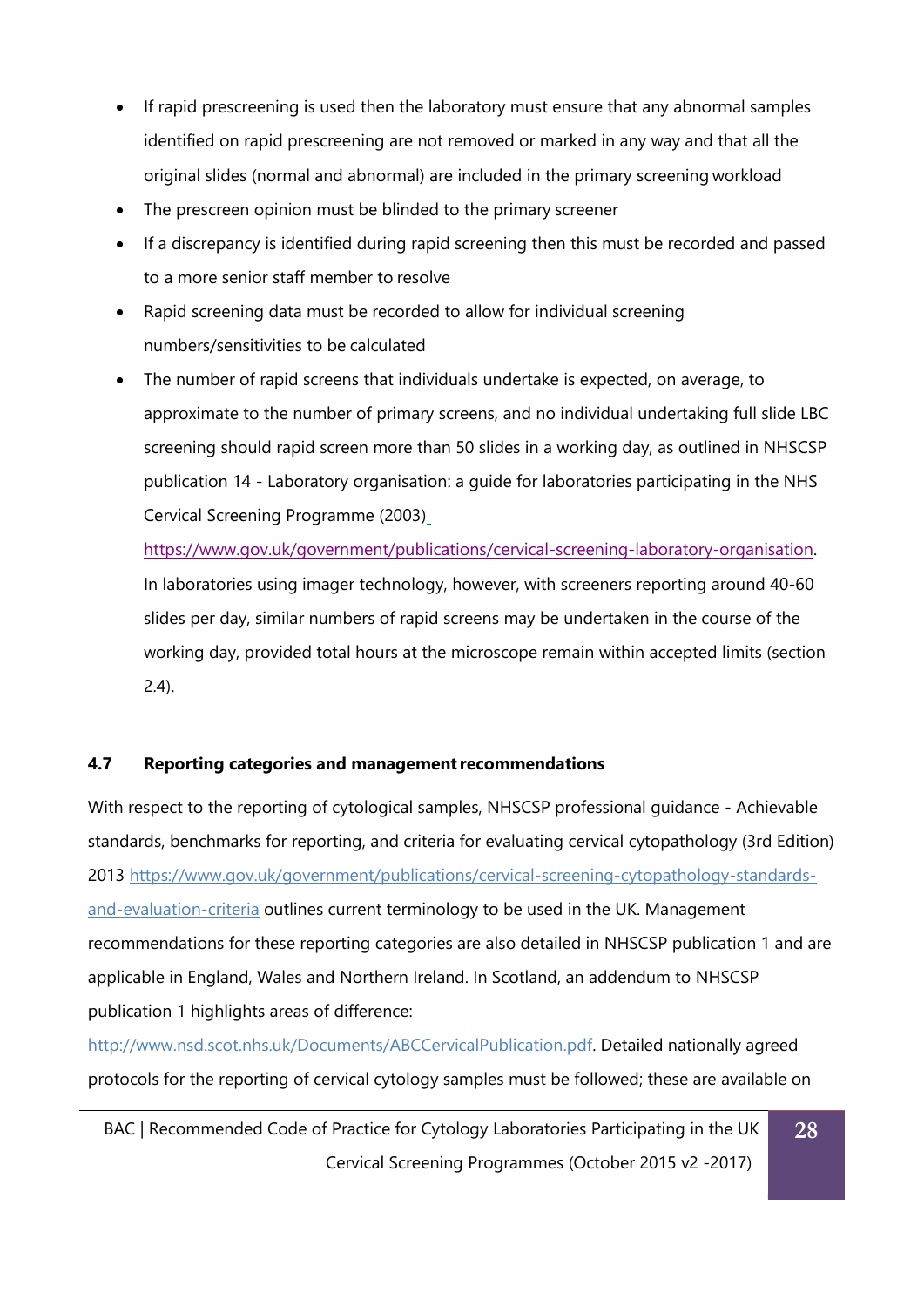the SCCRS laboratory section of the National Services Division website: <http://www.sccrs.scot.nhs.uk/lab.html> (NHS site).

### <span id="page-29-0"></span>**4.8 HPV testing**

#### Triage and Test of Cure (appendix 1I)

The screening programme in England has introduced HPV testing for triage of women with borderline and low grade cytology and for test of cure. Detailed NHS guidance on pathways for management is available in NHSCSP publication 20: guidelines for commissioners, providers and programme managers, for providing the NHS cervical screening service

[https://www.gov.uk/government/publications/cervical-screening-programme-and-colposcopy](https://www.gov.uk/government/publications/cervical-screening-programme-and-colposcopy-management)[management](https://www.gov.uk/government/publications/cervical-screening-programme-and-colposcopy-management) which includes provision for clinically indicated tests after discussion at an MDT meeting. Ideally such cases should be discussed in this setting prior to HPV testing and afterwards if required for correct patient management. HPV tests should not be undertaken outside of these pathways.

In Scotland, HPV testing is undertaken for test of cure and for clinically indicated tests after discussion at an MDT meeting. Detailed standard operating procedures and user manuals are available on the SCCRS laboratory section of the National Services Division (NHS) website [http://www.sccrs.scot.nhs.uk/lab.html. C](http://www.sccrs.scot.nhs.uk/lab.html)ervical Screening Wales is performing HPV test of cure and national policies should be followed (appendix1I). Only HPV testing platforms/assays that have been approved by the NHS CSPs should be used.

### HPV primary screening

This is currently being piloted in six NHS laboratories in England. Staff at all sites should ensure they are familiar with the protocol as women may move from a pilot area (appendix 1I).

**29**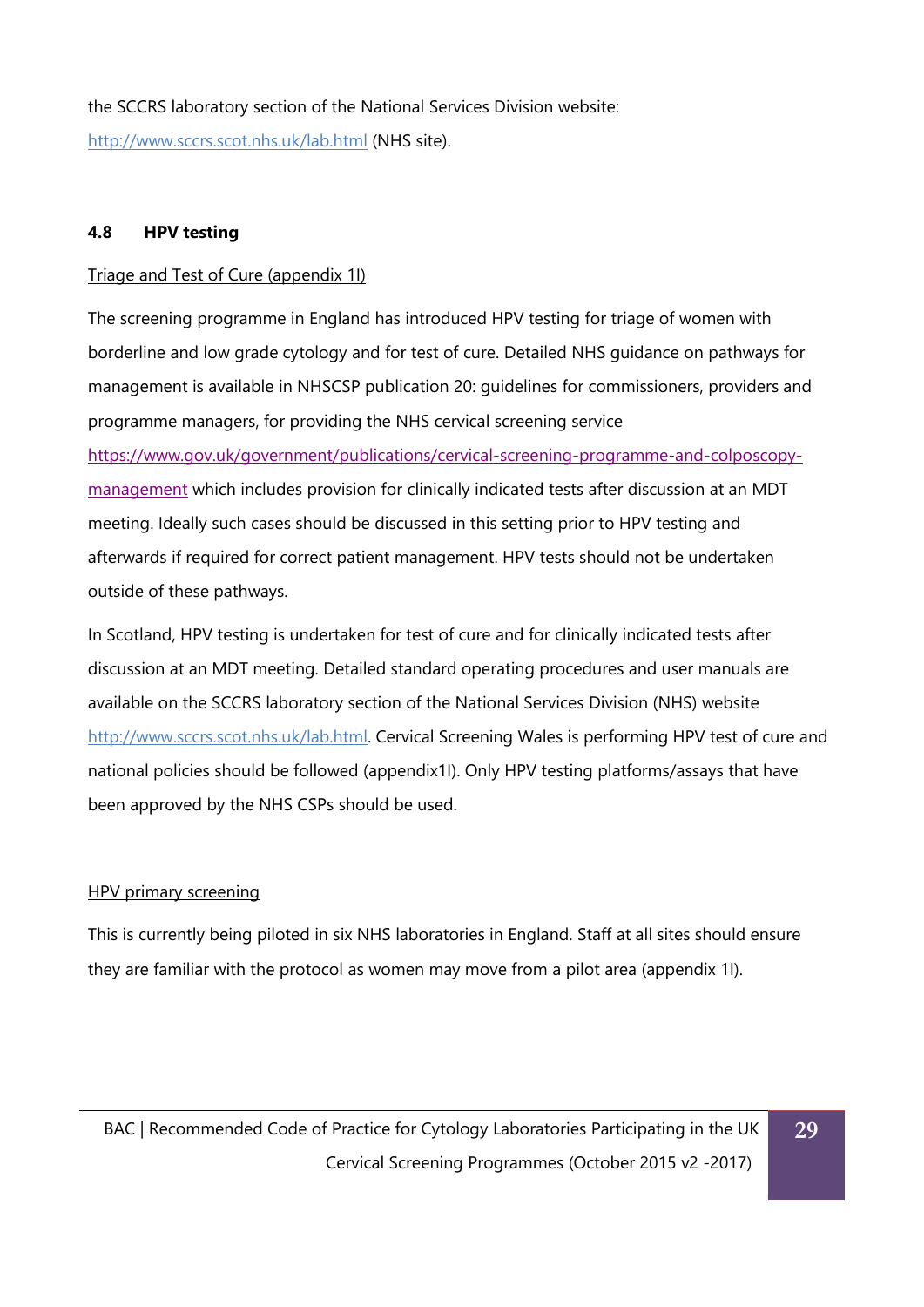#### Location and Governance of HPV testing

HPV testing may be carried out in a number of settings, for example cytology laboratories, virology or molecular pathology settings. All laboratories undertaking HPV tests must include this in their quality management systems and repertoire for UKAS inspection, and participate in appropriate EQA. All staff performing HPV testing must have appropriate training in use of the technology and competency should be assessed regularly.

HPV testing is often centralised so that samples are sent off site for testing. Sending and recipient laboratories must have governance mechanisms in place to ensure that the whole pathway including transport, laboratory information systems and transfer of results is robust. There must be formal contractual arrangements between Trusts to provide this service.

Whatever model is used it must be able to deliver the relevant national turnaround requirement. Where HPV testing is carried out other than in a virology laboratory, there must be an agreement that the very rare difficult cases which do occur can be discussed with a virologist.

#### <span id="page-30-0"></span>**4.9 Referral for colposcopy**

The BAC endorses the requirement in the NHSCSP professional guidance - Colposcopy and programme management guidelines for the NHS cervical screening programme (2<sup>nd</sup> edition) (2010) [https://www.gov.uk/government/publications/cervical-screening-programme-and-colposcopy](https://www.gov.uk/government/publications/cervical-screening-programme-and-colposcopy-management)[management](https://www.gov.uk/government/publications/cervical-screening-programme-and-colposcopy-management) that colposcopy referrals resulting from a cervical screening test should be made as a direct referral from the cytology laboratory to colposcopy.

In England, the HBPC is responsible for ensuring that procedures are in place in both cytology and all associated colposcopy units to support the direct referral process, particularly a robust failsafe mechanism. While it is currently NHS policy in England to telephone the General Practice when the cytology result is severe dyskaryosis ?invasive or ?glandular neoplasia<sup>15</sup> the cost effectiveness of this is yet to be determined.

In Wales, the responsibility for direct referral and follow-up of abnormal cytology is the responsibility of the regional programme coordinator and managed via the Cervical Screening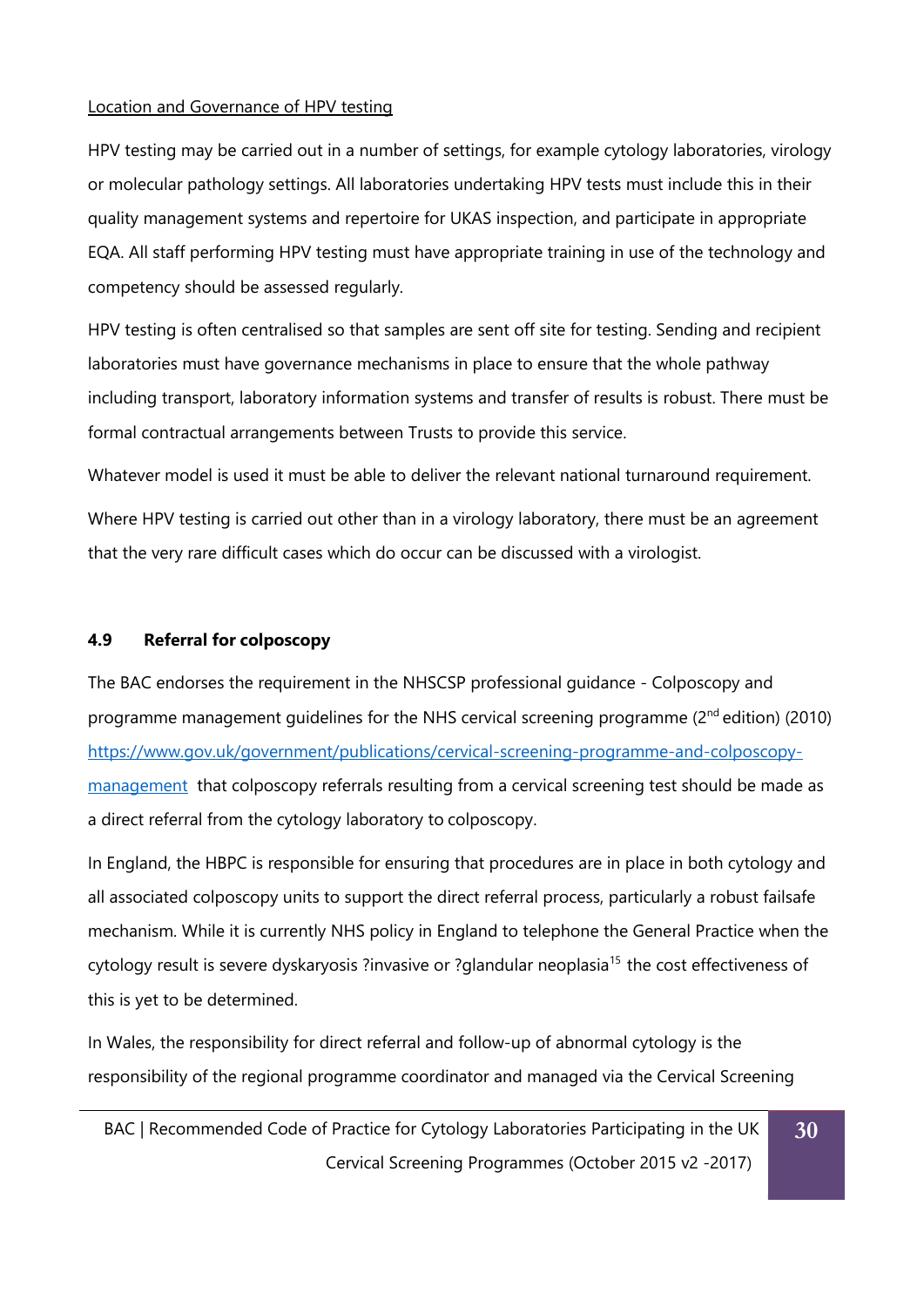Administration Departments. In Scotland, direct referral is coordinated through SCCRS by sending appropriate electronic referral messages to the responsible NHS Board.

# <span id="page-31-0"></span>**4.10 Histopathology reporting**

Histopathology reporting of cervical biopsy samples is integral to the cervical screening programmes and there may be laboratories that do not undertake cervical cytology but, nevertheless, contribute through histopathology provision to the NHS CSPs. Guidelines for reporting of cervical histopathology samples are outlined in NHSCSP professional guidance - Histopathology reporting in cervical screening: an integrated approach (2<sup>nd</sup> edition) (2012)

[https://www.gov.uk/government/publications/cervical-screening-histopathology-reporting](https://www.gov.uk/government/publications/cervical-screening-histopathology-reporting-handbook)[handbook, t](https://www.gov.uk/government/publications/cervical-screening-histopathology-reporting-handbook)he RCPath Dataset for histological reporting of cervical neoplasia (3rd edition) April 2011 <https://www.rcpath.org/resourceLibrary/g071cervicaldatasetapril11-pdf.html> and the RCPath tissue pathways for gynaecological pathology, January 2015 [https://www.rcpath.org/resourceLibrary/tissue-pathways-for-gynaecological-pathology-](https://www.rcpath.org/resourceLibrary/tissue-pathways-for-gynaecological-pathology--january-2015-.html) [january-2015-.html](https://www.rcpath.org/resourceLibrary/tissue-pathways-for-gynaecological-pathology--january-2015-.html)

The lead consultant pathologist should ensure that there is a review by an appropriately experienced histopathologist of histological biopsies that are included in MDTMs and invasive cancer audit.

# <span id="page-31-1"></span>**4.11 Multidisciplinary team meetings (MDTMs) within the CSPs**

The role of any MDTM is to ensure that, when required, an individual case is discussed in the presence of a multidisciplinary team (MDT) of relevant specialists and a consensus management plan determined. It is considered best practice to hold MDTMs monthly and as a minimum every two months.<sup>16</sup>

The above helps shape individual patient management, but there is also a need for a meeting to discuss apparent discrepancies between cytology/histology/colposcopy and where patient

**31**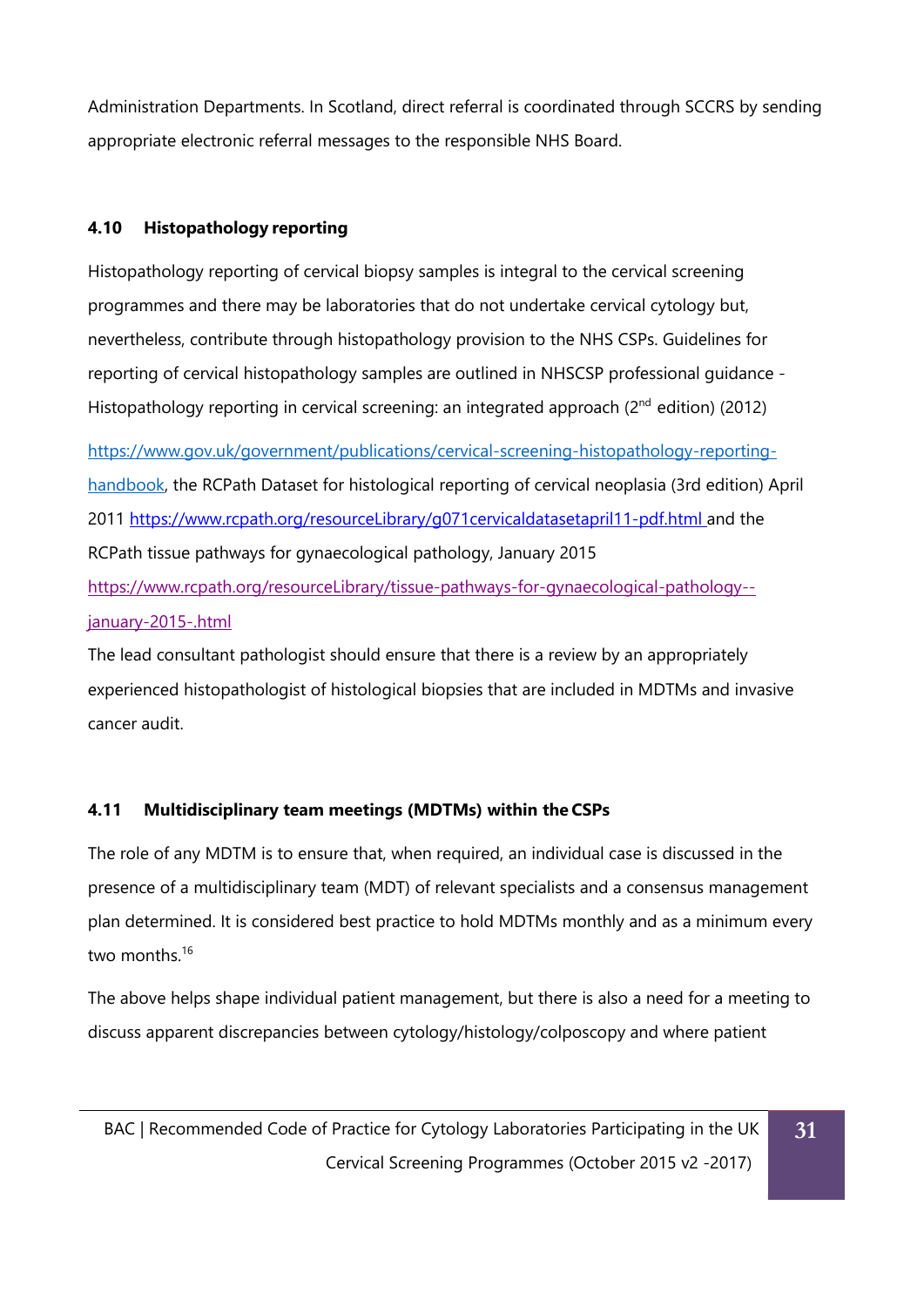management will often also be decided. Correlation can only be undertaken by a person who can interpret and report both CSP cytology and histology or through close collaboration between reporting cytologist and histopathologist.

In general, a correlation type MDTM should discuss cases:

- Where there is a major discrepancy between cytology/HPV and histology/colposcopic findings (in practical terms, two or more grade of difference)
- Of glandular abnormality not confirmed on histology/colposcopy
- Where clinical management/follow up requires clarification
- Requiring a clinically indicated HPV test
- That are cervical cancer cases (if they have not been discussed at another MDT/Oncology meeting that includes cervical cytology and HBPC representation)
- That are of educational value.

The MDT may wish to include other categories of cases but there is no need to discuss routinely cases with:

- Only one grade of difference between cytology and histology or
- High grade cervical intraepithelial neoplasia (CIN) where the cytology was low grade but the HPV result was positive, in keeping with histological outcome.
- Previous biopsy confirmed CIN and a subsequent negative excisional sample
- CIN reaching to a margin (incomplete excision).

Key requirements of the MDTM are:

• Meetings must have an identified lead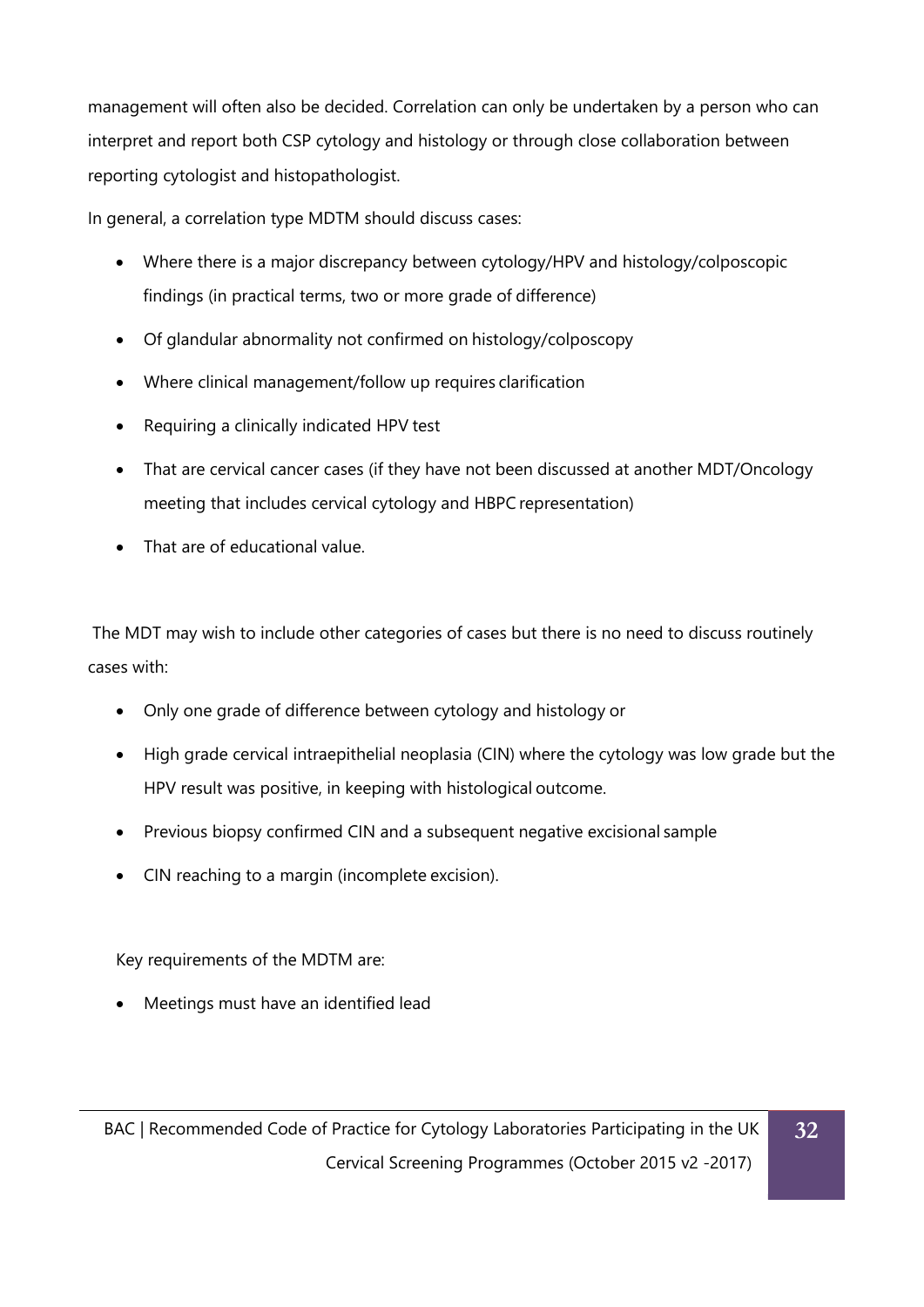- The core composition of the MDT should include colposcopists, histologists and cytologists as well as relevant nursing/laboratory staff or trainees who contribute or may benefit educationally by attending
- An attendance register should be maintained
- A history should be produced for each case detailing indications for discussion, the relevant medical and screening history, and any relevant colposcopy or histology, outcomes from the review of relevant previously reported cytology and histology samples and reason for discussion
- Sufficient time should be identified in the job plan/working time of whoever prepares and reviews the pathology element of the meeting. Cases should be identified sufficiently in advance to allow collection and review of cytological/histological material, particularly as this may involve material from several hospitals and such a review may involve undertaking extra work (e.g. levels on histological samples). Specific administrative time and support will also be required for the smooth running of the meeting
- All outcomes should be recorded, and a copy placed within the patient medical records. Where a report is revised, this should be recorded and supplementary report issued if required. Any amendment should be fed back to the original reporting pathologist/cytologist
- Split or multisite working may require the use of videoconferencing but at least some of the MDTMs should involve direct face to face contact to help maintain and develop professional working relationships among all members of the MDT.

# **5. CYTOLOGY LABORATORY INFORMATION TECHNOLOGY (IT)**

# <span id="page-33-0"></span>**5.1 Principles of IT systems used in cervical cytology laboratories**

No laboratory should be providing a CSP service without suitable information technology (IT) that conforms to data requirements of NHS CSPs, information governance and data protection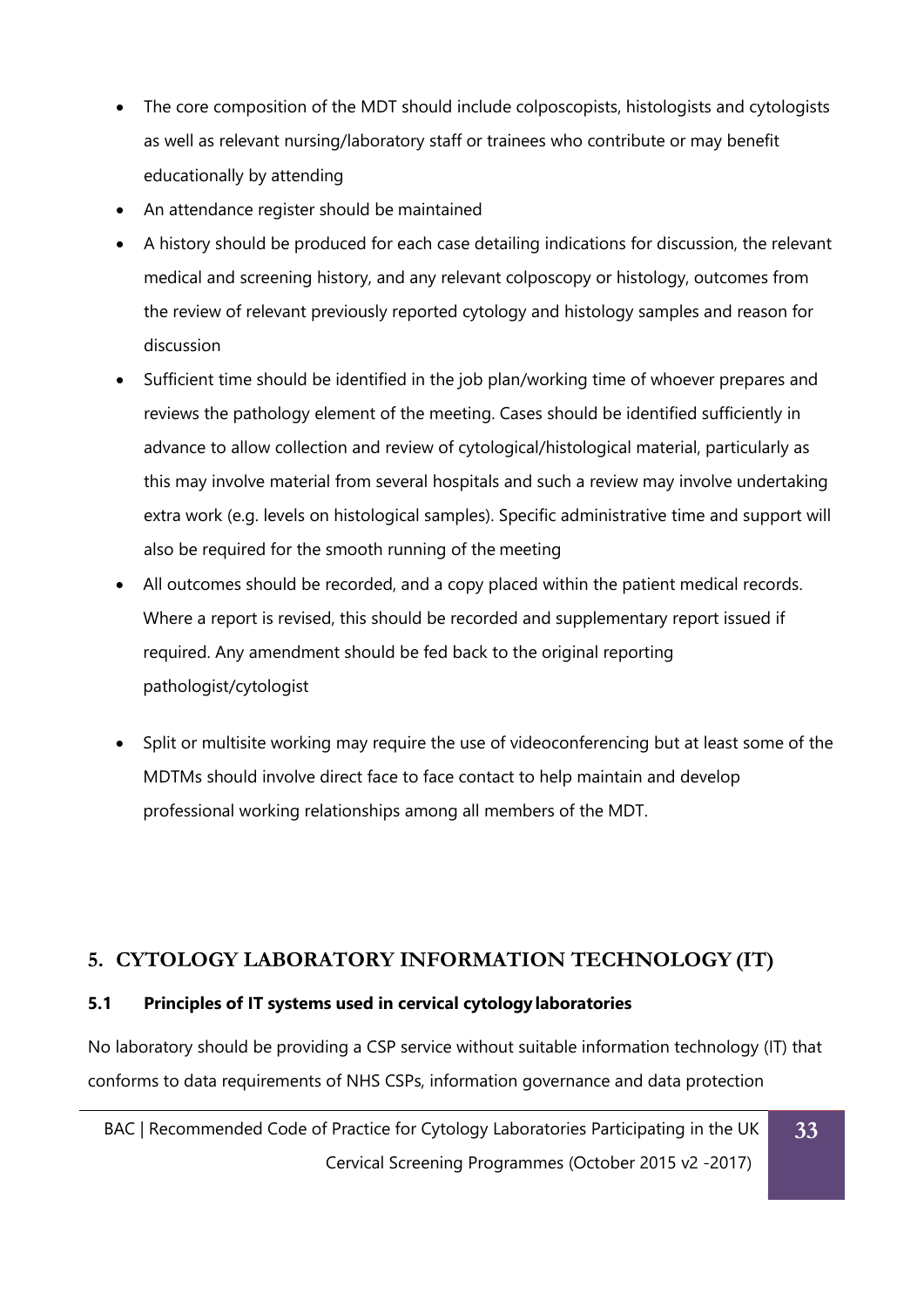requirements, and UKAS ISO 15189 standards. Whilst in some countries (e.g. Scotland) there is a fully bespoke integrated system across the whole of the CSP pathway, in other parts of the country several systems may be operating in an integrated, or semi-integrated, way. Laboratory information management systems (LIMS) are often not focused on cervical cytology and it is vital that senior cytology professionals have input into the choice of system. The system requirements for cervical cytology are very different from blood sciences. In the absence of any IT guidance in the CSPs in general, the following are points that must be considered in the implementation or upgrade to any existing IT system within the CSP:

- Systems must have flexibility built in by design to accommodate projected changes in the screening programme such as the facility to record HPV test results and vaccination status
- Systems must be capable of interfacing with other IT systems such as HPV vaccination database and national screening programme systems
- Systems should be capable of interfacing with other testing platforms such as imaging systems and HPV testing platforms
- Where possible, single systems incorporating all elements of the screening programme should be used. Interfaces with related systems can be difficult to design and may be a source of error or system failure
- Transfer of legacy data to a new LIMS is vitally important for call recall and management of women. Transfer of data between systems must be carefully tested and a minimum of 10% of transferred data must be checked before going live
- Only IT providers with a broad support and development base should be used to ensure continuing support and development
- Hardware and networking infrastructure must be robust and back-up facilities to remote servers must be used. All back up processes must be regularly tested and validated
- Data must be able to be retained for long as legislation/guidance requires (section 6)
- Paper free electronic requesting and reporting should be considered for all new systems.
- A clear audit trail of all data entry for every record must be easily accessible
- The security of data is paramount. Access to data must be controlled and hardware must be stable, regularly monitored and secure

BAC | Recommended Code of Practice for Cytology Laboratories Participating in the UK Cervical Screening Programmes (October 2015 v2 -2017)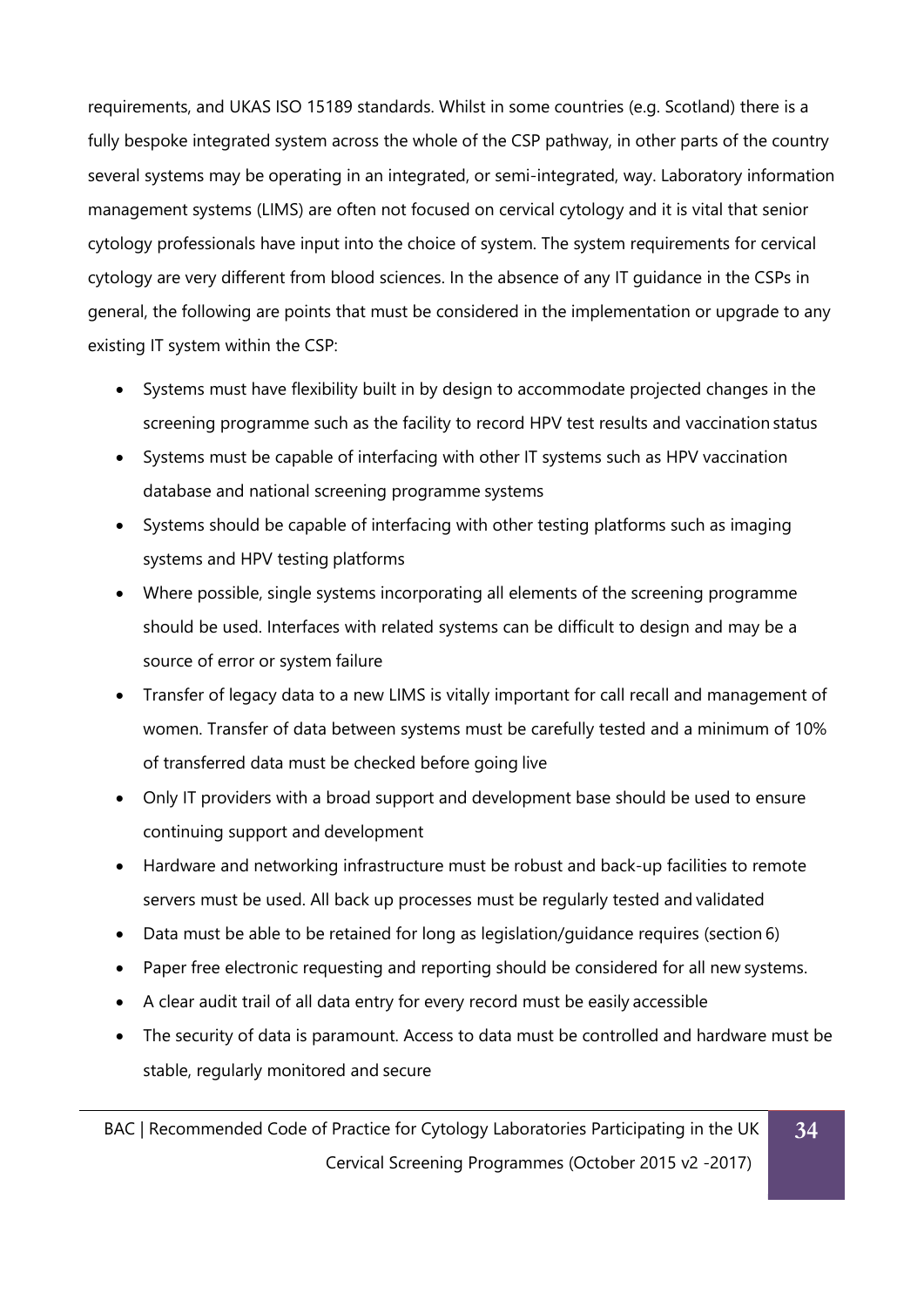- Patient identifiable data must only be stored on protected systems that meet all NHS requirements and data protection policies must be strictly adhered to
- Users must have access appropriate to their role
- Entry screens must contain fields for all data items on the request form in a logical sequence
- Where possible barcodes should be used instead of manual entry of data
- Rule based systems must be used to prevent entry of illogical or inappropriate decisions.
- Careful consideration must be given to section of data fields which may impact on performance monitoring reports.

### <span id="page-35-0"></span>**5.2 Specific requirements of a cervical cytology ITsystem**

#### Data entry and sample receipt

Entry of sample requests may be carried out by the sample taker in systems where paper free electronic requesting is established or by laboratory staff when the paper request is received in the laboratory. Both approaches require a minimum dataset to ensure unique identification of the patient. Where electronic requesting exists it is the responsibility of the sample taker to enter the patient demographics and clinical information directly into the IT system. These minimum data items must be mandatory fields in the system to ensure inadequately identified requests cannot be accepted. Minimum patient identifiers are surname, forename, date of birth and NHS or CHI number.

Where the information is transcribed from a request form, the system must record the identity of the staff entering the data in a manner that can be audited.

The request must include sufficient information to ensure the report is sent to the correct recipient. If this information is not present on the request form, data can be sourced from other systems such as the patient administration system or call recall.

Laboratory request numbers can be allocated and entered manually or generated by the IT system. The latter method is recommended to reduce risk of error.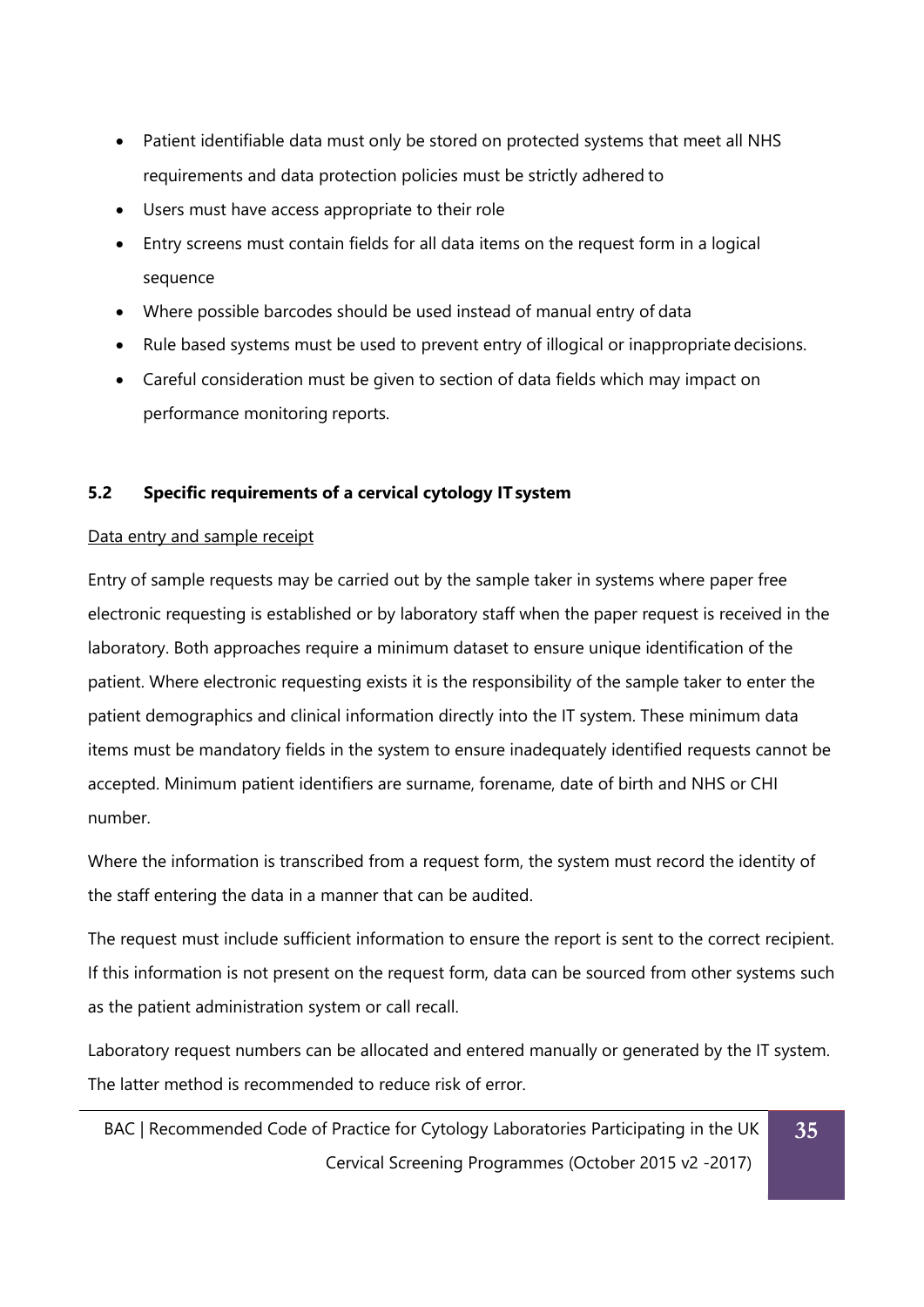The system must have the facility to print labels for all elements of the processing pathway including slide and vial labels if required

#### Reporting cervical cytology requests

Each microscopy workstation should have a personal computer linked to the IT system. The workstation must be ergonomically designed to minimise the risk of injury from repetitive strain.

All demographics and clinical information provided by the sample taker must be available to all staff entering an opinion on the sample

The system must permit easy access to the complete screening history, including cytology and histology results and previous management decisions. Ideally, HPV results and HPV vaccination status should also be available. A facility for patient notes to describe the background in complex cases or to provide additional information to explain management decisions should be available.

All individuals who gave an opinion on the sample must be recorded in the system. All reports must have a primary screener opinion and at least one other opinion entered. The system must use diagnostic codes as agreed by the national screening programme. The codes used must be easily updated to reflect changes in terminology.

The system should permit entry of HPV results either manually or through an interface with the HPV testing platform. Reporting of cytology and HPV test results on the same report should be supported.

Validation and authorisation of reports must be controlled by setting appropriate access levels which reflect the hierarchy of reporting described in section 4.

#### Internal quality control (IQC) of primary screening (rapid screening)

The rapid prescreen or rescreen result must be entered in a field that can be compared to the primary screener report. This comparison will be used to calculate sensitivity and specificity of primary screening.

BAC | Recommended Code of Practice for Cytology Laboratories Participating in the UK Cervical Screening Programmes (October 2015 v2 -2017) The system must not permit the same individual to enter an IQC opinion and a final report.

**36**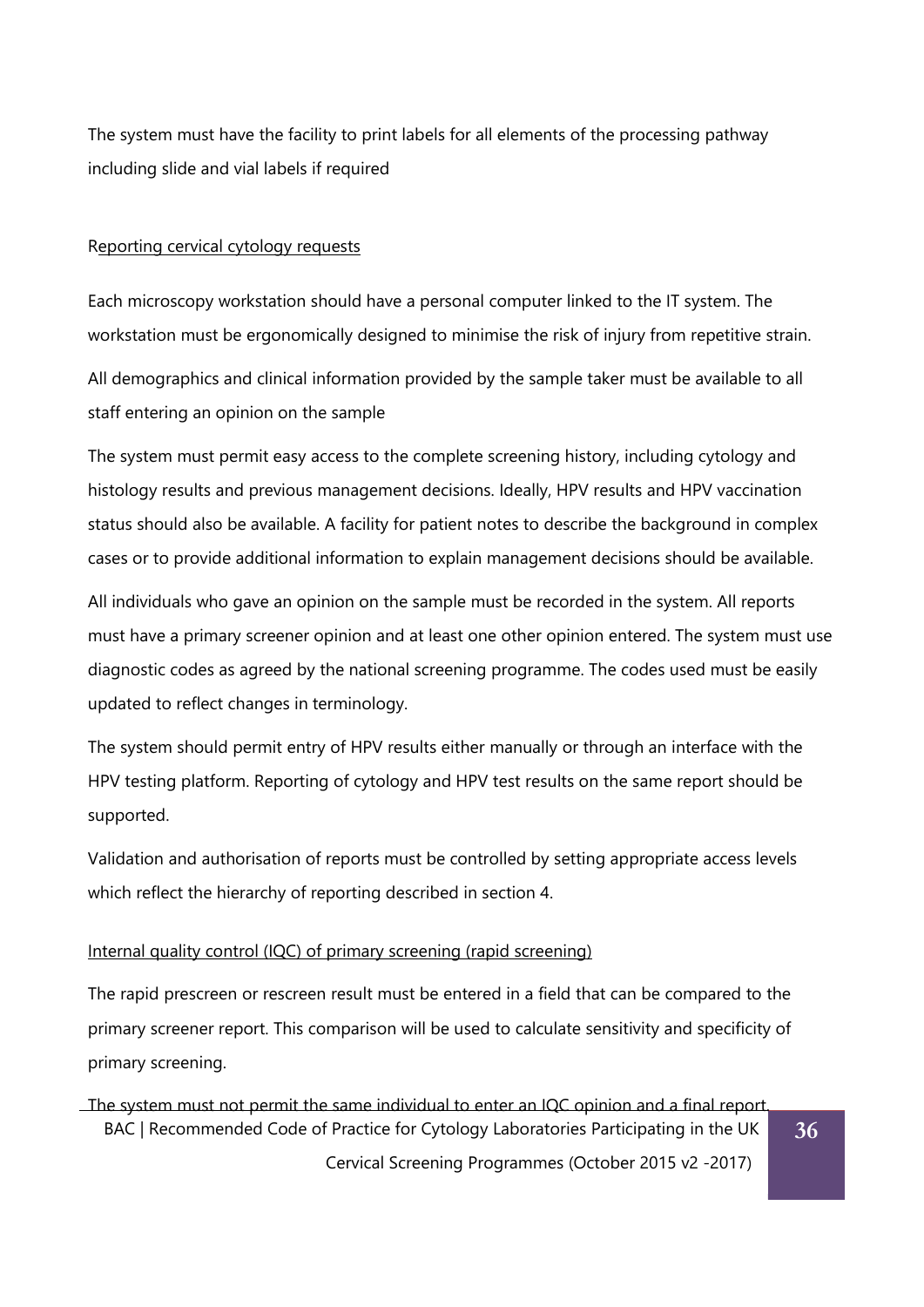Laboratories using rapid pre-screen for IQC must ensure that the system design "blinds" the primary screener to the pre-screen opinion.

# Issuing reports

Reports must be computer generated and contain the following:

- Name of reporting laboratory
- Clear text report and management advice
- Name of individual who authorised final report
- Date of report
- Date of sample receipt or sample taken

# Amended results

A clear audit trail must be retained of:

- The original report
- The amended result
- Explanation of why is was amended
- The name of the individual who reported and who authorised the amended report

# Transfer of results to call/recall databases

In England and Wales the system must allow mapping of laboratory codes to standard national result codes for the NHSCSP. This must be an automatic function. Where transfer to call/recall databases is required this must be an electronic transfer.

# Reports for monitoring programme performance

The system must be capable of generating routine reports for performance monitoring of all aspects of the programme. A pre-programmed list of routine reports should be readily available as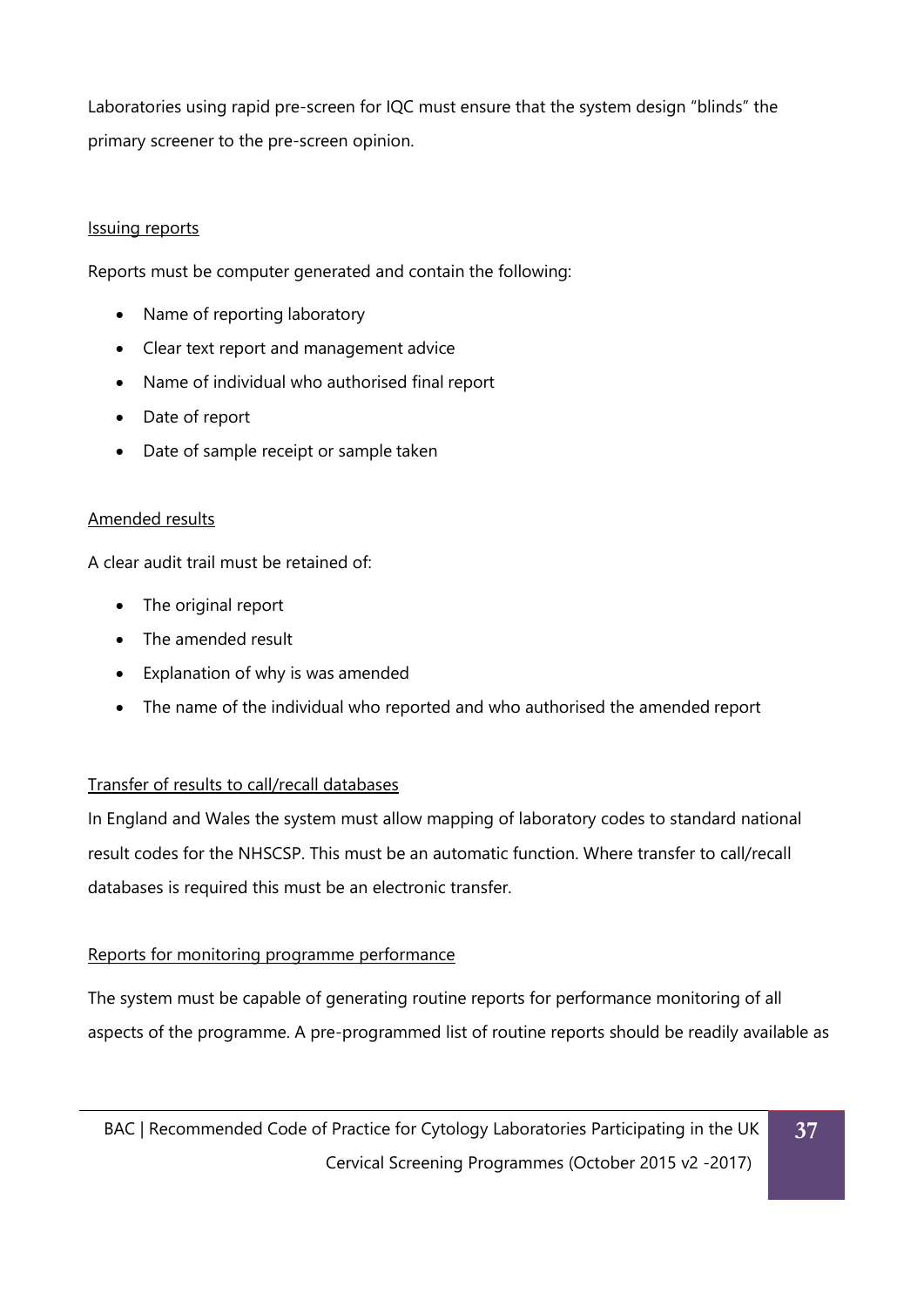well as the ability to perform ad-hoc queries. If reports on call-recall, sample taker and colposcopy are required, consultation with these groups will ensure data requirements are captured.

Laboratory reports that must be available include the following:

- Laboratory workload by source
- Laboratory reporting profile
- Individual reporting profiles
- National statistical returns such as KC61
- Individual screener and overall laboratory sensitivity and specificity
- PPV, TPV and APV reports
- Turnaround time reports
- Sample taker inadequate rates

# Failsafe

The system must have a function to identify women who have been referred for colposcopy and are subject to laboratory failsafe. Automated detection of women who have not had subsequent colposcopy and biopsy should be available. The system may be used to generate standard result letters (see section 7).

# <span id="page-38-0"></span>**6. STORAGE AND RETENTION OF DATA AND SAMPLES**

There should be a single point of reference to describe the records and materials to be retained, their storage location, how long they should be retained for and the source of the retention advice. This document should form part of the quality management system conforming to ISO 15189. There is national guidance on retention of some records such as request forms; local guidance should be sought regarding retention of staff, equipment and procurement records. In Scotland, a code of practice for document management can be found at <http://www.gov.scot/Publications/2012/01/10143104/0> .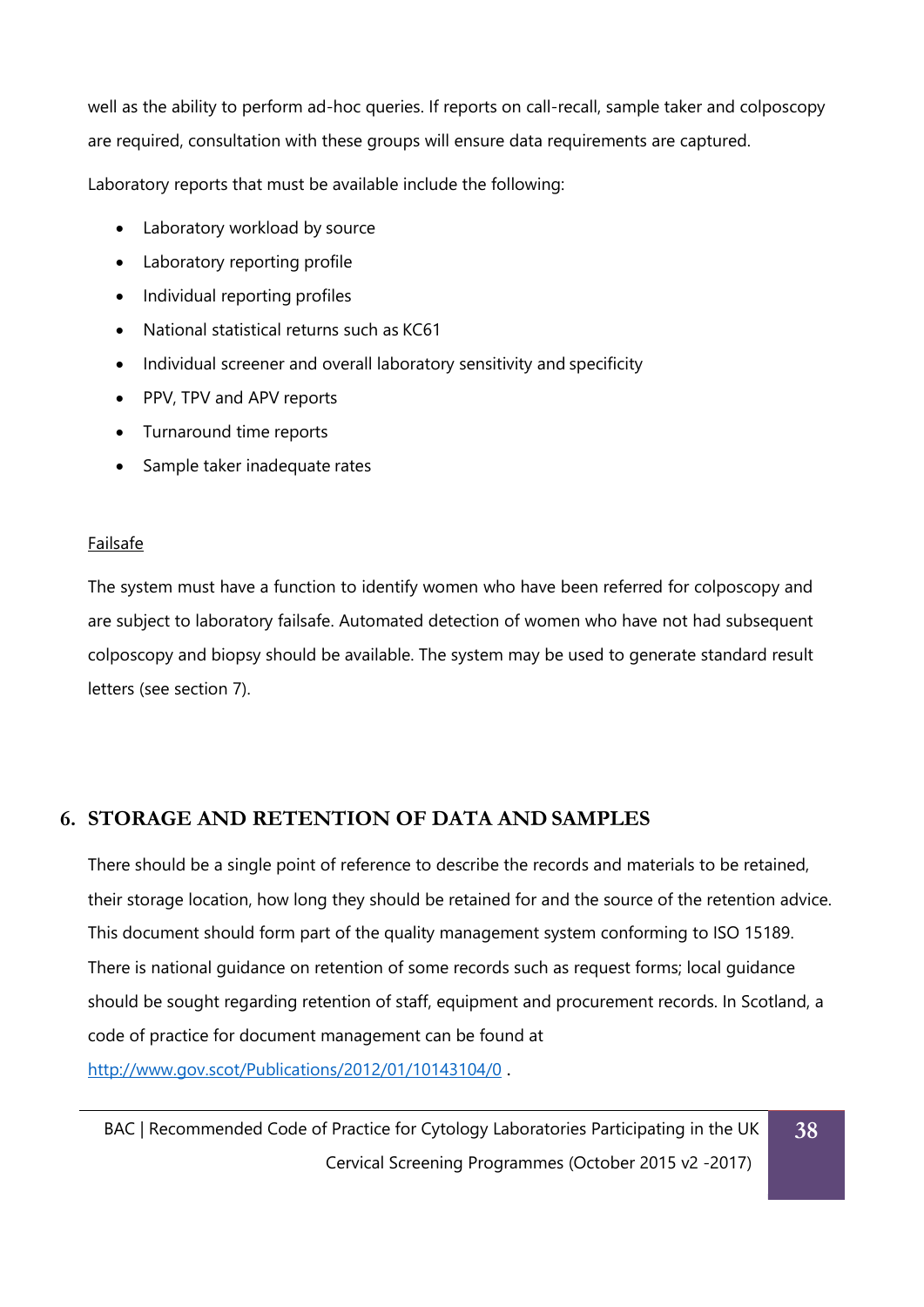The main UK general reference guidance for slide, request form and sample retention is in the joint RCPath & IBMS publication - The retention and storage of pathological records and specimens ( $5<sup>th</sup>$ edition) (2015): [https://www.rcpath.org/resourceLibrary/the-retention-and-storage-of-pathological](https://www.rcpath.org/resourceLibrary/the-retention-and-storage-of-pathological-records-and-specimens--5th-edition-.html)[records-and-specimens--5th-edition-.html](https://www.rcpath.org/resourceLibrary/the-retention-and-storage-of-pathological-records-and-specimens--5th-edition-.html) or

# [https://www.ibms.org/go/media/publications/professional-guidance.](https://www.ibms.org/go/media/publications/professional-guidance)

# **Current specific requirements pertinent to cervical cytology are presented in tabular form in appendix 3:**

The BAC recommends that for data arising from the cervical cytology screening programme (request forms, reports, work logs, reporter opinions and correspondence) as much as possible should be stored electronically (see section 5) either by being entered directly into the laboratory/hospital IT system or by scanning and uploading of paper records. Records and information held within a computer system must be retrievable throughout their full period of retention (with consequent legacy requirements if IT systems change during that period), secure and auditable.

Retention of records and specimens for historical purposes beyond 30 years, other than in the case of authorised historical or teaching or research archives requires regulatory approval. Details can be found in the RCPath/IBMS quidance [https://www.rcpath.org/resourceLibrary/the-retention](https://www.rcpath.org/resourceLibrary/the-retention-and-storage-of-pathological-records-and-specimens--5th-edition-.html)[and-storage-of-pathological-records-and-specimens--5th-edition-.html](https://www.rcpath.org/resourceLibrary/the-retention-and-storage-of-pathological-records-and-specimens--5th-edition-.html)

# <span id="page-39-0"></span>**6.1 Legacy data and materials**

When laboratory services change, access to legacy data must be maintained. If the organisation providing cervical cytology changes, legacy data and material remain the responsibility of the original reporting organisation. Therefore, SLAs between organisations should be in place encompassing arrangements for review of previously reported material and for the provision of data to support failsafe, audit and data collection. Cervical cytology data must be retained in a form that facilitates future data collection and performance monitoring**.**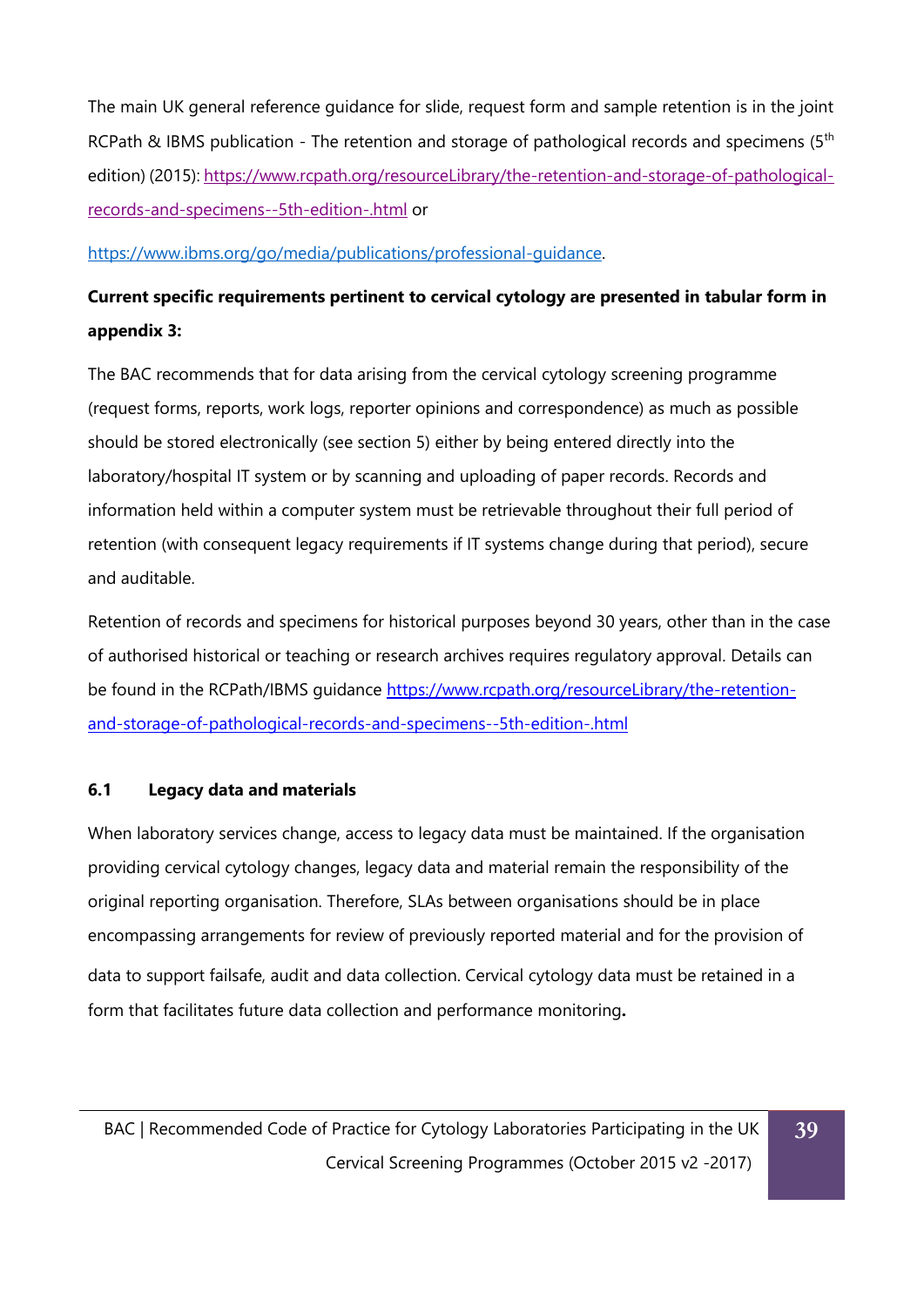# <span id="page-40-0"></span>**7. FAILSAFE**

Comprehensive details on failsafe systems in the cervical screening programme and the responsibilities of all organisations involved in the programme, including laboratories, are given in NHSCSP professional guidance - Guidelines on failsafe actions for the follow-up of cervical cytology reports (2004) [https://www.gov.uk/government/publications/cervical-screening-cytology](https://www.gov.uk/government/publications/cervical-screening-cytology-reporting-failsafe)[reporting-failsafe.](https://www.gov.uk/government/publications/cervical-screening-cytology-reporting-failsafe) Cervical cytology laboratories are responsible for operating a failsafe system for women referred to colposcopy and the HBPC is responsible for ensuring that an effective failsafe system is in operation. In Scotland, the laboratory component of failsafe is incorporated in SCCRS and, in Wales, failsafe actions for the follow up of cytology reports are carried out by the Cervical Screening Administration Departments (CSADs).

# <span id="page-40-1"></span>**8. QUALITY ASSURANCE**

The following key principles should underpin quality assurance within cervical cytology laboratories:

- The lead medical consultant is responsible for the quality of the work including the establishment of monitoring procedures and maintenance of efficient working practices although some duties can be delegated to other consultants and biomedical scientist staff
- Departments should have a named quality manager in line with UKAS ISO 15189 requirements
- There must be systems in place to ensure appropriate quality checks are in place, undertaken and documented at all stages in the receipt, processing and reporting of cervical samples. Quality checks should be appropriately designed to be able to identify possible quality problems should they exist

**40**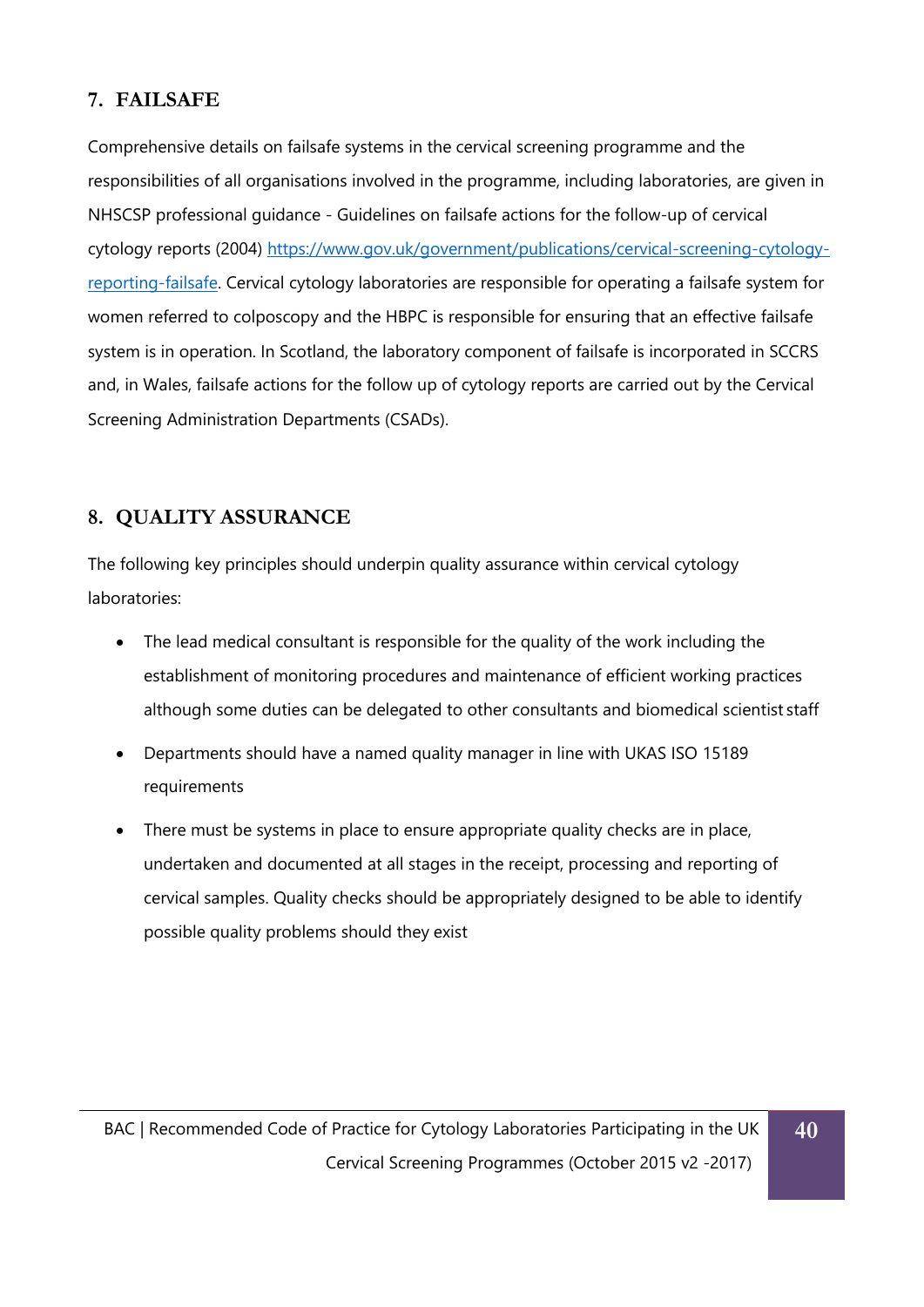- All potential quality issues that arise should be documented, fully investigated and action taken as required to address any shortfalls identified
- Individuals reporting cervical cytology must participate in an appropriate national gynaecological cytopathology external quality assessment (EQA) scheme and laboratories must participate in a relevant technical EQA scheme.

# <span id="page-41-0"></span>**8.1 Performance monitoring**

The lead consultant is generally responsible for performance monitoring of the laboratory as a whole and of individual staff although screening programmes (e.g. Wales) may specify alternative arrangements.

# Programme Performance

A detailed description of performance monitoring criteria for evaluating cervical cytology is given in NHSCSP professional guidance - Achievable standards, benchmarks for reporting, and criteria for evaluating cervical cytopathology (3rd Edition) (2013)

[https://www.gov.uk/government/publications/cervical-screening-cytopathology-standards-and-](https://www.gov.uk/government/publications/cervical-screening-cytopathology-standards-and-evaluation-criteria)

[evaluation-criteria. M](https://www.gov.uk/government/publications/cervical-screening-cytopathology-standards-and-evaluation-criteria)andatory NHS CSP performance measures are inadequate/unsatisfactory rates, positive predictive value (PPV) and referral value, with the satisfactory performance range being the 5<sup>th</sup>-95<sup>th</sup> percentile. Other parameters that may be useful in determining laboratory performance are total predictive value, abnormal predictive value (APV) and PPV/APV plot diagram, mean CIN score and HPV positive rate for borderline/low-grade samples. It should be remembered that these measures are influenced by histology and colposcopy as well as cytology performance.

Laboratory sample turnaround times must be monitored as these are a component of national programme and performance targets (appendices 1B, 1D).

Individual performance monitoring

**41**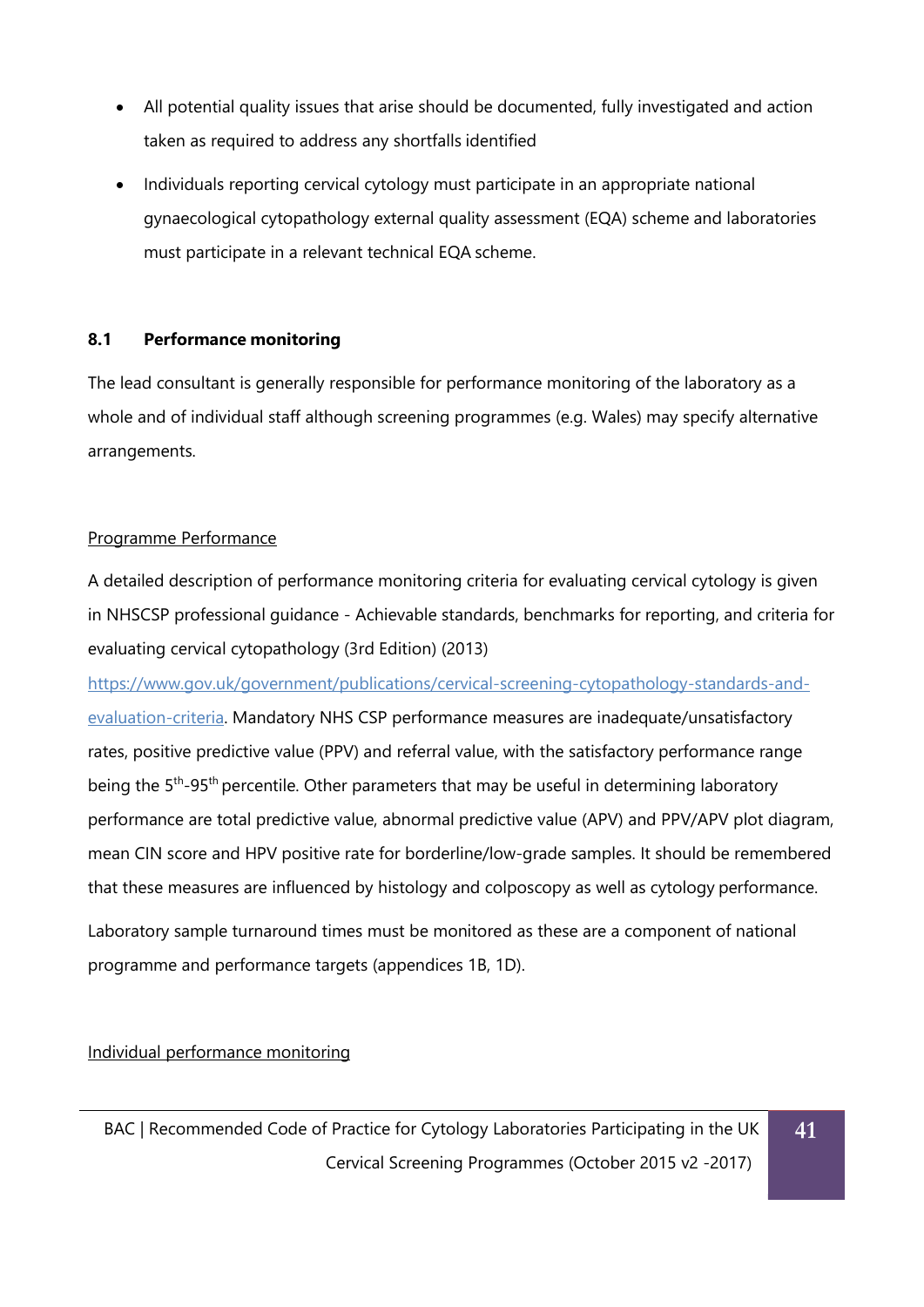Screener sensitivities and specificities as determined from rapid screening and rates of abnormal results should be regularly monitored and ideally calculated on a 12 month rolling basis to ensure statistical validity.

All staff should receive performance profiles at least quarterly with the opportunity to discuss issues arising with a senior member of staff. There must be a mechanism in place for identifying and managing poor performance and instigating action.

In England, all laboratory results and an analysis of results are published in the NHS Cervical Screening Programme Statistical Bulletin (appendix 1J) and, similarly, annual statistical reports are produced by Cervical Screening Wales. In Scotland, laboratory profiles are produced quarterly by SCCRS and are formally reviewed at national laboratory quality assurance meetings. Screening programme statistics are published by NHS Scotland Information and Statistics Division (ISD).

### <span id="page-42-0"></span>**8.2 Audit**

### Invasive Cancer Audits of the performance of the NHS CSP

The audit of invasive cancers of the cervix is an integral component of the understanding of cervical cancer development. All laboratories in England must participate in the audit of invasive cancers as described in NHSCSP professional guidance - Audit of invasive cervical cancers (2006) and Audit of invasive cervical cancers: protocol changes for 2012 to 2013 (2012) <https://www.gov.uk/government/publications/cervical-screening-auditing-procedures>

The HBPC (or equivalent in Scotland, Wales & Northern Ireland) should be responsible for the audits and liaise with their regional QA service with regard to collation and statistical support. Where cervical cytology and subsequent histology from the same patient are reported in different laboratories there should be a robust system to ensure transfer of information including a process for slide review.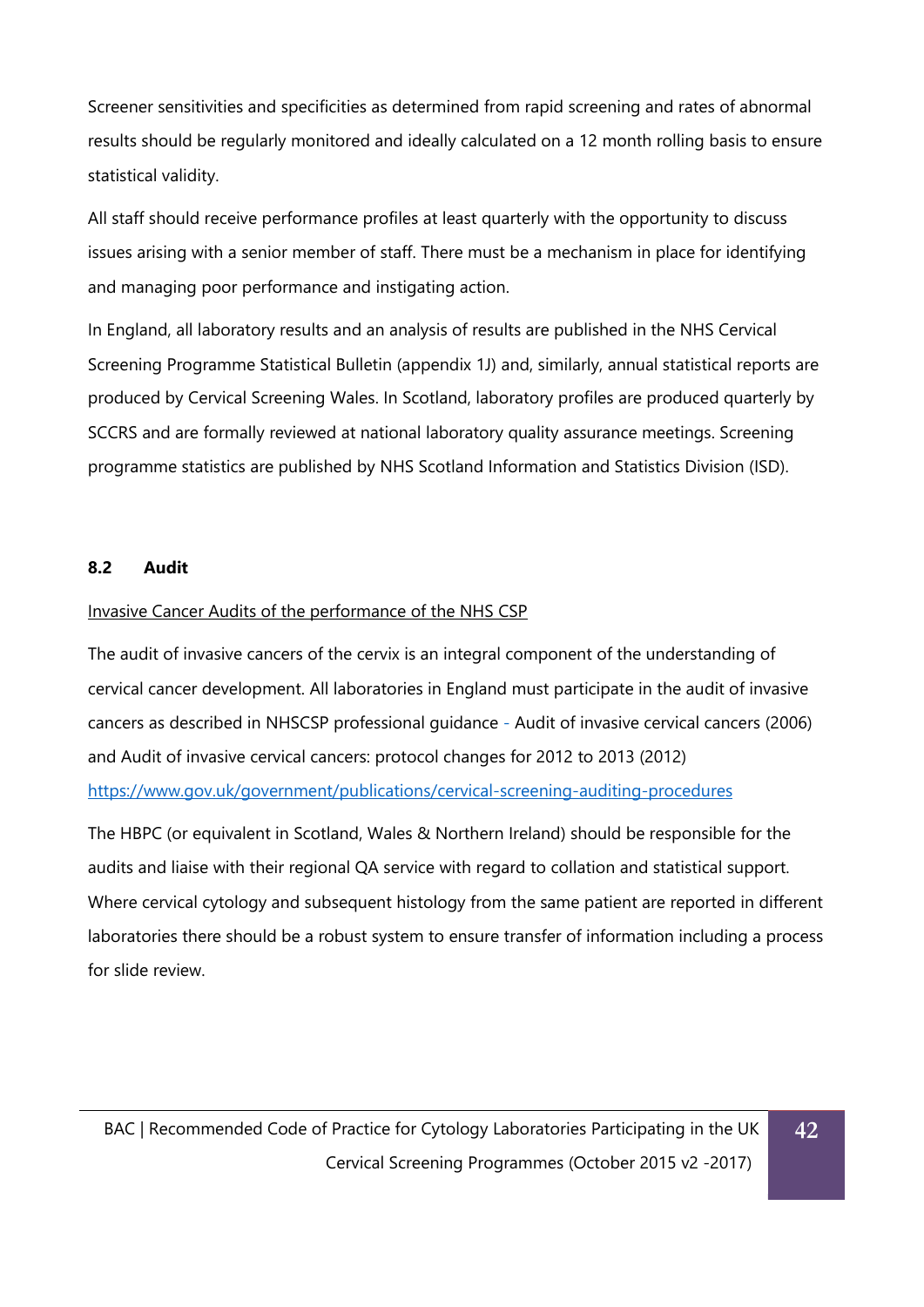In Wales, there is the Cervical Screening Wales Audit of Cervical Cancer (CSWACC) (appendix 1K). All cervical cancers diagnosed in Wales will be audited using the CSWACC protocol. Responsibility for the audit lies with the CSWACC coordinator. Arrangements for cross border requests for audit of slides or biopsies in Wales should be via the CSWACC coordinator.

In Scotland, each Health Board area undertakes comprehensive audit of invasive cervical cancers. A national audit protocol was implemented in 2015.

Review of cases requiring discussion the MDTM provides an opportunity for audit and education.

# Other audits

Although not mandatory, the BAC recommends that laboratories undertake cytology review and additional audit of their practices for educational purposes and as part of external quality assurance.

# **8.3 External quality assessment (EQA) schemes**

Participation in an appropriate EQA scheme is integral to assuring a quality cervical screening service. The BAC endorses the national requirements:

• Any individual reporting cervical cytology samples in the UK cervical screening programmes must participate in the appropriate national EQA scheme (appendix 1L). The national EQA schemes in England, professional and technical, are operated by the Screening Quality Assurance Service (Midlands & East). Northern Ireland laboratories participate in an English EQA scheme. Wales operated its own scheme in 2015; however, as numbers of participants have dropped, the intention is to explore inclusion of Welsh laboratories in the English Scheme. A similar EQA scheme operates in Scotland. (appendix 1L).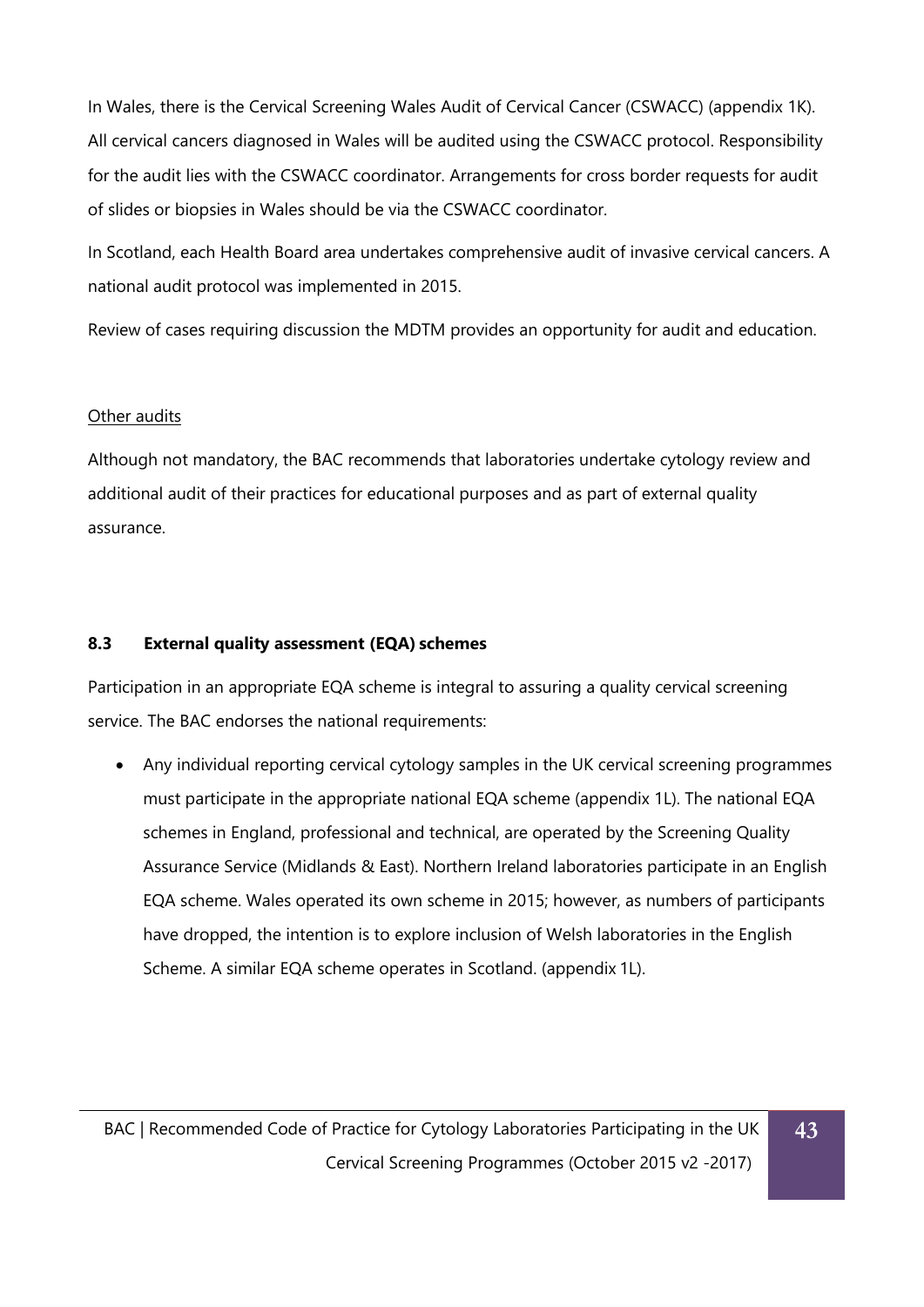- All laboratories must participate in a relevant technical EQA scheme. Protocols and operating procedures for this are included in NHSCSP professional guidance - External quality assessment scheme for the evaluation of Papanicolaou staining in cervical cytology (2004) [https://www.gov.uk/government/publications/cervical-screening-pap-staining](https://www.gov.uk/government/publications/cervical-screening-pap-staining-quality-assessment)[quality-assessment](https://www.gov.uk/government/publications/cervical-screening-pap-staining-quality-assessment) . In Wales the technical EQA scheme follows protocols laid down in the above document, but it is administered by Cervical Screening Wales. Details of protocol and procedures can be found in the Quality Manual on the CSW websit[e](http://www.screeningservices.org/csw/prof/quality/index.asp) [http://howis.wales.nhs.uk/screeningprofessionals/quality-manual](http://www.screeningservices.org/csw/prof/quality/index.asp) (NHS site). In Scotland, laboratories use the Hologic imager stain and are required to participate in the manufacturer's own EQA scheme.
- Laboratories providing HPV testing must formally participate, and show adequate performance, in an accredited external quality assurance scheme such as the UK NEQAS scheme for molecular detection of human papillomaviruses.

[http://www.ukneqas.org.uk/content/PageServer.asp?S=356723642&C=1252&Type=N&AID](http://www.ukneqas.org.uk/content/PageServer.asp?S=356723642&C=1252&Type=N&AID=16&SID=174)  $=168$ SID=174. Any performance issues should fully assessed and documented with any associated corrective actions recorded.

# <span id="page-44-0"></span>**8.4 Quality assurance of cervical screening programmes**

Quality assurance (QA) of screening programmes in England became the responsibility of Public Health England (PHE) from April 2013. Following external review of PHE QA in 2014, a single screening QA service (SQAS) was developed to provide a consistent and standardised approach to delivering QA across screening programmes in England<sup>17</sup>. It is delivered through four regional QA services (RQAS), quality assuring local screening services. Regional QA centres are based in each of the four NHS regions (North, Midlands and East, London, and South) [https://www.gov.uk/government/publications/nhs-population-screening-regional-quality](https://www.gov.uk/government/publications/nhs-population-screening-regional-quality-assurance-teams-in-england)[assurance-teams-in-england](https://www.gov.uk/government/publications/nhs-population-screening-regional-quality-assurance-teams-in-england) and are supported by a national QA team, responsible for

coordinating operations and development of SQAS.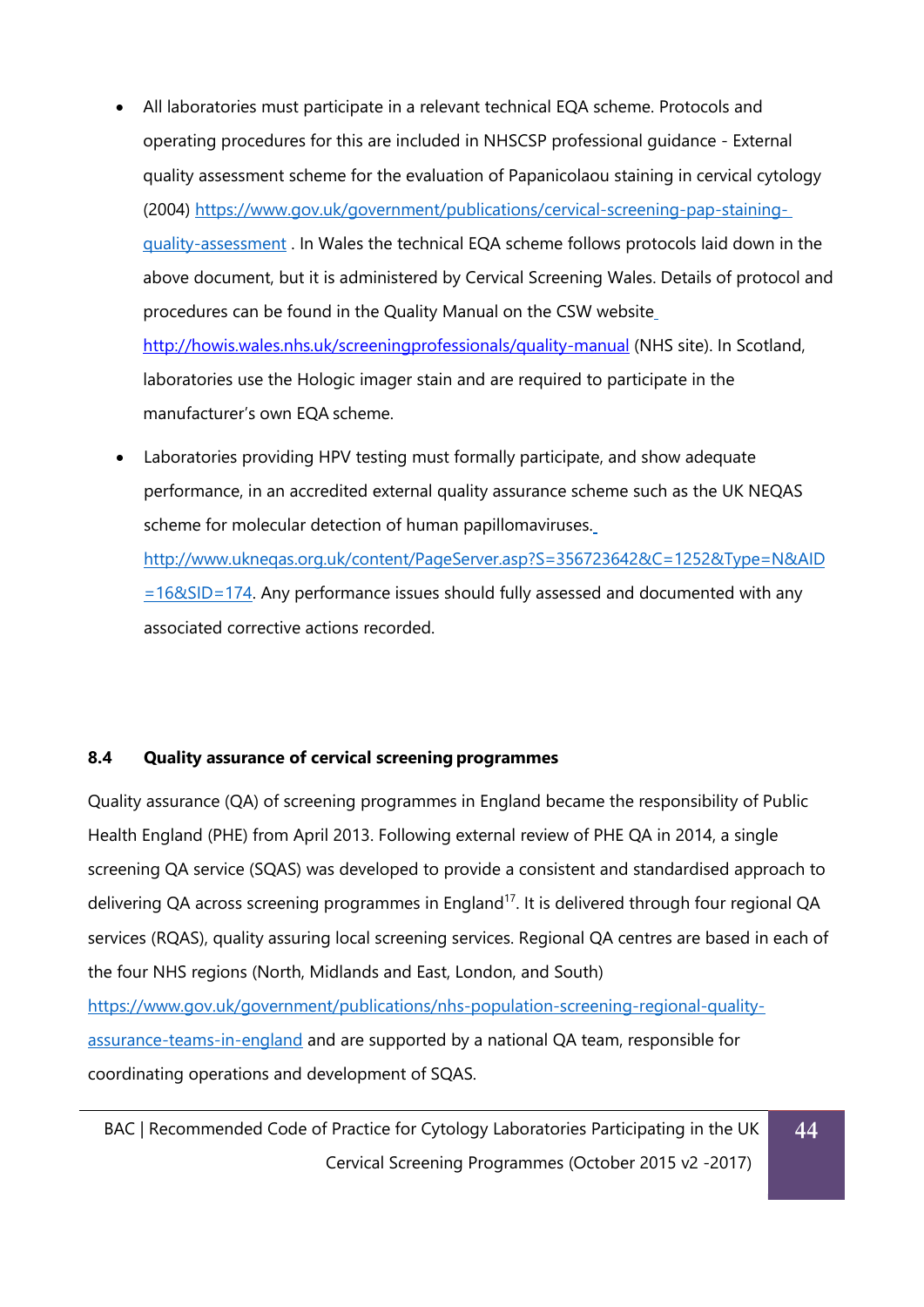The RQAS will monitor how services meet standards and support improvement. This includes monitoring the quality of the programme using information gathered through data collection and validation, a process of questionnaires, regular multidisciplinary visits by quality assurance representatives and a variety of other means. They will identify practice outside the norm and coordinate investigation to assess if this represents an underlying problem; they also seek to identify and disseminate good practice.

Updated detailed cervical screening programme-specific guidance on how QA is undertaken will be provided with effect from April 2016. QA structures are in place in Scotland, Wales and Northern Ireland; appendix 1M provides links to current QA arrangements.

# <span id="page-45-0"></span>**9. TRAINING AND EDUCATION**

# <span id="page-45-1"></span>**9.1 Provision and supervision oftraining**

In a laboratory providing training in cervical cytology:

- The lead biomedical scientist is responsible for ensuring that trainee non-medical staff have access to a training officer and appropriate educational training opportunities.
- There should be a named consultant with responsibility for educating trainee medical staff and there must be a designated consultant mentor for those training to become a consultant biomedical scientist
- Consultant pathologists and consultant biomedical scientists may have a role in teaching and training of medical and non-medical staff
- A departmental training officer should oversee the training of individual trainees and liaise with the appropriate training centre. The BAC recommends that those appointed to training officer position should have a minimum of five years post qualification experience in cervical cytology. With respect to roles and responsibilities:
	- o They are responsible for the training of all nonmedical trainees including both trainee biomedical scientist and cytology screeners

BAC | Recommended Code of Practice for Cytology Laboratories Participating in the UK Cervical Screening Programmes (October 2015 v2 -2017) **45**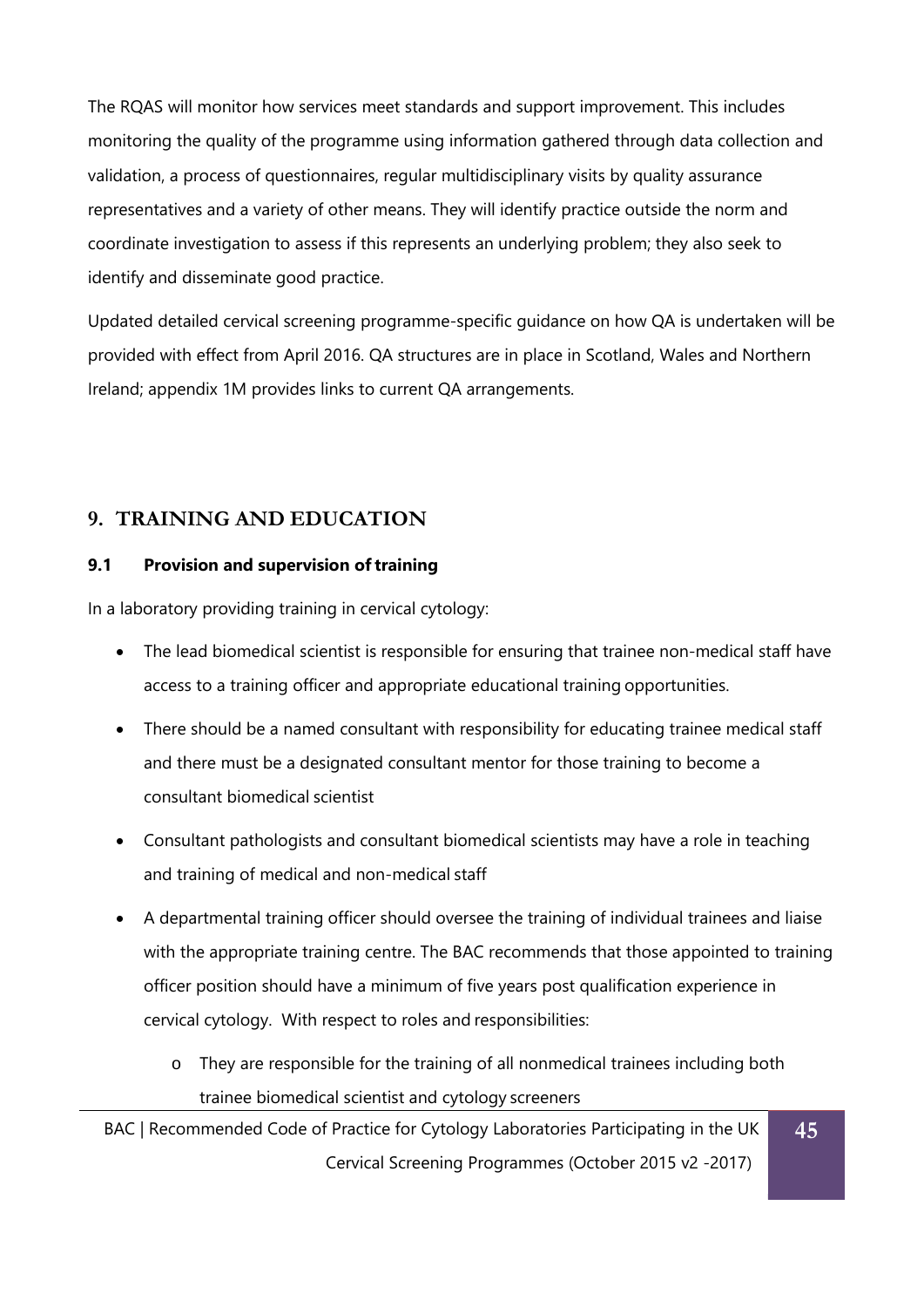- o A major role of the training officer is to act as an assessor for the NHSCSP training programme in cervical cytology. All training officers with a trainee must be registered with their local cytology training centre and the national centre. Information on this is available through local cytology training centres.
- o Training officers would usually be responsible for co-ordinating in-house and formal education of all non-medical staff members.
- o The commitment required to support trainee staff in training and assessment should not be underestimated and training officers should be allocated sufficient resources and time to enable them to undertake this task. A minimum of four hours per week should be allocated to those undertaking this role. This would need to be increased where assessors have more than one trainee.

# Biomedical scientist and cytology screener training in cervical cytology

For all non-medical staff intending to participate in cervical screening, training is aimed at successful completion of the mandatory NHSCSP training in cervical cytology for all new staff reporting samples within the screening programmes within the UK. Recognising the different knowledge levels at entry, trainee biomedical scientist staff can complete the training in 18 months, whereas the training period for cytology screeners is 24 months.

Individuals appointed to trainee biomedical scientist posts can come from a range of graduate backgrounds:

- IBMS approved degrees for registration with the HCPC
- Degrees which require to be "topped-up" before they can be approved by the IBMS for HCPC registration
- Holders of co-terminus or integrated degrees
- IBMS approved Masters degrees

Candidates who apply for trainee biomedical scientist posts are encouraged to have their qualifications assessed by the IBMS. Completion of the mandatory NHSCSP training in cervical

BAC | Recommended Code of Practice for Cytology Laboratories Participating in the UK Cervical Screening Programmes (October 2015 v2 -2017)

**46**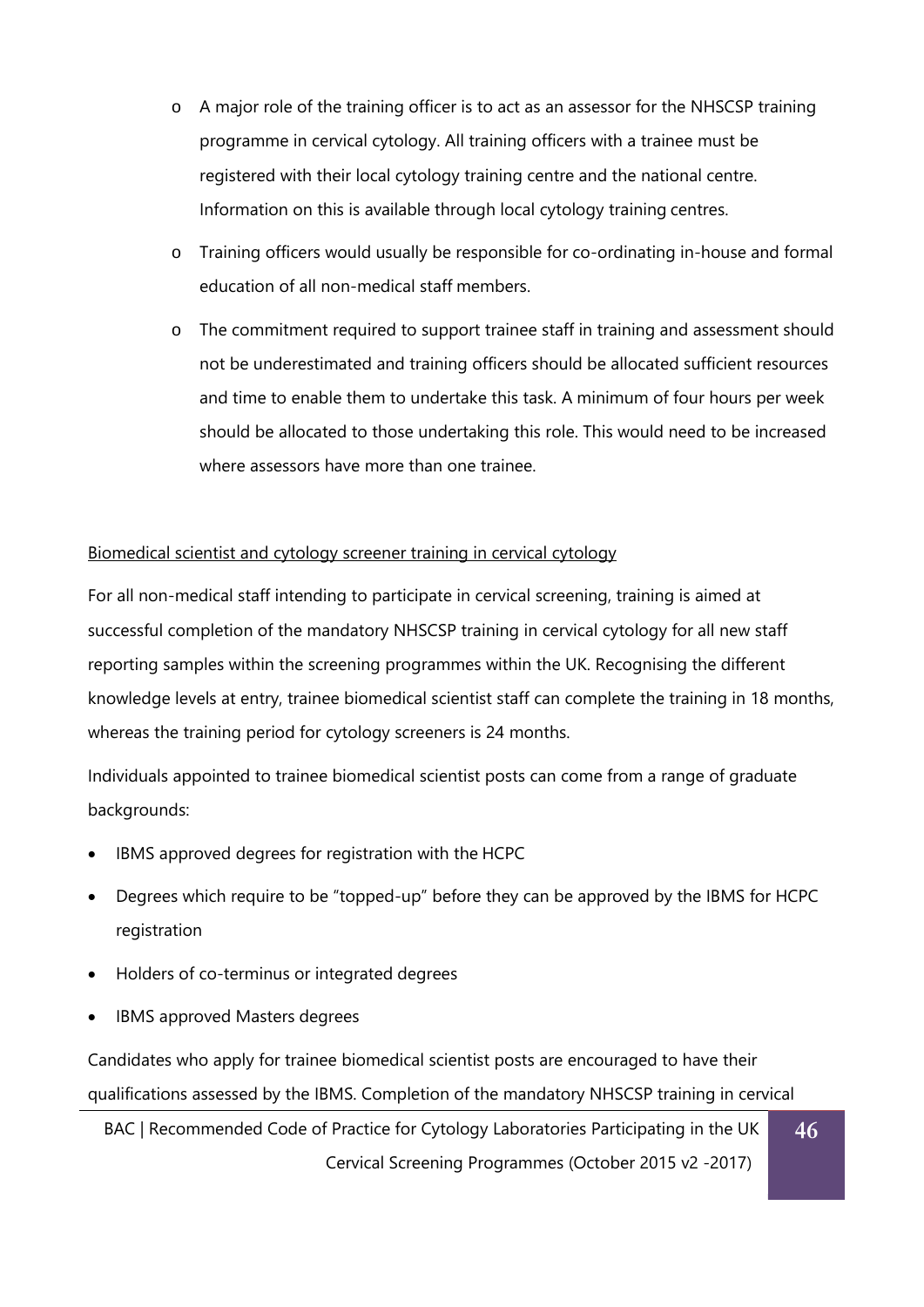cytology should be a priority for trainee biomedical scientist staff in cytology and this will need to be balanced with completion of the portfolio that leads to HCPC registration. The IBMS Specialist Diploma Portfolio is designed to accommodate candidates who are undertaking the mandatory NHSCSP training in cervical cytology [https://www.ibms.org/education/specialist-](https://www.ibms.org/education/specialist-qualifications/specialist-diploma/)

[qualifications/specialist-diploma/.](https://www.ibms.org/education/specialist-qualifications/specialist-diploma/) Completion of this training is a mandatory component of the IBMS Specialist Diploma. Additional assignments to complete the IBMS Specialist Diploma are described within the portfolio.

Trainees should be considered supernumerary. Although, whilst in training, a trainee screener can perform other duties, it is important that the employing laboratory allows trainees sufficient time to undertake both the practical and theoretical elements of the NHSCSP training programme.

### Post registration training

After registration and completion of the mandatory NHSCSP training in cervical cytology and the IBMS Specialist Diploma, biomedical scientists can follow a career pathway of post-registration training and advanced qualifications. The IBMS has developed a framework of qualifications <https://www.ibms.org/education/>[. P](https://www.ibms.org/go/qualifications/ibms-courses)rofessional qualification allows biomedical scientists to demonstrate their expertise and skills and aids career progression. Resources should be available to support staff to study towards qualifications within this framework and further education courses, for example, MSc in Biomedical Science.

#### Healthcare support worker training in cervical cytology

Training is in-house. It is recommended that the HCSW is provided with an individual log/training plan and competencies recorded. HCSWs should not undertake duties for which they have not been trained and competency assessed. The IBMS offers Certificate of Achievement qualifications for support staff,<https://www.ibms.org/education/certificate-of-achievement/>

### Trainee histopathologists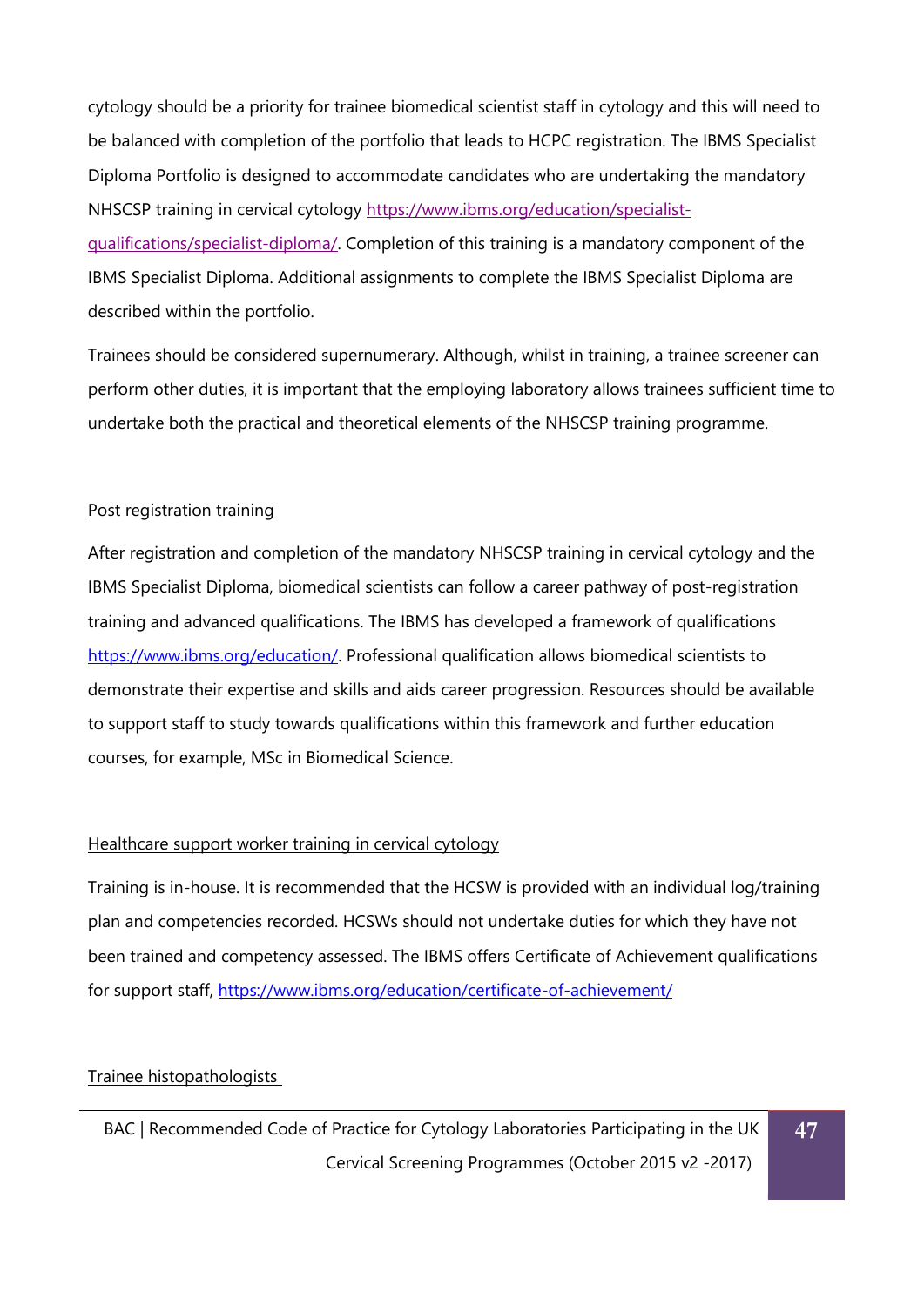Trainees in histopathology are required to undertake training and acquire knowledge of cervical screening and to gain practical experience in cervical cytology to the end of stage B (2-2.5 years of training and FRCPath part1 exam pass). Requirements are specified in the RCPath [curriculum for](http://www.rcpath.org/Resources/RCPath/Migrated%20Resources/Documents/H/histopathology_curriculum_ar.pdf) [specialty training in histopathology and cytopathology as a subspecialty, June 2015](http://www.rcpath.org/Resources/RCPath/Migrated%20Resources/Documents/H/histopathology_curriculum_ar.pdf) [https://www.rcpath.org/resourceLibrary/histopathology-curriculum--2015-.html.](https://www.rcpath.org/resourceLibrary/histopathology-curriculum--2015-.html) Trainees who wish to obtain a qualification in cervical cytology allowing them to practice in the screening programmes must complete the Certificate in Higher Cervical Cytopathology Training in addition to the FRCPath part 2 qualification.

#### Sample taker training

Laboratories have a vital role to play in sample taker training. Laboratories are reminded that they may be the only site over a large area that sample takers have access to and therefore may be requested to be involved in direct provision of training for sample takers from many centres.

#### **9.2 Continuing education/professional development(CPD)**

All individuals practising in the NHS CSPs must participate in relevant continuing education schemes and activities (appendix 1N).

All medical consultants, including those employed on a part time or locum basis or in private practice, must maintain their licence to practice through revalidation by the General Medical Council (GMC). To do this, evidence of successful participation in appraisal and CPD relevant to their clinical practice will be required. More information on CPD is available from <https://www.rcpath.org/profession/professional-standards/cpd.html> For Health and Care Professions Council (HCPC) registration all biomedical scientists are required to undertake CPD to maintain their registration and work as biomedical scientists. Evidence of appropriate CPD relevant to current or future practice must be available to the HCPC on request. Further information is available from [http://www.hcpc-uk.org.uk/registrants/cpd/.](http://www.hcpc-uk.org.uk/registrants/cpd/)

All non-medical staff involved in the reporting of cervical cytology must:

BAC | Recommended Code of Practice for Cytology Laboratories Participating in the UK Cervical Screening Programmes (October 2015 v2 -2017) **48**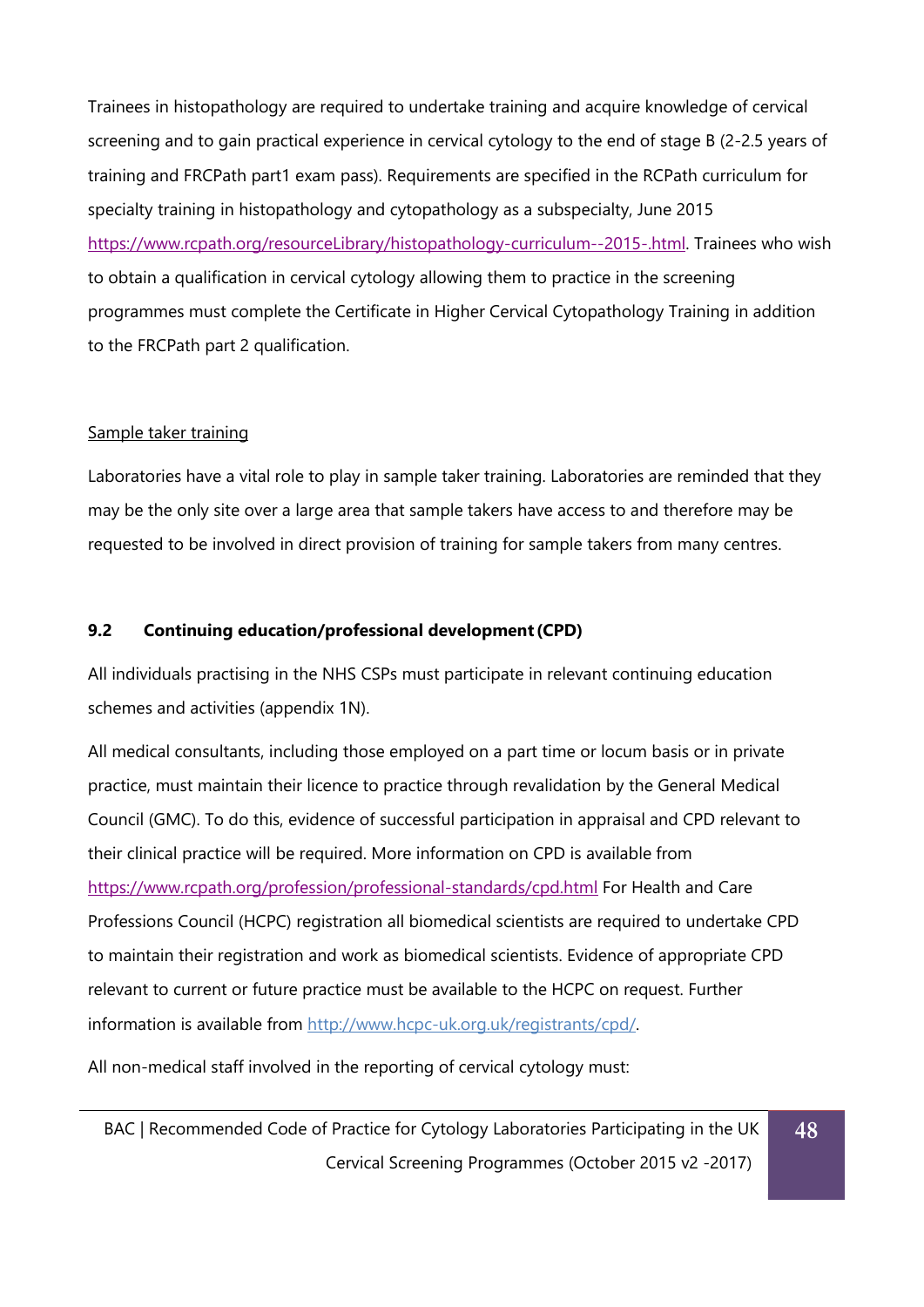- Undertake three days of NHSCSP approved external update training in cytology every three years
- Undertake in-house training.

For screeners, the BAC supports the quidance in the previous BSCC CoP<sup>1</sup> that individuals should undertake four days of in-house training per annum. The BAC is not prescriptive about how these days are provided: training may comprise CPD type lectures, grand round talks, slide review meetings and other activities such as journal based learning. The laboratory training officer should ensure that all staff record these activities in individual portfolios. Where possible, slide review meetings must take place at least once per month and all staff should be encouraged to attend.

# <span id="page-49-0"></span>**9.3 Training needs assessment**

Assessment of cytology staff training needs should be a component of appraisal and be used to inform laboratories and cytology training centres of the training provision required to meet these needs.

# <span id="page-49-1"></span>**9.4 Returning to work**

All staff involved in the reporting of cervical cytology must undertake relevant formal documented in-house training if returning to cervical cytology after a period of absence of more than three months. If the absence exceeds six months then external training may be required. Guidance for staff on return to work training is available from cytology training centres.

# **9.5 Changing cytology preparation and reportingsystems**

All staff who wish to practise using a collection and preparation system (currently ThinPrep or SurePath) other than that in which they were trained must undertake appropriate conversion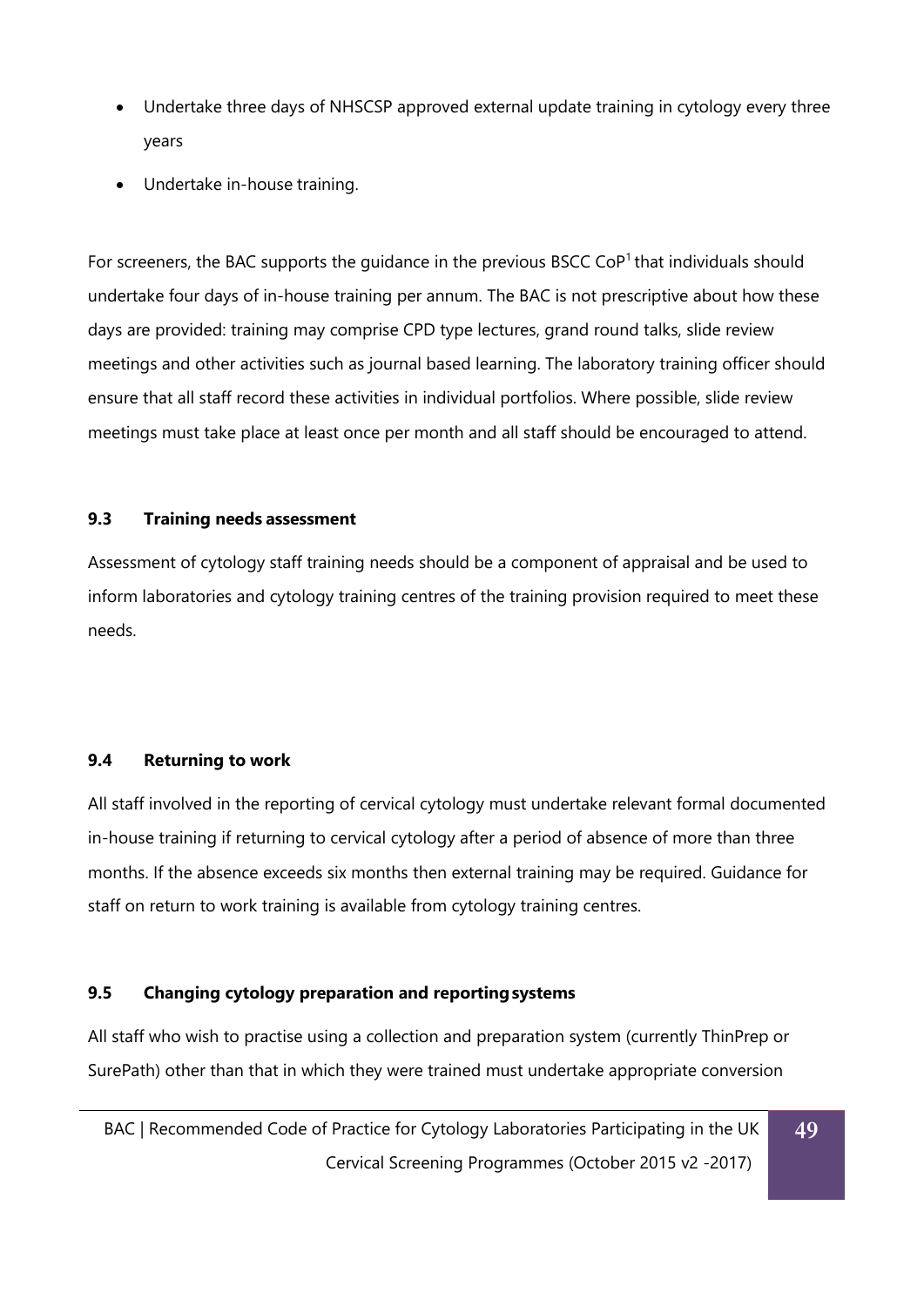training. This can only be delivered by an NHS approved cytology training centre. The national cervical cytology education and training committee (NCCETC) is reviewing its guidance on LBC conversion training and will offer recommendations to the CSPs as to conversion training requirements.

# Image assisted screening

Primary screeners using imager assisted screening must have successfully completed formal training, validation and competency assessment in the use of the equipment provided by Hologic on site, and have demonstrated the required competencies in interpreting imager stained and directed slides.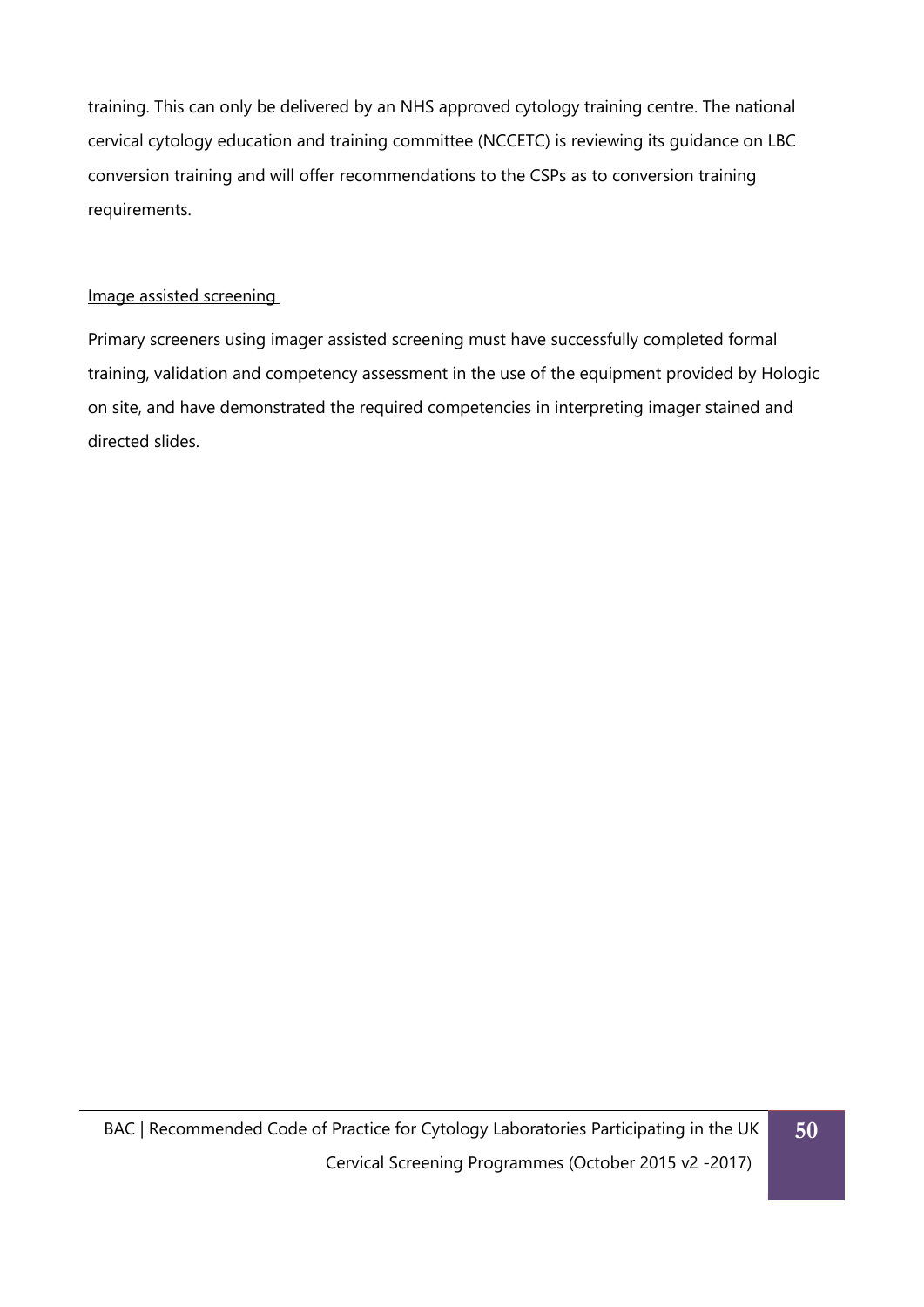# **APPENDIX 1**

# **Four Nation and UK professional body links**

| A                                                                                                            | <b>Cervical screening programme websites</b>                                                                                                                                                                    |  |
|--------------------------------------------------------------------------------------------------------------|-----------------------------------------------------------------------------------------------------------------------------------------------------------------------------------------------------------------|--|
|                                                                                                              | England:                                                                                                                                                                                                        |  |
| https://www.gov.uk/topic/population-screening-programmes/cervical                                            |                                                                                                                                                                                                                 |  |
| Cervical cancer screening intranet (user registration required)                                              |                                                                                                                                                                                                                 |  |
| https://www.csp.nhs.uk/logon.aspx                                                                            |                                                                                                                                                                                                                 |  |
|                                                                                                              | <b>Wales:</b>                                                                                                                                                                                                   |  |
| http://www.cervicalscreeningwales.wales.nhs.uk/home<br>http://howis.wales.nhs.uk/screeningprofessionals/home |                                                                                                                                                                                                                 |  |
| NHS site)                                                                                                    |                                                                                                                                                                                                                 |  |
|                                                                                                              | <b>Scotland:</b>                                                                                                                                                                                                |  |
|                                                                                                              | http://www.nsd.scot.nhs.uk/services/screening/cervicalscreening/index.html                                                                                                                                      |  |
| http://www.sccrs.scot.nhs.uk/                                                                                |                                                                                                                                                                                                                 |  |
| <b>Northern Ireland:</b>                                                                                     |                                                                                                                                                                                                                 |  |
|                                                                                                              | www.cancerscreening.hscni.net/1827.htm                                                                                                                                                                          |  |
| B                                                                                                            | <b>Service specifications</b>                                                                                                                                                                                   |  |
|                                                                                                              | <b>England:</b>                                                                                                                                                                                                 |  |
|                                                                                                              | Service Specification 25<br>https://www.gov.uk/government/uploads/system/uploads/attachment_data/file/192976/25<br>Cervical Screening programme service specification VARIATION 130415 new template -<br>NA.pdf |  |
|                                                                                                              | <b>Wales:</b>                                                                                                                                                                                                   |  |
|                                                                                                              | Welsh Statutory Instruments: 2009 No. 2058 (W.177). NHS Wales The Public Health Wales<br>National Health Service Trust (Establishment) Order 2009<br>http://www.legislation.gov.uk/wsi/2009/2058/made           |  |
|                                                                                                              | National Service Framework for the Cervical Screening Programme in Wales, 1999. Welsh<br>Office (no link)                                                                                                       |  |
| C                                                                                                            | <b>UK Standards and Professional Guidance</b>                                                                                                                                                                   |  |
|                                                                                                              | <b>UKAS ISO 15189:</b>                                                                                                                                                                                          |  |
|                                                                                                              | https://www.ukas.com/services/accreditation-services/clinical-pathology-accreditation/                                                                                                                          |  |
|                                                                                                              | <b>IBMS</b> professional guidance:                                                                                                                                                                              |  |
|                                                                                                              |                                                                                                                                                                                                                 |  |

BAC | Recommended Code of Practice for Cytology Laboratories Participating in the UK

Cervical Screening Programmes (October 2015 v2 -2017)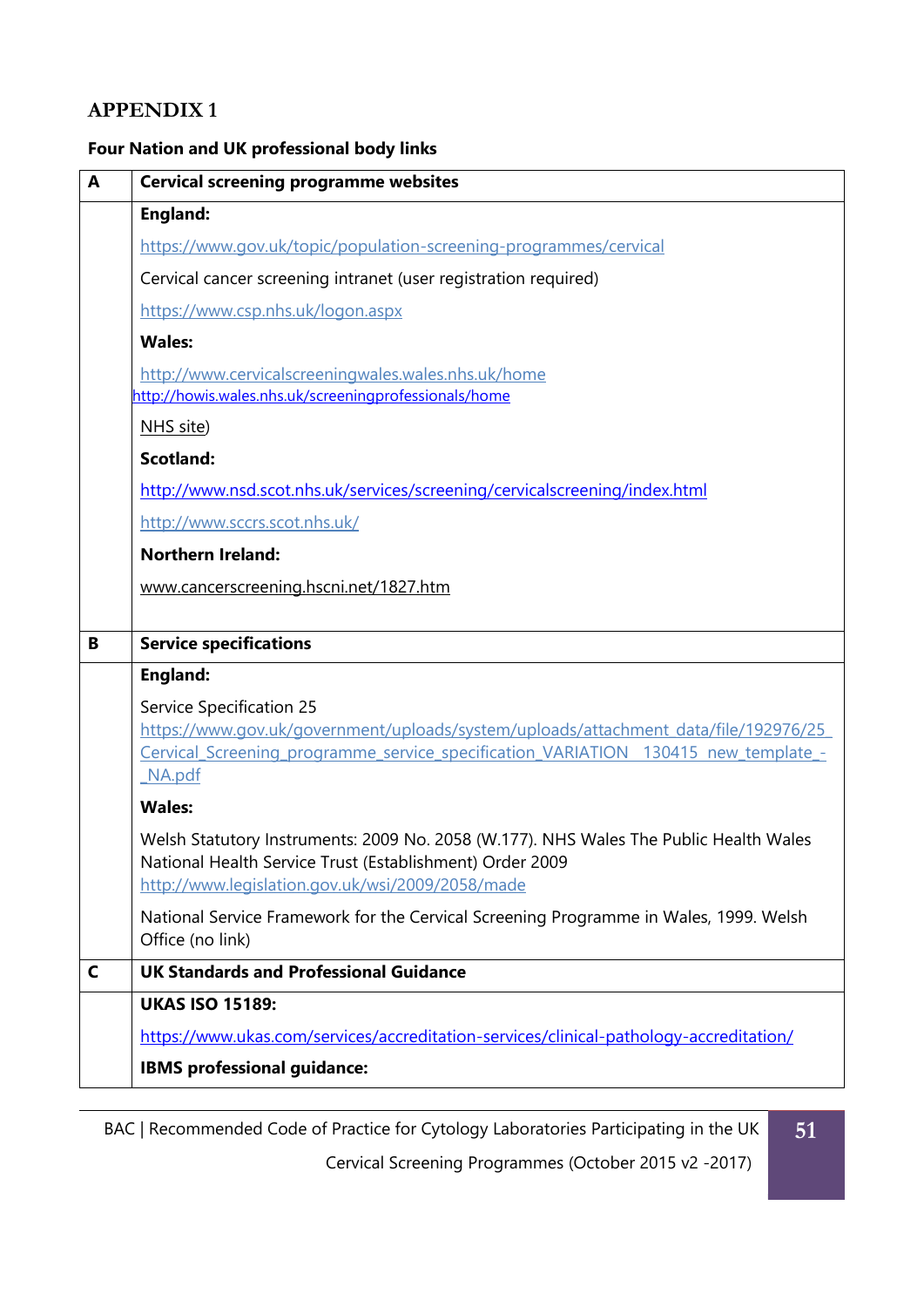|   | https://www.ibms.org/go/media/publications/professional-guidance                                                                                                                       |  |
|---|----------------------------------------------------------------------------------------------------------------------------------------------------------------------------------------|--|
|   | <b>Royal College of Pathologists:</b>                                                                                                                                                  |  |
|   | Key performance indicators - proposals for implementation July 2013<br>https://www.rcpath.org/profession/clinical-effectiveness/key-<br>performance-indicators-kpi.html                |  |
| D | <b>Career Framework</b>                                                                                                                                                                |  |
|   | <b>UK</b>                                                                                                                                                                              |  |
|   | National job profiles for biomedical scientist and clinical support workers:<br>http://www.nhscareers.nhs.uk/explore-by-career/healthcare-science/pay-for-healthcare-<br>science-staff |  |
|   | http://www.nhsemployers.org/your-workforce/pay-and-reward/agenda-<br>for-change                                                                                                        |  |
|   | Key elements of the career framework:                                                                                                                                                  |  |
|   | http://www.skillsforhealth.org.uk/index.php?option=com mtree&task=att download&link i<br>$d = 1638c f$ id=24                                                                           |  |
| E | <b>Turnaround times</b>                                                                                                                                                                |  |
|   | <b>England:</b>                                                                                                                                                                        |  |
|   | 14 day turnaround for 98% of women                                                                                                                                                     |  |
|   | NHSCSP professional guidance - Cytology improvement guide: achieving a 14 day<br>turnaround time in cytology (2009)                                                                    |  |
|   | https://www.gov.uk/government/publications/cervical-screening-cytology-improvement-<br>quide                                                                                           |  |
|   | <b>Wales:</b>                                                                                                                                                                          |  |
|   | Overall - 4 weeks from date sample taken to result received by the patient.                                                                                                            |  |
|   | Laboratory - 3 weeks from receipt of sample to issue of result.                                                                                                                        |  |
|   | <b>Scotland:</b>                                                                                                                                                                       |  |
|   | A minimum of 80% of smears are reported to smear-takers within three weeks (15 working<br>days) 100% of smears are reported to smear-takers within five weeks (25 working days)        |  |
|   | The turnaround time for 95% of samples is monitored                                                                                                                                    |  |
| F | <b>Further information on ThinPrep and SurePath systems</b>                                                                                                                            |  |
|   | <b>SurePath:</b>                                                                                                                                                                       |  |
|   | http://www.healthcare.sourcebioscience.com/cytology/                                                                                                                                   |  |

BAC | Recommended Code of Practice for Cytology Laboratories Participating in the UK

Cervical Screening Programmes (October 2015 v2 -2017)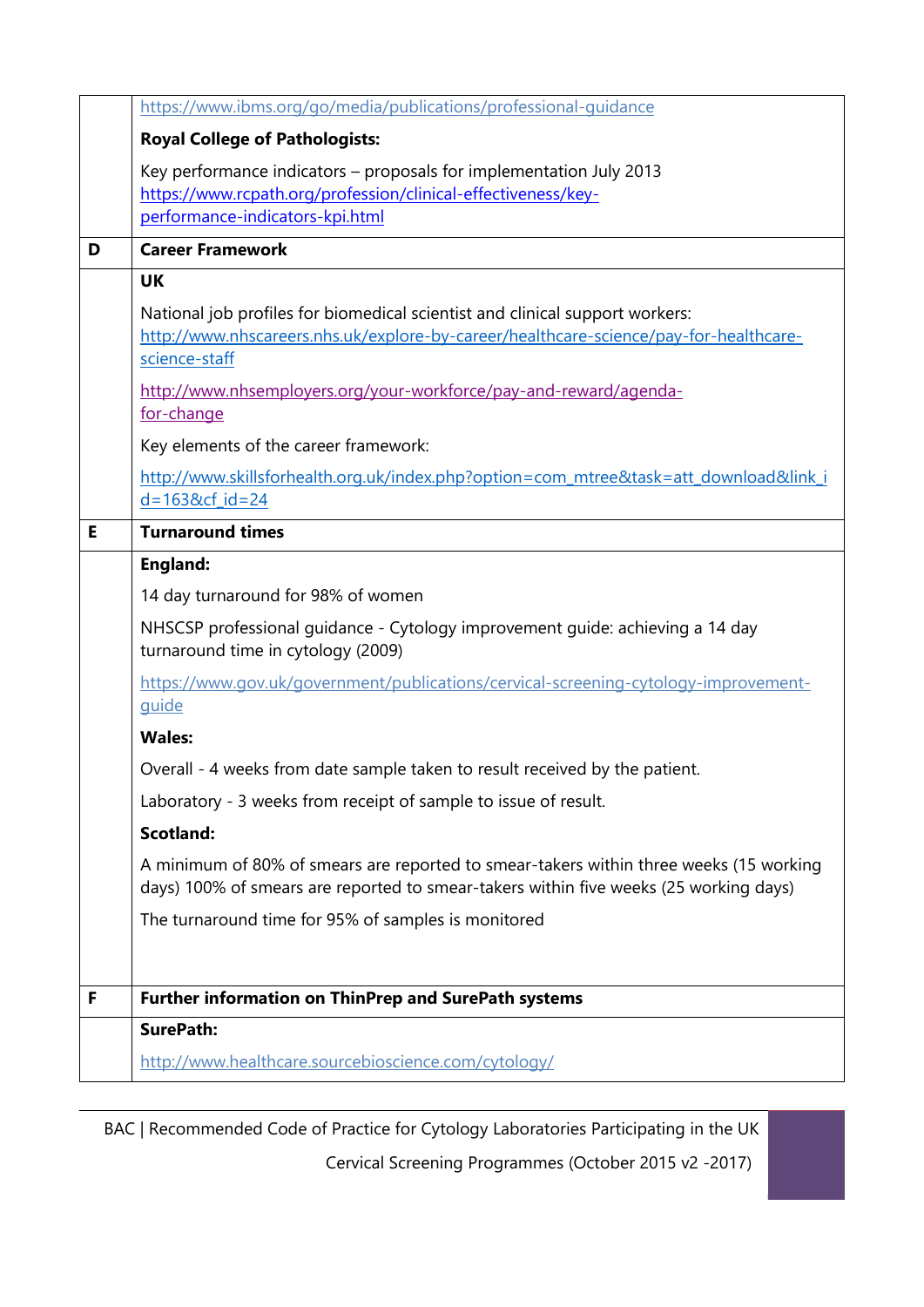|                                                                                                                                                                                                                                                                                           | http://www.healthcare.sourcebioscience.com/cytology/documents-data-sheets/?rd=1                                                                                                                                                                   |
|-------------------------------------------------------------------------------------------------------------------------------------------------------------------------------------------------------------------------------------------------------------------------------------------|---------------------------------------------------------------------------------------------------------------------------------------------------------------------------------------------------------------------------------------------------|
|                                                                                                                                                                                                                                                                                           | http://www.bd.com/en-us/offerings/capabilities/cervical-cancer-screening                                                                                                                                                                          |
|                                                                                                                                                                                                                                                                                           | ThinPrep: http://www.hologic.com/products/clinical-diagnostics/assays-and-tests/thinprep-                                                                                                                                                         |
|                                                                                                                                                                                                                                                                                           | pap-test http://www.cytologystuff.com                                                                                                                                                                                                             |
|                                                                                                                                                                                                                                                                                           |                                                                                                                                                                                                                                                   |
|                                                                                                                                                                                                                                                                                           |                                                                                                                                                                                                                                                   |
| G                                                                                                                                                                                                                                                                                         | <b>Approval of computer assisted screening</b>                                                                                                                                                                                                    |
|                                                                                                                                                                                                                                                                                           | <b>England, Wales:</b>                                                                                                                                                                                                                            |
|                                                                                                                                                                                                                                                                                           | BD Focalpoint™ approved for no further review (NFR)                                                                                                                                                                                               |
|                                                                                                                                                                                                                                                                                           | https://www.qov.uk/qovernment/publications/cervical-screening-bd-focalpoint-slide-<br>profilerScotland:                                                                                                                                           |
|                                                                                                                                                                                                                                                                                           | ThinPrep® imager (Hologic™, Inc) system approved for primary screening<br>http://www.healthcareimprovementscotland.org/our_work/technologies_and_medicines/earl<br>ier_evidence_notes/evidence_note_34.aspx                                       |
| H                                                                                                                                                                                                                                                                                         | <b>Terminology and reporting guidelines</b>                                                                                                                                                                                                       |
|                                                                                                                                                                                                                                                                                           | UK:                                                                                                                                                                                                                                               |
|                                                                                                                                                                                                                                                                                           | NHSCSP professional guidance - Achievable standards, benchmarks for reporting, and<br>criteria for evaluating cervical cytopathology (3rd Edition) 2013<br>https://www.gov.uk/government/publications/cervical-screening-cytopathology-standards- |
|                                                                                                                                                                                                                                                                                           | and-evaluation-criteria                                                                                                                                                                                                                           |
| Health Technology Assessment 2015, volume 19, issue 22: A study of cellular counting to<br>determine minimum thresholds for adequacy for liquid-based cervical cytology using a<br>survey and counting protocol http://www.journalslibrary.nihr.ac.uk/hta/volume-19/issue-<br>22#abstract |                                                                                                                                                                                                                                                   |
|                                                                                                                                                                                                                                                                                           | <b>Scotland:</b>                                                                                                                                                                                                                                  |
|                                                                                                                                                                                                                                                                                           | Changes to Test Result Reporting Categories                                                                                                                                                                                                       |
|                                                                                                                                                                                                                                                                                           | http://www.nsd.scot.nhs.uk/Documents/2013-02-<br>26%20Test%20Result%20Reporting%20Categories.pdf                                                                                                                                                  |
|                                                                                                                                                                                                                                                                                           | Achievable standards, benchmarks for reporting and criteria for Evaluating cervical<br>cytopathology (3rd edition) for SCSP                                                                                                                       |
|                                                                                                                                                                                                                                                                                           | http://www.nsd.scot.nhs.uk/Documents/ABCCervicalPublication.pdf                                                                                                                                                                                   |
|                                                                                                                                                                                                                                                                                           | SCCRS Nationally Agreed Procedures, 10 Assessment of adequacy of Cellularity of<br>ThinPrep® Preparations. Lab QA Feb 2013                                                                                                                        |

BAC | Recommended Code of Practice for Cytology Laboratories Participating in the UK

Cervical Screening Programmes (October 2015 v2 -2017)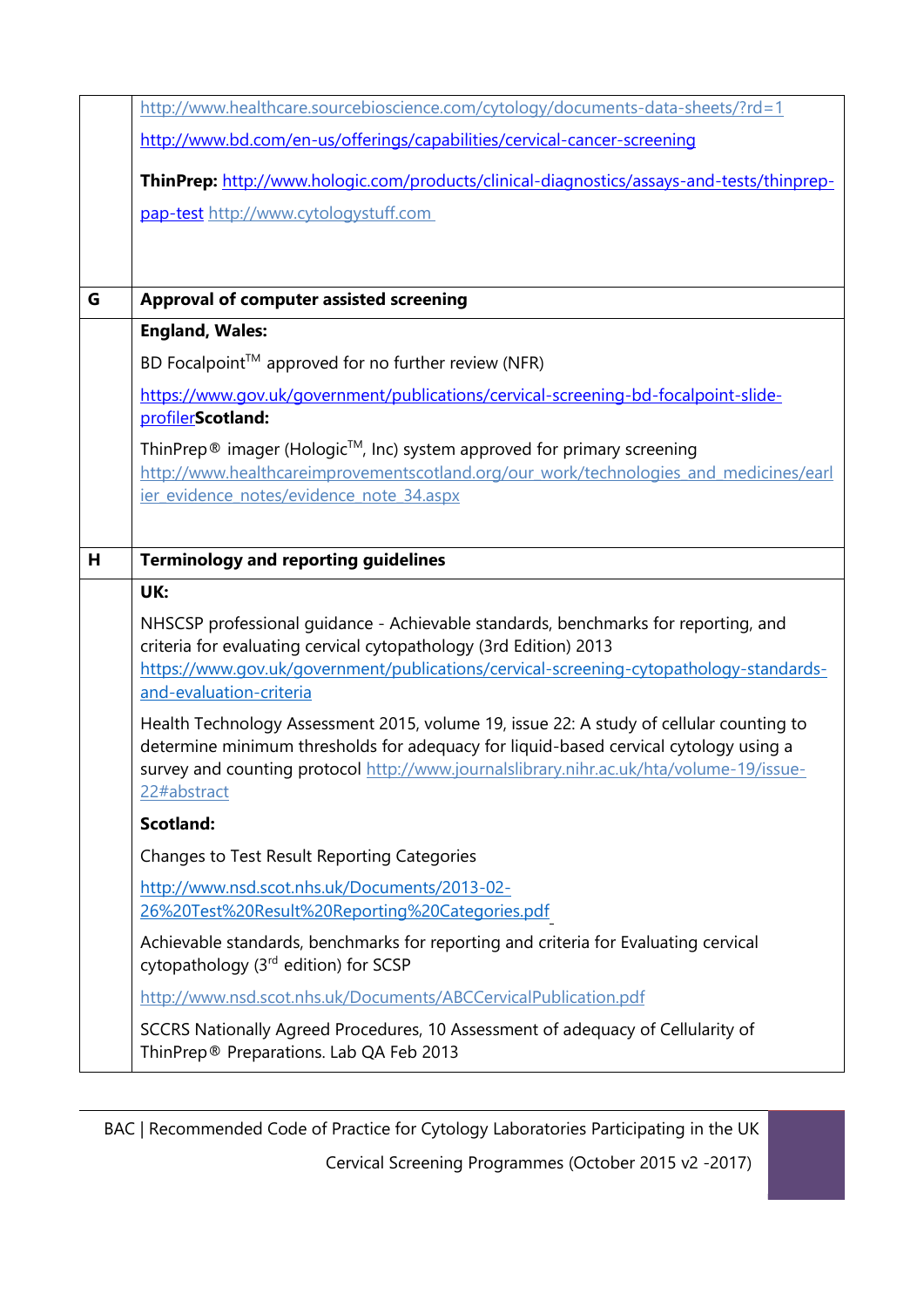|                                                  | http://www.sccrs.scot.nhs.uk/Documents/2017-04-18%20nap%201-                                                                                                           |
|--------------------------------------------------|------------------------------------------------------------------------------------------------------------------------------------------------------------------------|
|                                                  | 14%20April%202017.pdfnhs site)<br>Protocols and practice guidance for HPV testing                                                                                      |
|                                                  |                                                                                                                                                                        |
|                                                  | <b>England:</b>                                                                                                                                                        |
|                                                  | NHSCSP professional quidance - NHS Cervical Screening Programme Screening Protocol                                                                                     |
|                                                  | Algorithm for HPV Triage and TOChttps://www.gov.uk/government/publications/cervical-<br>screening-programme-and-colposcopy-managementNHSCSP good practice guide 3: HPV |
|                                                  | Triage and Test of Cure Implementation Guide                                                                                                                           |
|                                                  | https://www.gov.uk/government/uploads/system/uploads/attachment_data/file/215510/dh_1                                                                                  |
|                                                  | 28765.pdfNHSCSP professional guidance - HPV primary screening protocol algorithm (2015)                                                                                |
|                                                  | https://www.gov.uk/government/publications/human-papillomavirus-hpv-primary-                                                                                           |
|                                                  | screening-protocolWales:<br>Cervical screening Wales quality manuahttp://howis.wales.nhs.uk/screeningprofessionals/hpv                                                 |
|                                                  | and http://howis.wales.nhs.uk/sitesplus/documents/1123/7H%20HPV.pdf(NHS site)                                                                                          |
|                                                  | <b>Scotland:</b>                                                                                                                                                       |
|                                                  | NSD/SCCRS Test of Cure standard operating procedure:                                                                                                                   |
| http://www.sccrs.scot.nhs.uk/lab.html (NHS site) |                                                                                                                                                                        |
|                                                  | <b>Northern Ireland:</b>                                                                                                                                               |
|                                                  | http://www.cancerscreening.hscni.net/2161.htm                                                                                                                          |
|                                                  |                                                                                                                                                                        |
|                                                  |                                                                                                                                                                        |
|                                                  |                                                                                                                                                                        |
| J                                                | <b>National statistics</b>                                                                                                                                             |
|                                                  | <b>England:</b>                                                                                                                                                        |
|                                                  | https://www.gov.uk/government/statistics/cervical-screening-programme-2015-to-                                                                                         |
|                                                  | 2016 Wales:                                                                                                                                                            |
|                                                  | http://www.cervicalscreeningwales.wales.nhs.uk/statistical-reports                                                                                                     |
|                                                  | <b>Scotland:</b>                                                                                                                                                       |
|                                                  | http://www.isdscotland.org/Health-Topics/Cancer/Cervical-Screening/                                                                                                    |
|                                                  | <b>Northern Ireland:</b>                                                                                                                                               |
|                                                  | http://www.cancerscreening.hscni.net/2162.htm#reports                                                                                                                  |
|                                                  |                                                                                                                                                                        |
| K                                                | <b>Invasive cancer audit</b>                                                                                                                                           |
|                                                  | <b>England:</b>                                                                                                                                                        |
|                                                  | https://www.gov.uk/government/publications/cervical-screening-auditing-procedures-                                                                                     |
|                                                  | <b>Wales:</b>                                                                                                                                                          |
|                                                  |                                                                                                                                                                        |

BAC | Recommended Code of Practice for Cytology Laboratories Participating in the UK

Cervical Screening Programmes (October 2015 v1)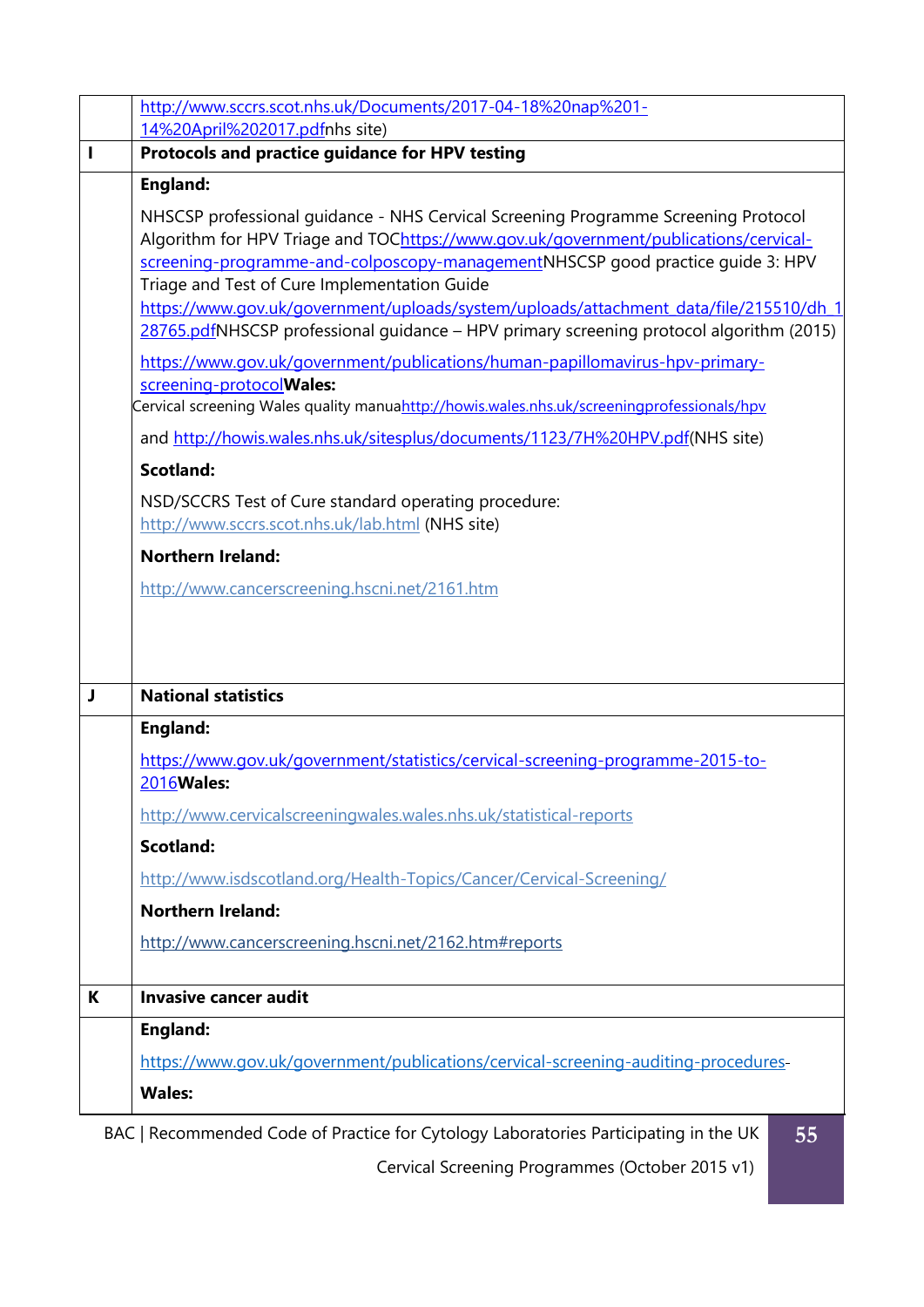|                                                                                                                                                                                                                                                                                                      | http://howis.wales.nhs.uk/screeningprofessionals/quality-manual section 6AU audit(nhs site)                                                                                                                                                       |  |
|------------------------------------------------------------------------------------------------------------------------------------------------------------------------------------------------------------------------------------------------------------------------------------------------------|---------------------------------------------------------------------------------------------------------------------------------------------------------------------------------------------------------------------------------------------------|--|
| L                                                                                                                                                                                                                                                                                                    | <b>EQA schemes</b>                                                                                                                                                                                                                                |  |
|                                                                                                                                                                                                                                                                                                      | <b>England, Northern Ireland, Wales:</b>                                                                                                                                                                                                          |  |
| NHSCSP professional quidance - External quality assessment scheme for gynaecological<br>cytopathology (2013) https://www.gov.uk/government/publications/cervical-screening-<br>gynaecological-cytopathology-quality-assessment For scheme participation queries email:<br>PHE.csp-gega-admin@nhs.net |                                                                                                                                                                                                                                                   |  |
|                                                                                                                                                                                                                                                                                                      | NHSCSP professional guidance - External quality assessment scheme for the evaluation of<br>Papanicolaou staining in cervical cytology (2004)<br>https://www.gov.uk/government/publications/cervical-screening-pap-staining-quality-<br>assessment |  |
| <b>Scotland:</b>                                                                                                                                                                                                                                                                                     |                                                                                                                                                                                                                                                   |  |
| http://www.nsd.scot.nhs.uk/services/screening/cervicalscreening/index.html                                                                                                                                                                                                                           |                                                                                                                                                                                                                                                   |  |
| M                                                                                                                                                                                                                                                                                                    | <b>Quality Assurance</b>                                                                                                                                                                                                                          |  |
|                                                                                                                                                                                                                                                                                                      | England:                                                                                                                                                                                                                                          |  |
|                                                                                                                                                                                                                                                                                                      | Guidelines for quality assurance visits in the cervical screening programme (2008)<br>https://www.gov.uk/government/publications/cervical-screening-quality-assurance-<br>guidelines                                                              |  |
|                                                                                                                                                                                                                                                                                                      | <b>Wales:</b>                                                                                                                                                                                                                                     |  |
|                                                                                                                                                                                                                                                                                                      | Cervical screening Wales, Quality manual<br>http://howis.wales.nhs.uk/screeningprofessionals/quality-manual                                                                                                                                       |  |
|                                                                                                                                                                                                                                                                                                      | <b>Scotland:</b>                                                                                                                                                                                                                                  |  |
|                                                                                                                                                                                                                                                                                                      | http://www.nsd.scot.nhs.uk/services/screening/index.html                                                                                                                                                                                          |  |
| N                                                                                                                                                                                                                                                                                                    | <b>CPD schemes</b>                                                                                                                                                                                                                                |  |
|                                                                                                                                                                                                                                                                                                      | <b>RCPath:</b>                                                                                                                                                                                                                                    |  |
|                                                                                                                                                                                                                                                                                                      | https://www.rcpath.org/professi                                                                                                                                                                                                                   |  |
|                                                                                                                                                                                                                                                                                                      | on/professional-                                                                                                                                                                                                                                  |  |
|                                                                                                                                                                                                                                                                                                      | standards/cpd.html IBMS:                                                                                                                                                                                                                          |  |
|                                                                                                                                                                                                                                                                                                      | https://www.ibms.org/cpd/cpd/BAC CEC scheme:<br>http://www.britishcytology.org.uk/                                                                                                                                                                |  |

Cervical Screening Programmes (October 2015 v1)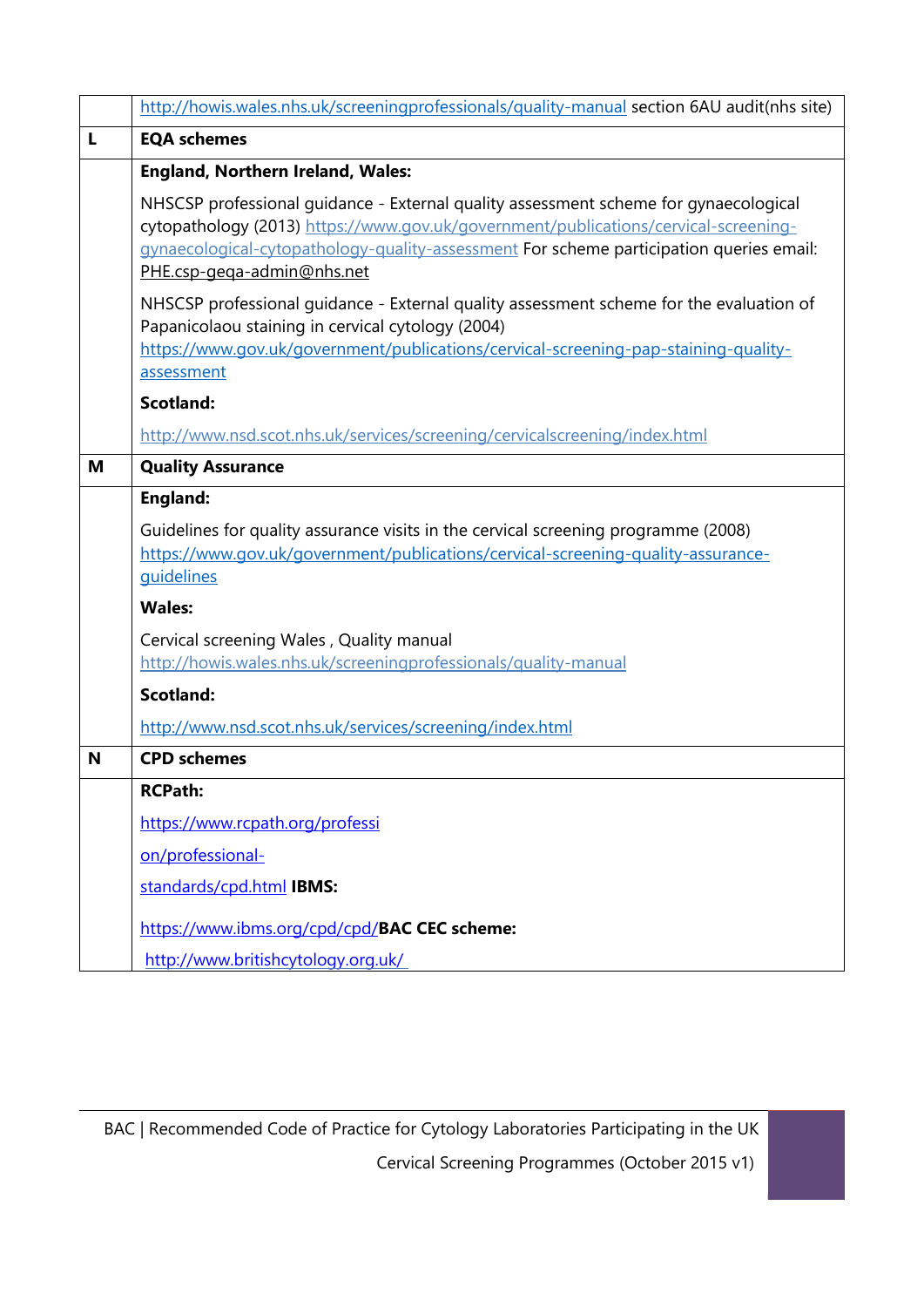# **APPENDIX 2**

# **Hospital Based Programme Coordinator (HBPC)**

The HBPC role was introduced into the NHSCSP in 1997 but has since expanded to encompass changes and additional responsibilities introduced in subsequent NHSCSP publications.

Accountability for the HBPC role must ultimately be to the Chief Executive of the Trust, or a nominated deputy at Trust Board level, independent of the post-holder's directorate. A formal annual appraisal which incorporates the HBPC role must be undertaken by someone in a position to be able to discuss all aspects of the role covered. The HPBC must have identified time in their job plan in order to fulfil the role, a minimum of 1 programmed activity or 1 half day per week. A minimum of 0.2 WTE administrative / secretarial support should be provided.

Core responsibilities of the HBPC role are:

- To oversee the coordination, quality and effectiveness of the cervical screening programme linked to the Trust
- To act as a link for screening commissioners, programme leads and the regional quality assurance service
- To attend regional QA HBPC meetings and report back to Trust colleagues
- To support the QA visit process to whichever aspects of the programme are provided by the Trust
- To ensure that all new cases of invasive cervical cancer diagnosed within their Trust are registered and audited in accordance with NHSCSP publication 28 (2006) - Audit of Invasive cervical cancers [https://www.gov.uk/government/publications/cervical-screening-auditing](https://www.gov.uk/government/publications/cervical-screening-auditing-procedures)[procedures](https://www.gov.uk/government/publications/cervical-screening-auditing-procedures)
- To ensure that the cytology/histology laboratory and/or colposcopy department performs in accordance with NHSCSP guidelines
- To monitor standards of all aspects of the programme provided locally, including histology, cytology and colposcopy

BAC | Recommended Code of Practice for Cytology Laboratories Participating in the UK Cervical Screening Programmes (October 2015 v1)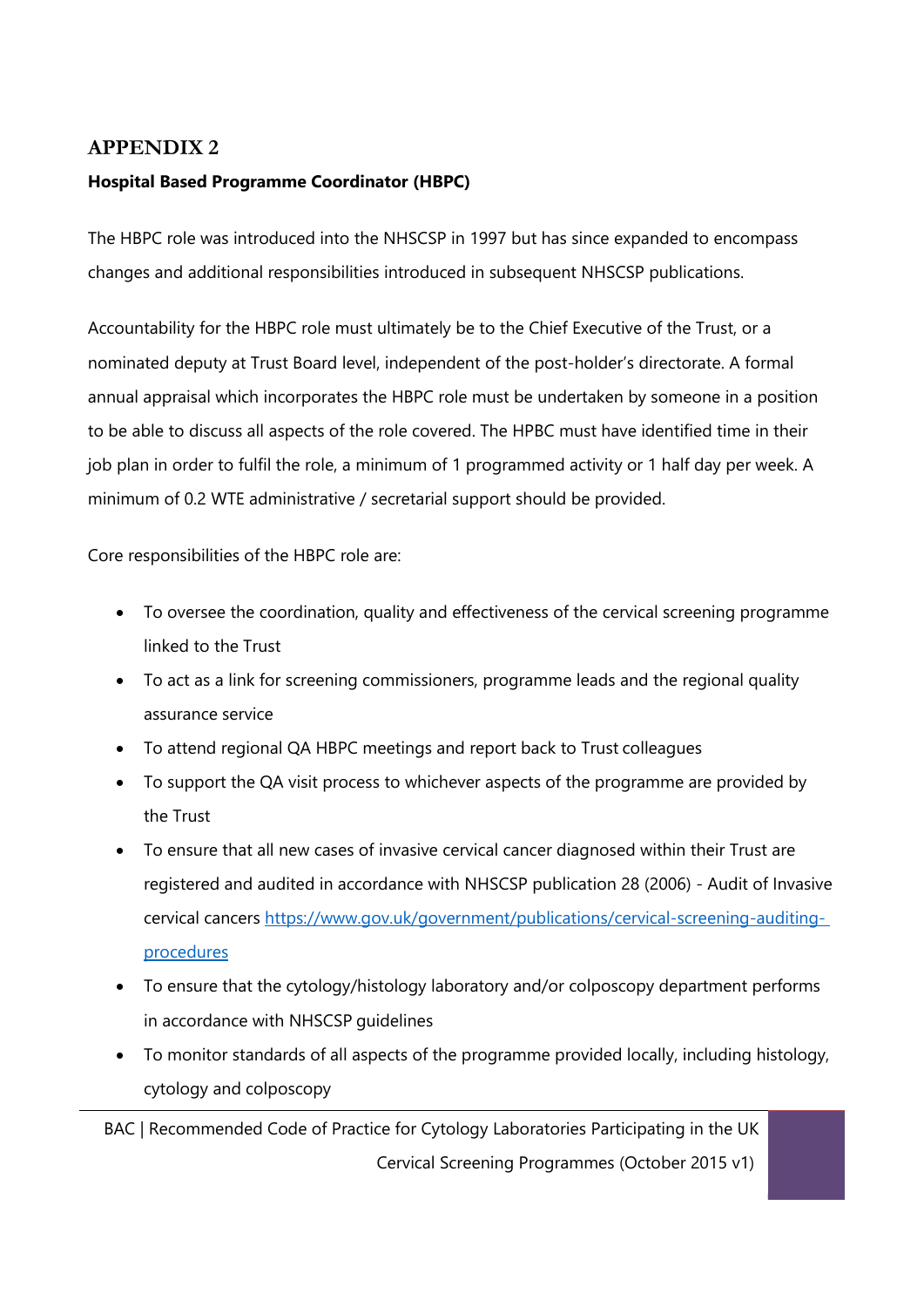- To produce an annual performance report for the Trust on the laboratory and colposcopy based aspects of the service
- To ensure there is timely collection and submission of QA and national data in cytology, histology and colposcopy
- To ensure that cervical screening turnaround times are monitored in relation to NHSCSP guidelines
- To monitor, in conjunction with the lead colposcopist, the colposcopy waiting times and DNA (did not attend) rates in relation to NHSCSP guidelines
- To ensure there is an effective failsafe system in place in accordance with NHSCSP good practice guidance -Failsafe actions for the follow-up of cervical cytology reports [https://www.gov.uk/government/publications/cervical-screening-cytology-reporting](https://www.gov.uk/government/publications/cervical-screening-cytology-reporting-failsafe)[failsafe](https://www.gov.uk/government/publications/cervical-screening-cytology-reporting-failsafe)
- To ensure that links are maintained between primary care, laboratory and colposcopy
- To report to Trust clinical governance committees on performance and significant issues related to the cervical screening programme within the Trust
- To be a member of any incident panel if a 'serious incident' relating to the cervical screening programme is identified.

This list not exhaustive and may be added to according to local programme arrangements and requirements.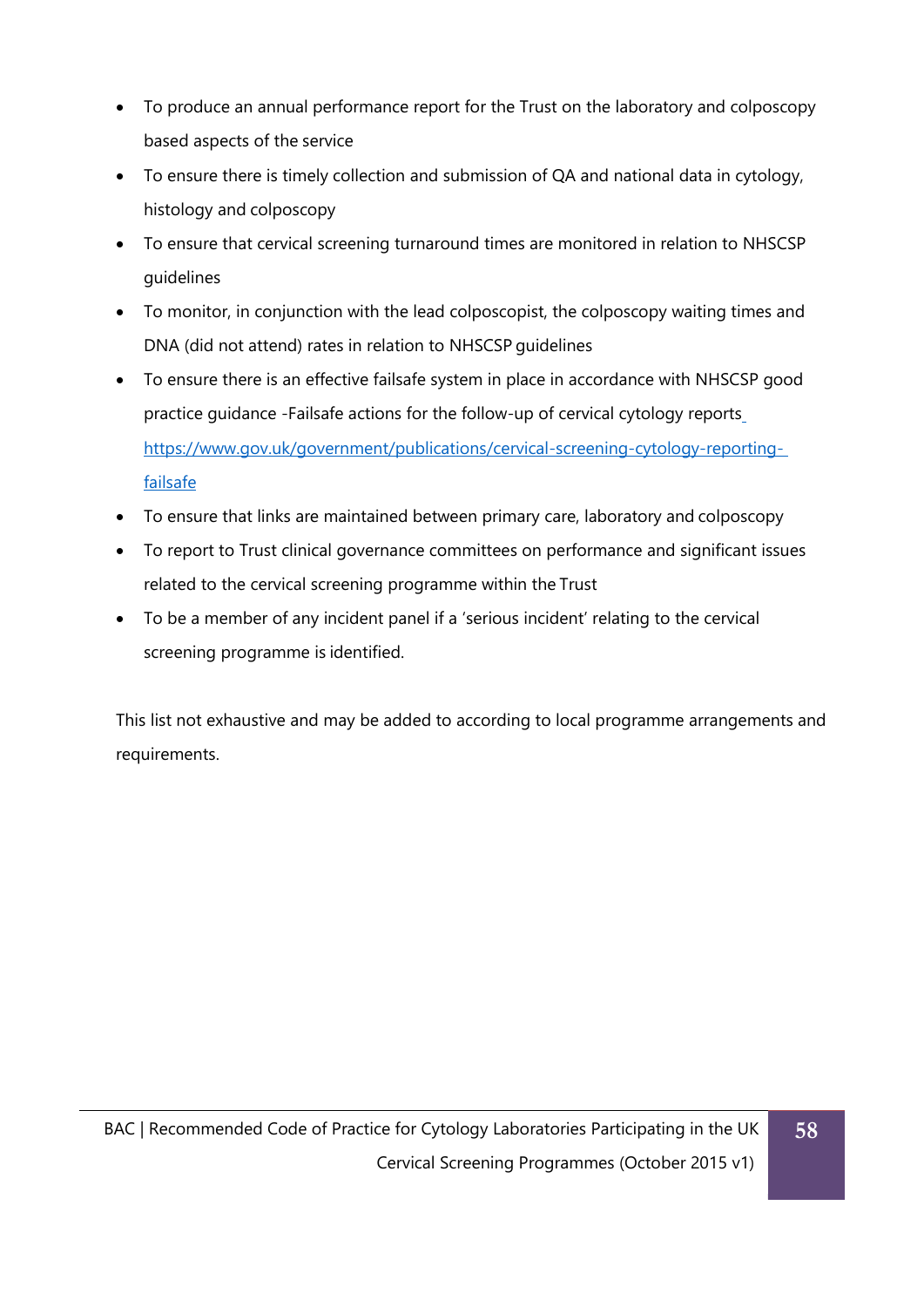# **APPENDIX 3**

# **Storage and retention of cervical cytology data and samples**

| Item                                                 | Storage time                                                                                                                                                                                                                                                                                                  |
|------------------------------------------------------|---------------------------------------------------------------------------------------------------------------------------------------------------------------------------------------------------------------------------------------------------------------------------------------------------------------|
| Request forms (HMR 101)                              | One month after the final report has been dispatched. If<br>there is information on the form that is not recorded<br>elsewhere in the patient's record, it should be retained for<br>30 years. Ideally, the full content of request forms should be<br>scanned electronically, including handwritten opinions |
| Daily work logs                                      | 4 years from specimen receipt                                                                                                                                                                                                                                                                                 |
| Protocols of Standard Operating<br>Procedures        | At least 30 years for both current and outdated protocols                                                                                                                                                                                                                                                     |
| Correspondence on patients -<br>paper and electronic | Preferably entered electronically and linked to the patient<br>record. Paper correspondence should be electronically<br>scanned and retained for 30 years                                                                                                                                                     |
| Telephoned information                               | Details of results phoned and communication relating to a<br>sample should be logged within the patient's record (with<br>date and identifying details of the informant).                                                                                                                                     |
| IQC records/ error logs                              | 8 years* minimum. Data relating to a sample error should<br>ideally be recorded electronically in the patient's record                                                                                                                                                                                        |
| Slides                                               | 10 years minimum, longer if possible                                                                                                                                                                                                                                                                          |
| EQA records                                          | 8 years*                                                                                                                                                                                                                                                                                                      |
| LBC vials                                            | Minimum 48 hours after final report has been issued,<br>maximum in line with manufacturers' recommendations**                                                                                                                                                                                                 |
| Equipment records                                    | Lifetime of instrument plus 4 years                                                                                                                                                                                                                                                                           |
| Invasive cancer audit records                        | Forwarded to QA service and retained nationally                                                                                                                                                                                                                                                               |
| Screener and laboratory<br>performance records       | 8 years*                                                                                                                                                                                                                                                                                                      |
| Staff training records                               | Retained according to employing organisation's human<br>resources policy                                                                                                                                                                                                                                      |

Cervical Screening Programmes (October 2015 v1)

**59**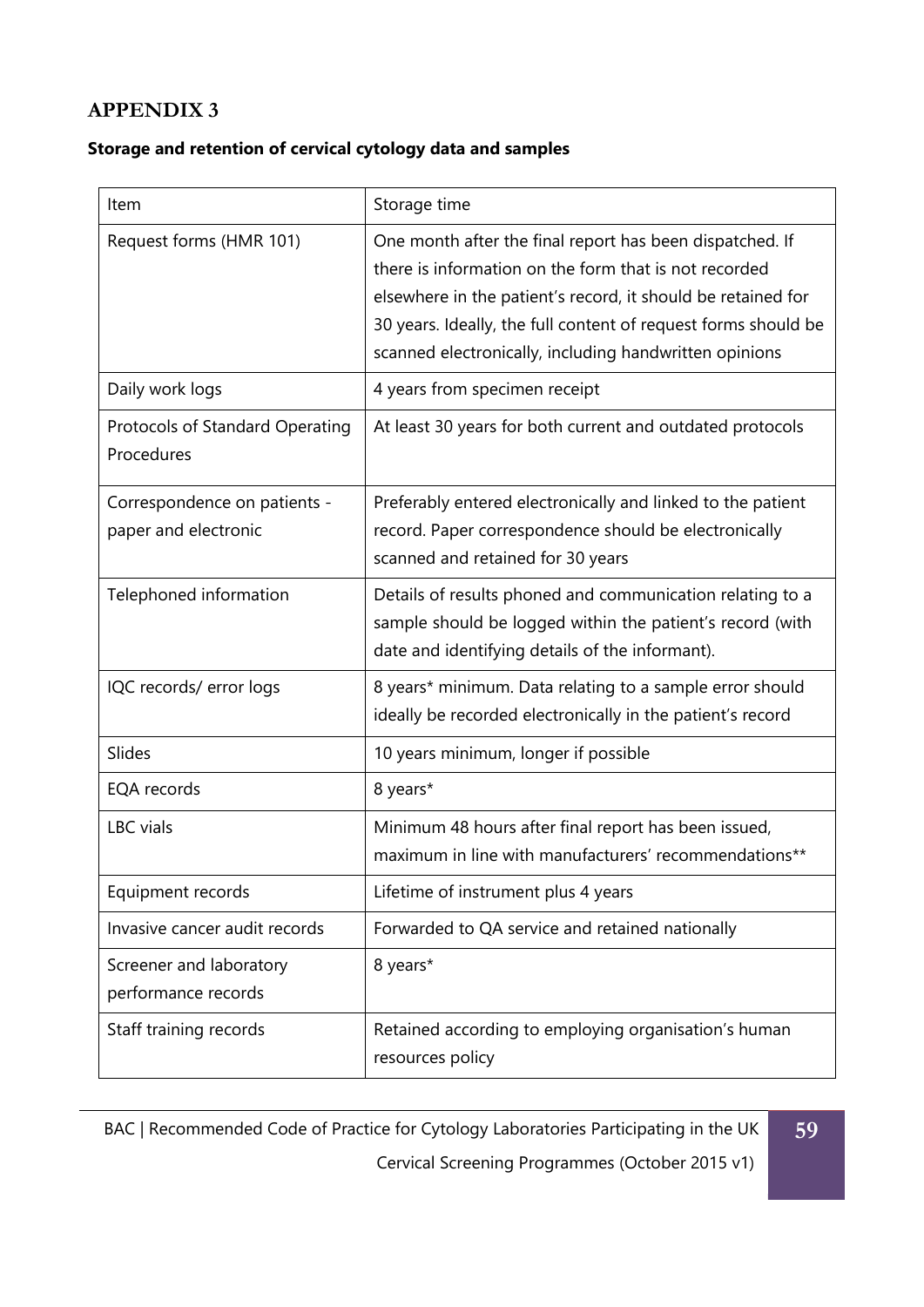\*Retention for 8 years ensures availability for review through two accreditation cycles

\*\* Cytological samples in PreservCyt® Solution for ThinPrep Pap testing should be stored at between 15°C (59°F) and 30°C (86°F) for up to 6 weeks. Rules for storage of flammable liquids apply. Information is available from the ThinPrep Material Safety Data Sheets (MSDS): [http://www.thinprep.com/hcp/professional\\_resources/downloadable\\_materials.html. S](http://www.thinprep.com/hcp/professional_resources/downloadable_materials.html)urePath vials which contain 24% ethanol can be stored at room temperature and do not require any special storage location such as a flammable cupboard. Samples can be stored at room temperature for up to 4 weeks or up to 6 months if stored in the fridge. Additional local storage requirements may apply.

As stated in NHSCSP professional guidance - Advice for cytopathology laboratories on the implementation of liquid based cytology for cervical screening, LBC implementation guide, No 2 (2004) [https://www.gov.uk/government/publications/cervical-screening-cytopathology-laboratory](https://www.gov.uk/government/publications/cervical-screening-cytopathology-laboratory-guidelines)[guidelines](https://www.gov.uk/government/publications/cervical-screening-cytopathology-laboratory-guidelines) disposal of vials should be carried out according to locally agreed clinical waste disposal protocols or by an appointed agent who holds the necessary waste disposal licences.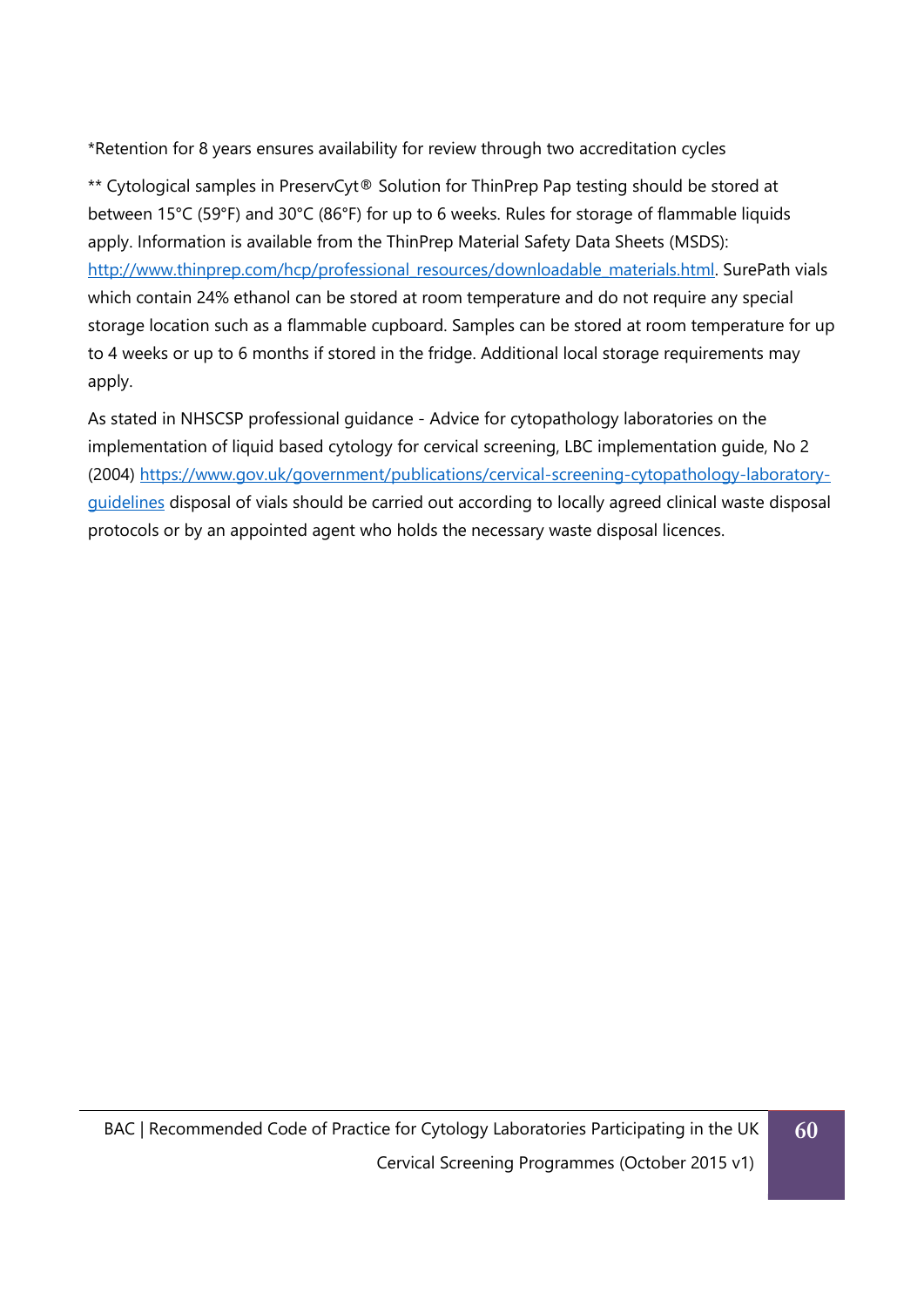# <span id="page-60-0"></span>**REFERENCES**

- 1. British Society for Clinical Cytology, 2010: Recommended Code of Practice for Laboratories Participating in the UK Cervical Screening Programmes (available on the BAC website) <http://www.britishcytology.org.uk/>
- 2. NHSCSP professional guidance Achievable standards, benchmarks for reporting, and criteria for evaluating cervical cytopathology (3rd Edition) (2013) [https://www.gov.uk/government/publications/cervical-screening-cytopathology-standards](https://www.gov.uk/government/publications/cervical-screening-cytopathology-standards-and-evaluation-criteria)[and-evaluation-criteria](https://www.gov.uk/government/publications/cervical-screening-cytopathology-standards-and-evaluation-criteria)
- 3. NHSCSP publication 14 Laboratory organisation: a guide for laboratories participating in the NHS Cervical Screening Programme (2003) http://webarchive.nationalarchives.gov.uk/2015050615051[2/http://www.cancerscreening.nhs.uk](http://www.cancerscreening.nhs.uk/) /cervical/publications/nhscsp14.html
- 4. Dowie R, Stoykova B, Crawford D *et al.* Liquid-based cytology can improve efficiency of cervical smear readers: evidence from timing surveys in two NHS cytology laboratories. *Cytopathology* 2006;17:65–72
- 5. Doyle B, O'Farrell C, Mahoney E, Turner L, Magee D, Gibbons D. Liquid-based cytology improves productivity in cervical cytology screening. *Cytopathology* 2006;17: 60–4.
- 6. Williams, ARW. Liquid-based cytology and conventional smears compared over two 12-month periods. *Cytopathology* 2006;17: 82–5.
- 7. Palmer T, Nicoll S, McKean M, Park A, Bishop D, Baker L and Imrie J. [Prospective parallel](http://onlinelibrary.wiley.com.proxy.knowledgeservices.org/doi/10.1111/j.1365-2303.2012.00982.x/abstract) [randomized trial of the MultiCyte™ ThinPrep](http://onlinelibrary.wiley.com.proxy.knowledgeservices.org/doi/10.1111/j.1365-2303.2012.00982.x/abstract)® imaging system: the Scottish experience. *Cytopathology* 2013;24: 235–245
- 8. Gill,GW. Pap Smear Risk Management by Process Control. *Cancer Cytopathology* 1997 81;198- 211
- 9. Bolick DR, Kerr J, Staley BE, et al. Effect of cellularity in the detection rates of high-grade and low-grade squamous lesions in liquid-based cervical cytology. *Acta Cytologica* 2002;46: 922– 923